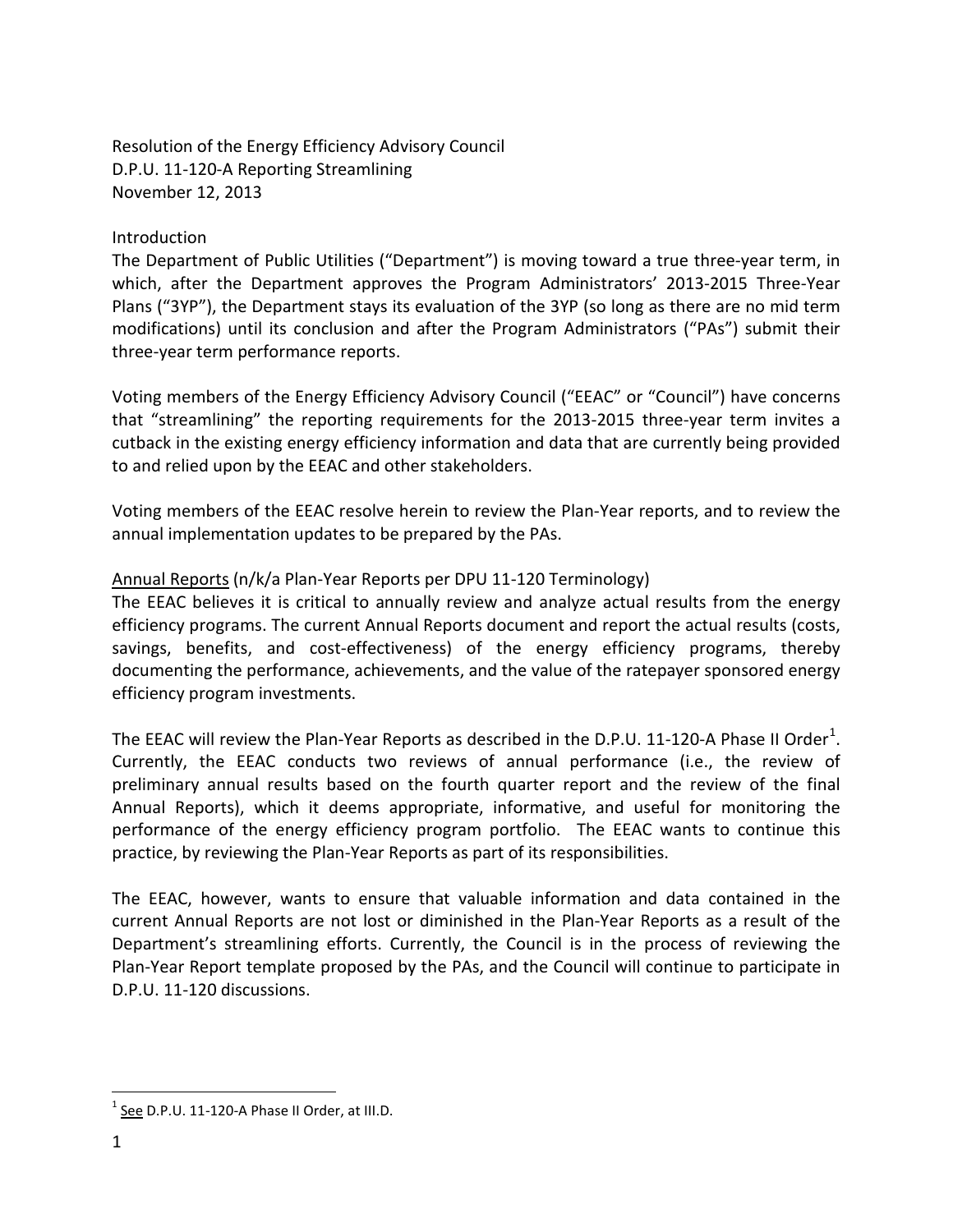# 2014 Implementation Updates

Accurate and thoughtful assessments of energy efficiency programs require best available data. Indeed, early detection of significant deviations from planned energy efficiency programs, program performance, and/or experience in the field enables programs to be modified for, optimized end-results. Best available data (including data already available from the Annual Reports and EM&V studies) should continue to be provided and applied in an annual forwardlooking manner to inform the investments in the 3YP, as well as to ensure the achievement of the Department-approved goals set forth in the 3YP.

The EEAC believes it is crucial to track progress toward achievement of the original 3YP goals by using annual implementation updates that are based on recent evaluation results, actual field experience, and the best available information. Annual implementation updates will provide information regarding any strategic adjustments that may be necessary along the way without changing the original 3YP goals, unless there is a Mid-Term Modification ("MTM")<sup>[2](#page-1-0)</sup>. In response to this need, the PAs and the EEAC consultants have developed a template and framework for a 2014 implementation update, summarized in the narrative provided in Appendix A.

2014 implementation updates ought to address, in the format provided in Appendix A, all estimated changes in values and assumptions since the original 3YP, which may impact the remaining period of the 3YP, including changes due to the results of evaluation studies, changes in costs, variations between actual and planned expenditures, savings, or benefits, and changes in codes and standards or other baseline changes. Annual implementation updates are necessary, given the magnitude of the ratepayer funded energy efficiency program investment, regardless of whether an MTM is triggered. The process for both the development and EEAC review of the implementation updates does not require an adjudicatory process before the Department, if no MTM is triggered. Implementation updates are intended for informational purposes only. Implementation updates shall not be considered restatement or redrafting of the 3YP.

2014 implementation updates should include two components:

- 1. Quantitative analysis and summary of the changes and the implications of the changes for the remaining period of the 3YP, which are based on recent evaluation results, actual field experience, and best available information; as well as PA-anticipated adjustments that the PAs may implement (without changing the original 3YP goals) for the remaining period of the 3YP in order to attain the original 3YP goals; and
- 2. Narrative description and more in-depth analysis of the three to five most significant drivers of the changes including the impacts, implications, and PA-anticipated

 $\overline{a}$ 

<span id="page-1-0"></span><sup>&</sup>lt;sup>2</sup> For example, if the performance of one C&I program is lagging, it is important to consider reallocating resources to other C&I programs in order to address any potential shortfall and remain focused on achieving at least 100% of the goals set forth in the original Three-Year Plan.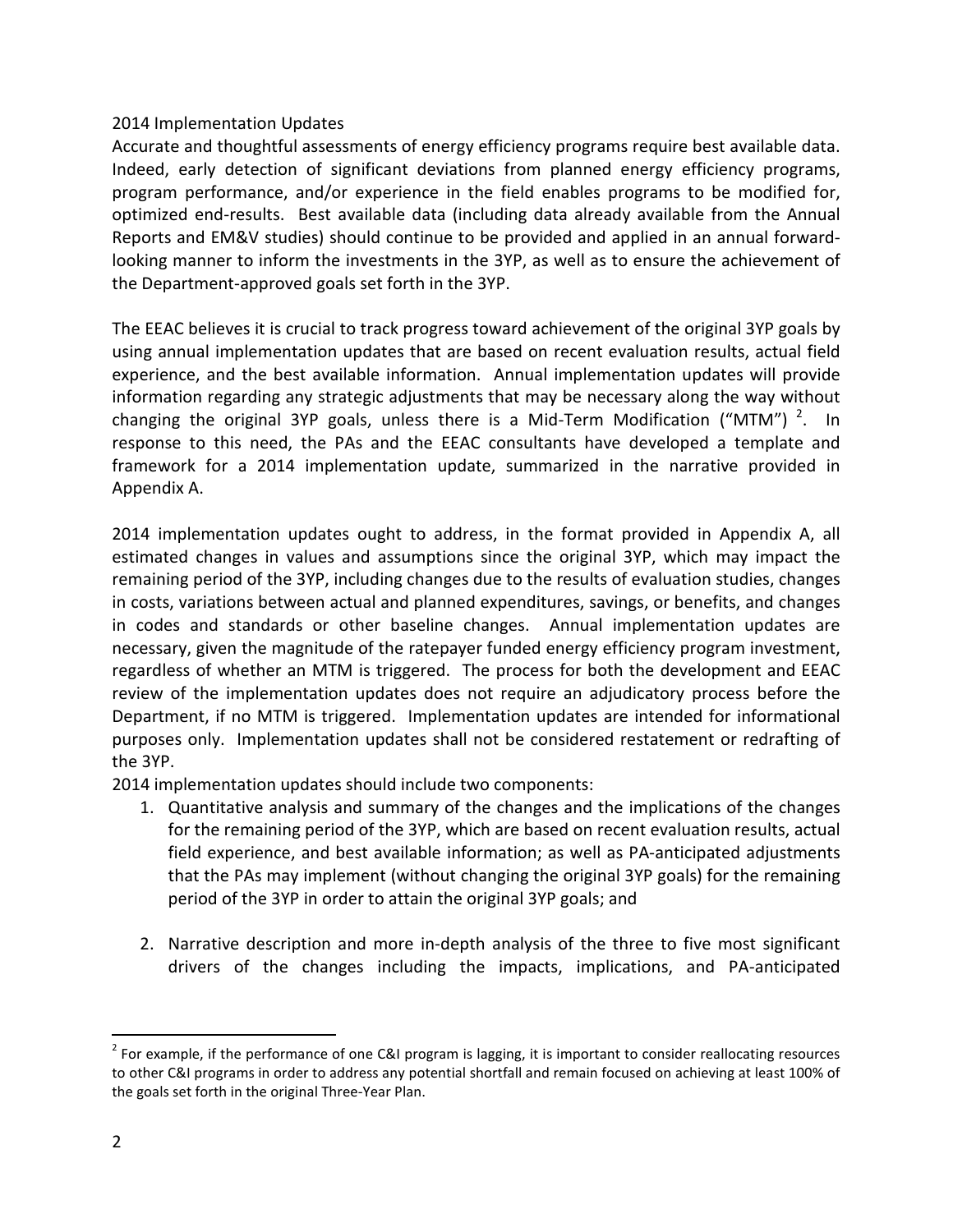adjustments for the remaining period of the 3YP based on the most recent evaluation results, actual field experience, and best available information.

Appendix A attached hereto outlines the template and framework for the quantitative analysis component of the 2014 implementation update, and the accompanying narrative in Appendix A describes in more detail the purpose, timing, content and limits of the implementation update.

The EEAC supports the PAs' preparation of the implementation updates for the 3YP in the first quarter of 2014, based on the most recent evaluation results, actual field experience, and best available information to help ensure that the goals of the original 3YP are achieved or exceeded. The approach set forth in Appendix A will be utilized for 2014. The PAs and Council will review how this 2014 process works going forward.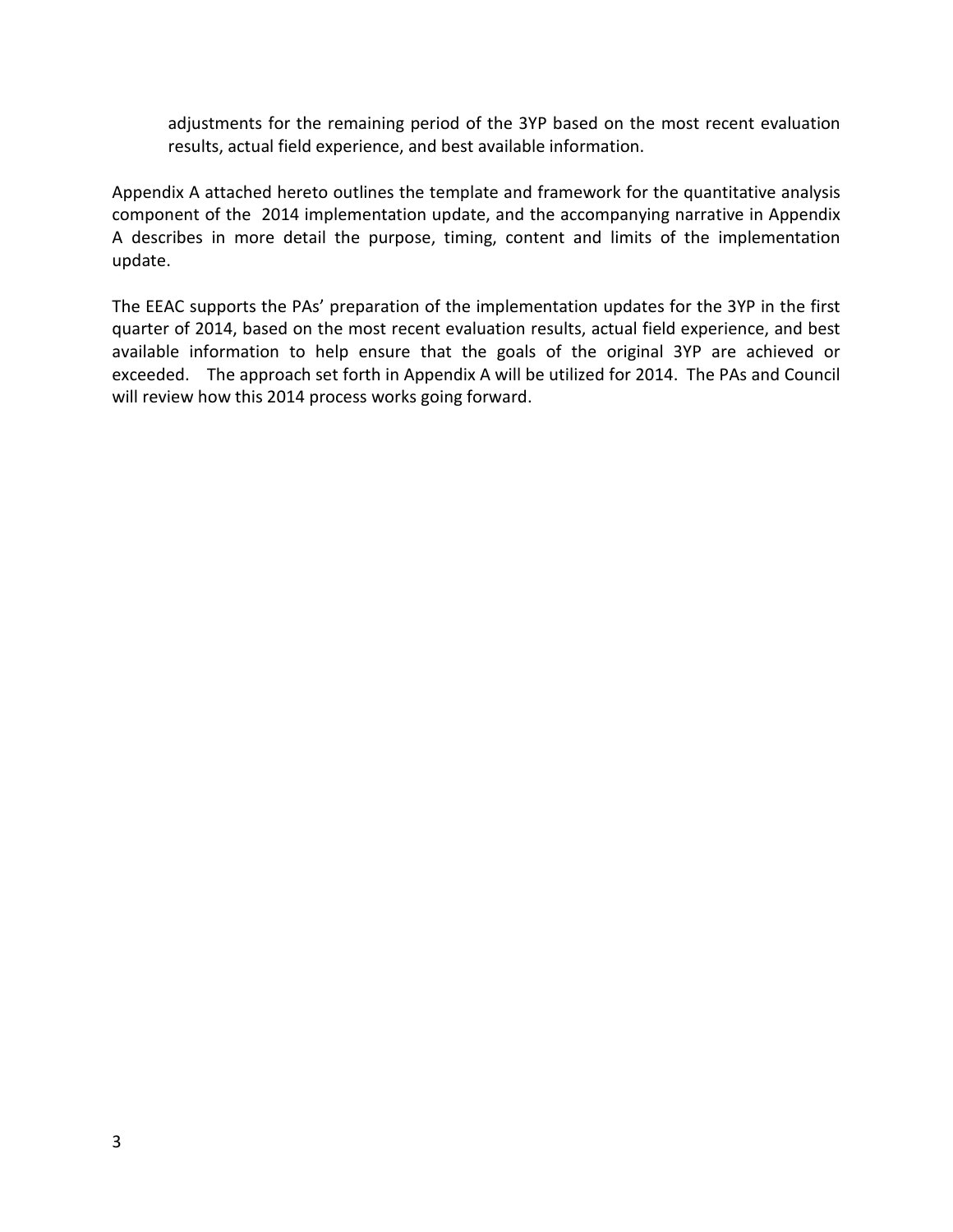# **ATTACHMENT A**

#### **Annual Implementation Update ("IU")—Narrative Description**

- **1. Purpose**: To provide the Energy Efficiency Advisory Council ("Council") with an update on implementation approaches informed by the most recent and best available data in 2014. The IU will be provided using a common template for electric and gas Program Administrators ("PAs") respectively. These templates are included as Attachment A. Updates will be provided on a PAspecific basis and a rolled-up statewide basis. The IU allows the Council to monitor achievement against goals and to review forward-looking strategies to achieve goals based upon in-the-field experience and EM&V results.
- **2. Timing:** The IUs will be submitted and presented in February 2014. PAs and the Council's consultants suggest that the February 2014 Council meeting be moved to the end of that month to allow for review of the IUs. This timeframe was chosen as it allows the inclusion of preliminary year-end results and latest EM&V findings. This timing allows for earlier indications of updated implementation approaches and their proposed effect. (See Massachusetts Reporting Timeline at Attachment B).

#### **3. Content:**

- a. Excel spreadsheets- contain key quantitative data regarding budgets, savings, and benefits, including current forecast compared to approved goals and "Anticipated Implementation Adjustments" (refer to Attachment A). Anticipated Implementation Adjustments do not re-set the approved Massachusetts Three-Year Electric and Gas Energy Efficiency Plan goals; rather they indicate a PA's current strategic thinking on the most likely future course to achieving three-year goals. PAs have flexibility to be opportunistic and to adjust to market conditions. Anticipated Implementation Adjustments do not set prescriptive new goals/benchmarks that PAs will be measured against. Anticipated Implementation Adjustments may be expressed as a range/bandwidth. The "output" tab shows the summary table that would be used to highlight and discuss the IU before the Council (and in any other summary forums). The rest of the tabs are the support worksheets, which show the calculations and the more detailed derivation of values for savings, budgets/costs, and benefits.
- b. Narrative Materials- detailed narrative and data on the three to five most significant drivers of changes from approved plan assumptions whether from EM&V, in-the-field conditions, and/or other best available information. The exact content of the narrative would be determined by the nature of the changes. As a benchmark, refer to the information provided in the C&I Council presentations provided by the PAs and the Council's consulting team in September and October 2013, respectively. The narrative would be expected to describe the drivers of performance variances from original goals and the forward-looking strategies to maintain successful delivery of the Plan.
- **4. Limits of this document**: The IU is not a revised Plan. It does not change or recast the goals approved in D.P.U. 12-100 through 12-111. These goals remain fixed absent a Mid-Term Modification. The IU provides an agreed-upon set of data, and does not include an update to DPU 08- 50 tables. The current Annual Implementation Update approach will be utilized for February 2014. The PAs and the Council will review how this 2014 process works and optimize going forward.
- **5. Open items**: Two items currently remain under discussion. It has not been determined whether PAs will show both annual and/or lifetime savings goals/targets, and it has not been determined whether the PAs will present data on oil savings.
- **6. Conclusion**: The IU builds on our collective experience, existing reporting, and EM&V frameworks. The IUs are designed to provide key information in an efficient manner. The IUs allow an early view of this information and the updated strategies to be deployed to maintain benefits under the Plan.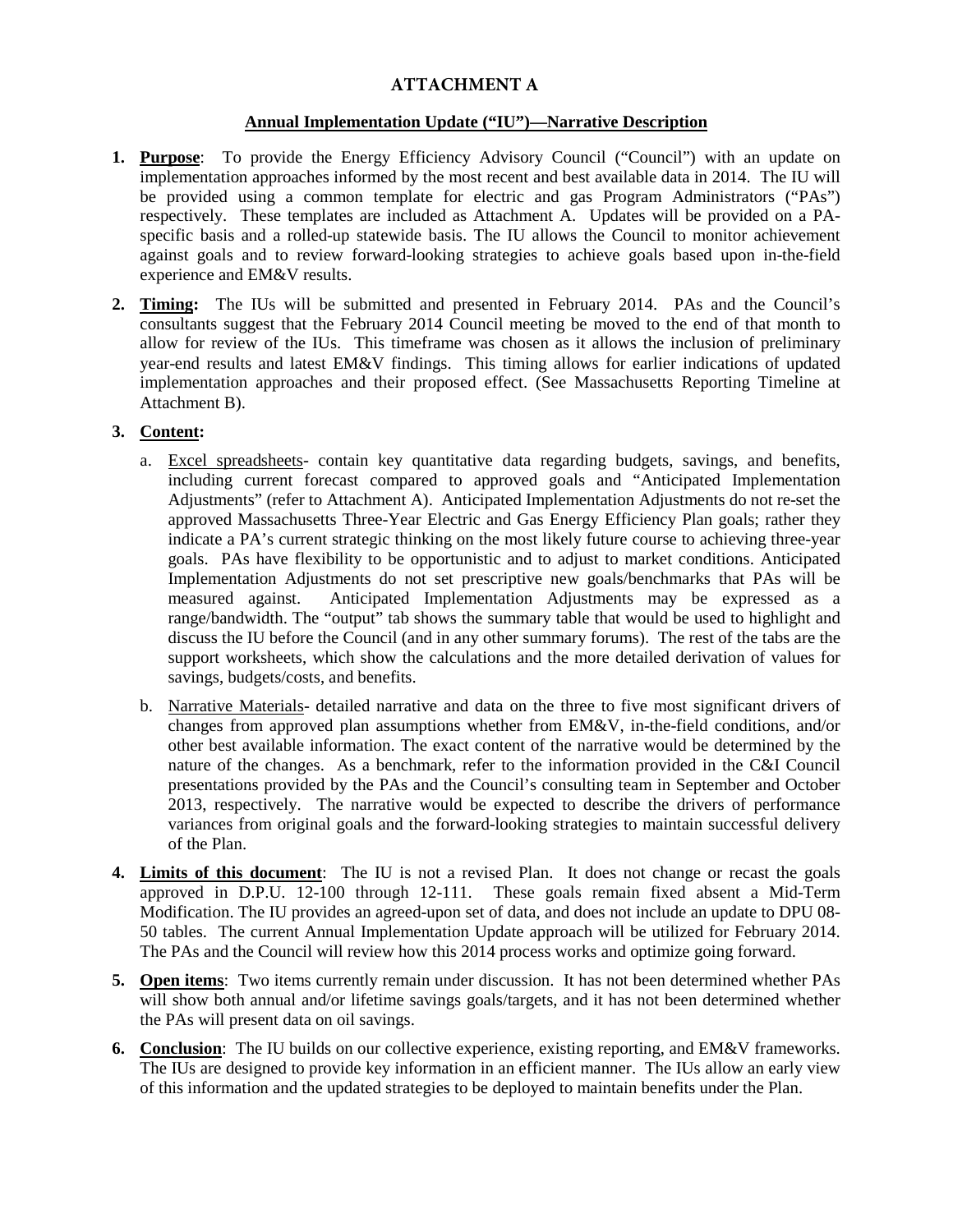|                                                 |         | 2013                              |          |                |                            |          | 2014    |                                           |                 |         |                                   |          | 2015    |                                                                 |                 |                          | 2013-2015 Goals                      |              |         |                                     |          |
|-------------------------------------------------|---------|-----------------------------------|----------|----------------|----------------------------|----------|---------|-------------------------------------------|-----------------|---------|-----------------------------------|----------|---------|-----------------------------------------------------------------|-----------------|--------------------------|--------------------------------------|--------------|---------|-------------------------------------|----------|
|                                                 |         | Preliminary Year End/Target       |          |                | Anticipated Implementation |          |         | Current forecast vs. annual goal original |                 |         | Anticipated Implementation        |          |         | Current forecast vs. annual goal                                |                 |                          | Taken from Original Plan compliance  |              |         | Anticipated Percent of 3-Year Goals |          |
|                                                 |         |                                   |          |                | Adiustments                |          |         | projection (%)                            |                 |         | Adjustments (include percentage+. |          |         | original projection (%)                                         |                 |                          | filings / "North Star" absent on MTM |              |         | Based on Actual Achievement to      |          |
|                                                 |         |                                   |          |                | (include percentage+/-)    |          |         |                                           |                 |         |                                   |          |         |                                                                 |                 |                          |                                      |              |         | Date and Anticipated Adjustments    |          |
|                                                 | Savings | <b>Budgets</b>                    | Benefits | <b>Savings</b> | <b>Budgets</b>             | Benefits | Savings | <b>Budgets</b>                            | <b>Benefits</b> | Savings | <b>Budgets</b>                    | Benefits | Savings | <b>Budgets</b>                                                  | <b>Benefits</b> | Savings<br>(Annual MWh)  | Budgets (\$)                         | Benefits (S) | Savings | <b>Budgets</b>                      | Benefits |
| <b>Residential (total)</b>                      | 0%      | 0%                                | 0%       | 0%             | 0%                         | 0%       | 0%      | 0%                                        | 0%              | 0%      | 0%                                | 0%       | 0%      | 0%                                                              | $0\%$           |                          |                                      |              | 0%      | 0%                                  | 0%       |
| Residential Whole House                         | 0%      | 0%                                | 0%       | 0%             | 0%                         | 0%       | 0%      | 0%                                        | 0%              | 0%      | 0%                                | 0%       | 0%      | 0%                                                              | 0%              | $\overline{\phantom{a}}$ | $\Omega$                             | $\Omega$     | 0%      | 0%                                  | 0%       |
| <b>Residential New Construction</b>             | 0%      | 0%                                | 0%       | 0%             | 0%                         | 0%       | 0%      | 0%                                        | 0%              | 0%      | 0%                                | 0%       | 0%      | 0%                                                              | 0%              | $\sim$                   | $\Omega$                             | $\cap$       | 0%      | 0%                                  | 0%       |
| Residential Multi-Family Retrofit               | 0%      | 0%                                | 0%       | 0%             | 0%                         | 0%       | 0%      | 0%                                        | 0%              | 0%      | 0%                                | 0%       | 0%      | 0%                                                              | 0%              | $\sim$                   | $\Omega$                             | $\Omega$     | 0%      | 0%                                  | 0%       |
| <b>Residential Home Energy Services</b>         | 0%      | 0%                                | 0%       | 0%             | 0%                         | 0%       | 0%      | 0%                                        | 0%              | 0%      | 0%                                | 0%       | 0%      | 0%                                                              | 0%              |                          | $\Omega$                             | $\Omega$     | 0%      | 0%                                  | 0%       |
| Residential Behavior/Feedback                   | 0%      | 0%                                | 0%       | 0%             | 0%                         | 0%       | 0%      | 0%                                        | 0%              | 0%      | 0%                                | 0%       | 0%      | 0%                                                              | 0%              | $\sim$                   | $\Omega$                             | $\Omega$     | 0%      | 0%                                  | 0%       |
| <b>Residential Products</b>                     | 0%      | 0%                                | 0%       | 0%             | 0%                         | 0%       | 0%      | 0%                                        | 0%              | 0%      | 0%                                | 0%       | 0%      | 0%                                                              | 0%              |                          |                                      | $\Omega$     | 0%      | 0%                                  | 0%       |
| Residential Cooling & Heating Eruipment         | 0%      | 0%                                | 0%       | 0%             | 0%                         | 0%       | 0%      | 0%                                        | 0%              | 0%      | 0%                                | 0%       | 0%      | 0%                                                              | 0%              | $\sim$                   | $\Omega$                             | $\Omega$     | 0%      | 0%                                  | 0%       |
| <b>Residential Lighting</b>                     | 0%      | 0%                                | 0%       | 0%             | 0%                         | 0%       | 0%      | 0%                                        | 0%              | 0%      | 0%                                | 0%       | 0%      | 0%                                                              | 0%              |                          | $\bigcap$                            | $\sqrt{ }$   | 0%      | 0%                                  | 0%       |
| <b>Residential Consumer Products</b>            | 0%      | 0%                                | 0%       | 0%             | 0%                         | 0%       | 0%      | 0%                                        | 0%              | 0%      | 0%                                | 0%       | 0%      | 0%                                                              | 0%              | ۰                        | $\Omega$                             | $\Omega$     | 0%      | 0%                                  | 0%       |
| Low-Income (total)                              | 0%      | 0%                                | 0%       | 0%             | 0%                         | 0%       | 0%      | 0%                                        | 0%              | 0%      | 0%                                | 0%       | 0%      | 0%                                                              | 0%              | $\overline{\phantom{a}}$ |                                      |              | 0%      | 0%                                  | 0%       |
| 4. Low-Income Whole House                       | 0%      | 0%                                | 0%       | 0%             | 0%                         | 0%       | 0%      | 0%                                        | 0%              | 0%      | 0%                                | 0%       | 0%      | 0%                                                              | 0%              |                          | $\Omega$                             | $\Omega$     | 0%      | 0%                                  | 0%       |
| Low-Income New Construction                     | 0%      | 0%                                | 0%       | 0%             | 0%                         | 0%       | 0%      | 0%                                        | 0%              | 0%      | 0%                                | 0%       | 0%      | 0%                                                              | 0%              |                          | $\bigcap$                            |              | 0%      | 0%                                  | 0%       |
| Low-Income Single Family Retrofit               | 0%      | 0%                                | 0%       | 0%             | 0%                         | 0%       | 0%      | 0%                                        | 0%              | 0%      | 0%                                | 0%       | 0%      | 0%                                                              | 0%              |                          |                                      | $\Omega$     | 0%      | 0%                                  | 0%       |
| Low-Income Multi-Family Retrofit                | 0%      | 0%                                | 0%       | 0%             | 0%                         | 0%       | 0%      | 0%                                        | 0%              | 0%      | 0%                                | 0%       | 0%      | 0%                                                              | 0%              | $\sim$                   |                                      | $\Omega$     | 0%      | 0%                                  | 0%       |
| Commercial & Industrial (total)                 | 0%      | 0%                                | 0%       | 0%             | 0%                         | 0%       | 0%      | 0%                                        | 0%              | 0%      | 0%                                | 0%       | 0%      | 0%                                                              | $0\%$           |                          | $\Omega$                             | $\mathbf{r}$ | 0%      | 0%                                  | $0\%$    |
| . C&I New Construction                          | 0%      | 0%                                | 0%       | 0%             | 0%                         | 0%       | 0%      | 0%                                        | 0%              | 0%      | 0%                                | 0%       | 0%      | 0%                                                              | 0%              |                          | $\Omega$                             | $\sim$       | 0%      | 0%                                  | 0%       |
| C&I New Construction                            | 0%      | 0%                                | 0%       | 0%             | 0%                         | 0%       | 0%      | 0%                                        | 0%              | 0%      | 0%                                | 0%       | 0%      | 0%                                                              | 0%              | $\sim$                   | $\Omega$                             | $\cap$       | 0%      | 0%                                  | 0%       |
| . C&I Retrofit                                  | 0%      | 0%                                | 0%       | 0%             | 0%                         | 0%       | 0%      | 0%                                        | 0%              | 0%      | 0%                                | 0%       | 0%      | 0%                                                              | 0%              | ٠                        | $\Omega$                             | $\Omega$     | 0%      | 0%                                  | 0%       |
| C&I Retrofit                                    | 0%      | 0%                                | 0%       | 0%             | 0%                         | 0%       | 0%      | 0%                                        | 0%              | 0%      | 0%                                | 0%       | 0%      | 0%                                                              | 0%              |                          | $\Omega$                             | $\Omega$     | 0%      | 0%                                  | 0%       |
| <b>C&amp;I Direct Install</b>                   | 0%      | 0%                                | 0%       | 0%             | 0%                         | 0%       | 0%      | 0%                                        | 0%              | 0%      | 0%                                | 0%       | 0%      | 0%                                                              | 0%              |                          | $\Omega$                             | $\Omega$     | 0%      | 0%                                  | 0%       |
| <b>PORTFOLIO</b>                                | 0%      | 0%                                | 0%       | 0%             | 0%                         | 0%       | 0%      | 0%                                        | 0%              | 0%      | 0%                                | 0%       | 0%      | 0%                                                              | 0%              | $\overline{\phantom{a}}$ |                                      |              | 0%      | 0%                                  | 0%       |
| Cross Sector Items Material Updates (e.g., EM&V |         | Narrative, brief statements on    |          |                |                            |          |         |                                           |                 |         |                                   |          |         | Narrative, brief statements on anticipated adjustments for 2015 |                 |                          |                                      |              |         |                                     |          |
| marketing) (summary narrative)                  |         | preliminary 2013 year end actuals |          |                |                            |          |         |                                           |                 |         |                                   |          |         |                                                                 |                 |                          |                                      |              |         |                                     |          |
|                                                 |         |                                   |          |                |                            |          |         |                                           |                 |         |                                   |          |         |                                                                 |                 |                          |                                      |              |         |                                     |          |
|                                                 |         |                                   |          |                |                            |          |         |                                           |                 |         |                                   |          |         |                                                                 |                 |                          |                                      |              |         |                                     |          |
|                                                 |         |                                   |          |                |                            |          |         |                                           |                 |         |                                   |          |         |                                                                 |                 |                          |                                      |              |         |                                     |          |

1) Attached are detailed narrative and data on the [three-five] most significant drivers of changes from original plan values (whether from<br>EM&V, in the field conditions, or new and best available information); and the PA'

3) TBD whether PAs will show both annual and/or lifetime savings goals/targets, also TBD on oil savings

5) Nothing in this Annual Implementation Update process pre-judges, prejudices or creates commitments regarding statewide database development efforts 4) A "do and learn" approach to Annual Plan Implementation Updates will be deployed. The current approach will be utilized for the Annual Implementation Update for spring 2014 only. The PAs and the Council will review how this 2014 process works and optimize going forward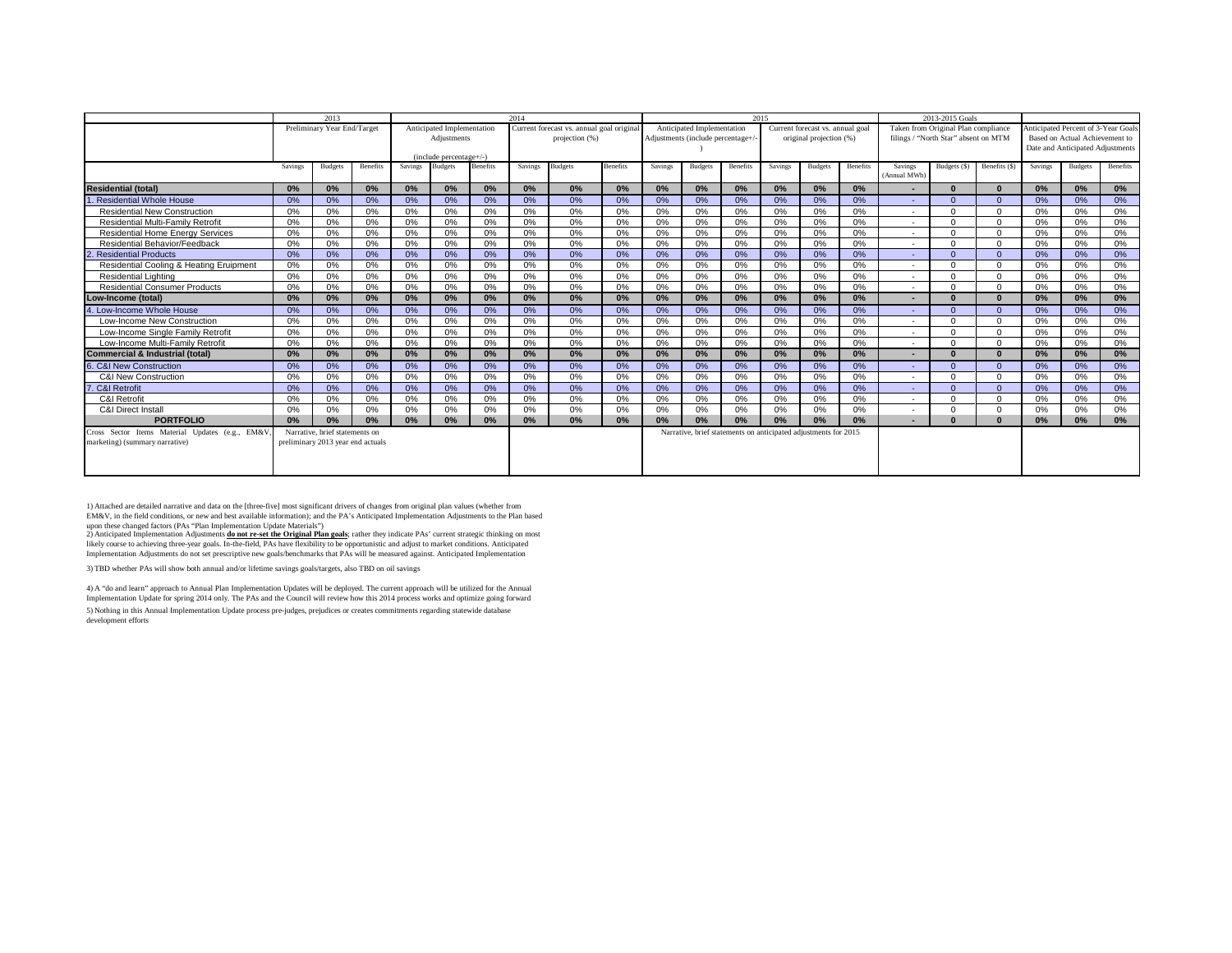|                                            |                                          |                                 |                                                                  | $\theta$                                                                                      |                    | $\sim$                                                                                                                                        |                                                                             |                                                                                                                             |                                                                                                                                              |                                                                    |                                    | m                                                                                                                           | $\sqrt{2}$                                                                  |                                                                                                                                                                 | $\mathbf{D}$                                                                  | $\Omega$                                                                                       |                                                |                                                                                     |                                                         |
|--------------------------------------------|------------------------------------------|---------------------------------|------------------------------------------------------------------|-----------------------------------------------------------------------------------------------|--------------------|-----------------------------------------------------------------------------------------------------------------------------------------------|-----------------------------------------------------------------------------|-----------------------------------------------------------------------------------------------------------------------------|----------------------------------------------------------------------------------------------------------------------------------------------|--------------------------------------------------------------------|------------------------------------|-----------------------------------------------------------------------------------------------------------------------------|-----------------------------------------------------------------------------|-----------------------------------------------------------------------------------------------------------------------------------------------------------------|-------------------------------------------------------------------------------|------------------------------------------------------------------------------------------------|------------------------------------------------|-------------------------------------------------------------------------------------|---------------------------------------------------------|
|                                            |                                          |                                 | 2013                                                             |                                                                                               |                    |                                                                                                                                               |                                                                             | 2014                                                                                                                        |                                                                                                                                              |                                                                    |                                    |                                                                                                                             | 2015                                                                        |                                                                                                                                                                 |                                                                               |                                                                                                |                                                | 2013-2015                                                                           |                                                         |
| Program                                    | 2013<br>Approved<br>Annual<br><b>MWh</b> | 2013<br>Preliminary<br>Year-End | 2013<br>Preliminary<br>Year-End<br>As % of<br>Approved<br>Values | <b>Difference</b><br>between<br>approved<br>value an<br>projected<br>preliminar<br>y year-end | 2014<br><b>MWh</b> | <b>Estimated impacts on</b><br>approved targets<br>Approve based on current<br>d Annual linformation and<br>studies (%) [pre/post<br>updates1 | <b>Approved values</b><br>adjusted by<br>anticipated<br>evaluation impacts) | Anticipated<br>implementation<br>adjustments (2014) [may<br>be populated or blank]<br>these values may lead to<br>narrative | <b>Approved values</b><br>adjusted by anticipated Anticipated impacts &<br>implementation<br>adiustments<br>considering estimated<br>impacts | implementation<br>adiustments as<br>percentage of<br>approved goal | 2015 Approved<br><b>Annual MWh</b> | <b>Estimated impacts on</b><br>approved targets<br>based on current<br>information and<br>studies (%) [pre/post<br>updates] | <b>Approved values</b><br>adjusted by<br>anticipated<br>evaluation impacts) | Anticipated<br>implementation<br>adiustments (2015)<br>[may be populated or adjustments<br>blank1 - these values considering<br>may lead to narrative estimated | Approved<br>values<br>adjusted by<br>anticipated<br>implementation<br>impacts | Anticipated<br>impacts &<br>implementation<br>adjustments as<br>percentage of<br>approved goal | 2013-2015 3YR<br>Approved<br><b>Annual MWh</b> | 2013-2015<br>values<br>adjusted by<br>anticipated<br>implementatio<br>n adiustments | Adjustments<br>relative to<br>approved 3<br>vear values |
| Source                                     | 08-50<br>Tables                          | 2013 Q4<br>Renort               | c/b                                                              | $b - c$                                                                                       | 08-50<br>Tables    | Input                                                                                                                                         | $f^{*}(1 + g)$                                                              | Input                                                                                                                       | $h + (h^h)$                                                                                                                                  | 1/f                                                                | 08-50 Tables                       | Input                                                                                                                       | $1^+(1+m)$                                                                  | Input                                                                                                                                                           | $n + (o \cdot n)$                                                             | D/1                                                                                            | 08-50 Tables                                   | $d + j + p$                                                                         | s/r                                                     |
| <b>Residential (total)</b>                 |                                          |                                 | $0\%$                                                            |                                                                                               |                    | 0%                                                                                                                                            |                                                                             | 0%                                                                                                                          |                                                                                                                                              | 0%                                                                 |                                    | 0%                                                                                                                          |                                                                             | 0%                                                                                                                                                              |                                                                               | $0\%$                                                                                          |                                                |                                                                                     | 0%                                                      |
| 1. Residential Whole House                 | $\sqrt{2}$                               |                                 | 0%                                                               |                                                                                               | $\sqrt{2}$         | 0%                                                                                                                                            | $\Omega$                                                                    | 0%                                                                                                                          |                                                                                                                                              | 0%                                                                 |                                    | 0%                                                                                                                          |                                                                             | 0%                                                                                                                                                              |                                                                               | 0%                                                                                             |                                                |                                                                                     | 0%                                                      |
| <b>Residential New Construction</b>        |                                          |                                 | 0%                                                               |                                                                                               |                    |                                                                                                                                               | $\sim$                                                                      |                                                                                                                             |                                                                                                                                              | 0%                                                                 |                                    | 0%                                                                                                                          |                                                                             |                                                                                                                                                                 |                                                                               | 0%                                                                                             |                                                |                                                                                     | 0%                                                      |
| Residential Multi-Family Retrofit          |                                          |                                 | 0%                                                               |                                                                                               |                    |                                                                                                                                               | $\sim$                                                                      |                                                                                                                             |                                                                                                                                              | 0%                                                                 |                                    | 0%                                                                                                                          |                                                                             |                                                                                                                                                                 |                                                                               | 0%                                                                                             |                                                |                                                                                     | 0%                                                      |
| Residential Home Energy Services           |                                          |                                 | 0%                                                               |                                                                                               |                    |                                                                                                                                               | $\Omega$                                                                    |                                                                                                                             |                                                                                                                                              | 0%                                                                 |                                    | 0%                                                                                                                          |                                                                             |                                                                                                                                                                 |                                                                               | 0%                                                                                             |                                                |                                                                                     | 0%                                                      |
| Residential Behavior/Feedback              |                                          |                                 | 0%                                                               | $\Omega$                                                                                      |                    |                                                                                                                                               | $\Omega$                                                                    |                                                                                                                             |                                                                                                                                              | 0%                                                                 |                                    | 0%                                                                                                                          | $\Omega$                                                                    |                                                                                                                                                                 | $\Omega$                                                                      | 0%                                                                                             | $\Omega$                                       |                                                                                     | 0%                                                      |
| 2. Residential Products                    | $\sqrt{ }$                               |                                 | 0%                                                               | $\sqrt{2}$                                                                                    | $\Omega$           | 0%                                                                                                                                            | $\Omega$                                                                    | 0%                                                                                                                          |                                                                                                                                              | 0%                                                                 |                                    | 0%                                                                                                                          |                                                                             | 0%                                                                                                                                                              |                                                                               | 0%                                                                                             | $\sqrt{2}$                                     |                                                                                     | 0%                                                      |
| Residential Cooling & Heating Equipment    |                                          |                                 | 0%                                                               |                                                                                               |                    |                                                                                                                                               | $\Omega$                                                                    |                                                                                                                             |                                                                                                                                              | 0%                                                                 |                                    | 0%                                                                                                                          |                                                                             |                                                                                                                                                                 | $\sim$                                                                        | 0%                                                                                             |                                                |                                                                                     | 0%                                                      |
| Residential Lighting                       |                                          |                                 | 0%                                                               |                                                                                               |                    |                                                                                                                                               | $\sim$                                                                      |                                                                                                                             |                                                                                                                                              | 0%                                                                 |                                    | 0%                                                                                                                          | $\Omega$                                                                    |                                                                                                                                                                 | $\sim$                                                                        | 0%                                                                                             | $\sim$                                         | $\sim$                                                                              | 0%                                                      |
| Residential Consumer Products              |                                          |                                 | 0%                                                               |                                                                                               |                    |                                                                                                                                               | $\sim$                                                                      |                                                                                                                             |                                                                                                                                              | 0%                                                                 |                                    | nec                                                                                                                         |                                                                             |                                                                                                                                                                 | $\sim$                                                                        | n <sub>o</sub> c                                                                               |                                                |                                                                                     | 0%                                                      |
| Low-Income (total)                         |                                          |                                 | $0\%$                                                            |                                                                                               | $\Omega$           | 0%                                                                                                                                            |                                                                             | 0%                                                                                                                          |                                                                                                                                              | 0%                                                                 |                                    | 0%                                                                                                                          |                                                                             | $0\%$                                                                                                                                                           |                                                                               | 0%                                                                                             |                                                |                                                                                     | 0%                                                      |
| 4. Low-Income Whole House                  |                                          |                                 | 0%                                                               |                                                                                               | $\Omega$           | 0%                                                                                                                                            | $\Omega$                                                                    | 0%                                                                                                                          |                                                                                                                                              | 0%                                                                 |                                    | 0%                                                                                                                          |                                                                             | 0%                                                                                                                                                              |                                                                               | 0%                                                                                             |                                                |                                                                                     | 0%                                                      |
| Low-Income New Construction                |                                          |                                 | 0%                                                               | $\Omega$                                                                                      |                    |                                                                                                                                               | $\Omega$                                                                    |                                                                                                                             |                                                                                                                                              | 0%                                                                 |                                    |                                                                                                                             | $\Omega$                                                                    |                                                                                                                                                                 | $\Omega$                                                                      | 0%                                                                                             | $\Omega$                                       | $\Omega$                                                                            | 0%                                                      |
| Low-Income Single Family Retrofit          |                                          |                                 | 0%                                                               | $\Omega$                                                                                      |                    |                                                                                                                                               | $\Omega$                                                                    |                                                                                                                             |                                                                                                                                              | 0%                                                                 |                                    |                                                                                                                             | $\Omega$                                                                    |                                                                                                                                                                 | $\Omega$                                                                      | 0%                                                                                             | $\Omega$                                       | $\sqrt{2}$                                                                          | 0%                                                      |
| Low-Income Multi-Family Retrofit           |                                          |                                 | 0%                                                               | $\sqrt{2}$                                                                                    |                    |                                                                                                                                               | $\Omega$                                                                    |                                                                                                                             |                                                                                                                                              | 0%                                                                 |                                    |                                                                                                                             | $\Omega$                                                                    |                                                                                                                                                                 | $\Omega$                                                                      | 0%                                                                                             |                                                | $\sqrt{2}$                                                                          | 0%                                                      |
| <b>Commercial &amp; Industrial (total)</b> |                                          |                                 | 0%                                                               |                                                                                               |                    | 0%                                                                                                                                            |                                                                             | 0%                                                                                                                          |                                                                                                                                              | 0%                                                                 |                                    | 0%                                                                                                                          |                                                                             | 0%                                                                                                                                                              |                                                                               | 0%                                                                                             |                                                |                                                                                     | 0%                                                      |
| 6. C&I New Construction                    |                                          |                                 | 0%                                                               |                                                                                               | $\Omega$           | 0%                                                                                                                                            |                                                                             | 0%                                                                                                                          |                                                                                                                                              | 0%                                                                 |                                    | 0%                                                                                                                          |                                                                             | 0%                                                                                                                                                              |                                                                               | 0%                                                                                             |                                                |                                                                                     | 0%                                                      |
| <b>C&amp;I New Construction</b>            |                                          |                                 | 0%                                                               |                                                                                               |                    |                                                                                                                                               | $\sim$                                                                      |                                                                                                                             |                                                                                                                                              | 0%                                                                 |                                    | 0%                                                                                                                          |                                                                             |                                                                                                                                                                 |                                                                               | 0%                                                                                             |                                                |                                                                                     | 0%                                                      |
| 7. C&I Retrofit                            |                                          |                                 | 0%                                                               |                                                                                               | $\Omega$           | 0%                                                                                                                                            | $\Omega$                                                                    | 0%                                                                                                                          |                                                                                                                                              | 0%                                                                 |                                    | 0%                                                                                                                          |                                                                             | 0%                                                                                                                                                              |                                                                               | 0%                                                                                             |                                                |                                                                                     | 0%                                                      |
| C&I Retrofit                               |                                          |                                 | 0%                                                               | $\Omega$                                                                                      |                    |                                                                                                                                               | $\Omega$                                                                    |                                                                                                                             |                                                                                                                                              | 0%                                                                 |                                    | 0%                                                                                                                          | $\Omega$                                                                    |                                                                                                                                                                 | $\Omega$                                                                      | 0%                                                                                             | $\Omega$                                       |                                                                                     | 0%                                                      |
| C&I Direct Install                         |                                          |                                 | 0%                                                               | $\Omega$                                                                                      |                    |                                                                                                                                               | $\Omega$                                                                    |                                                                                                                             |                                                                                                                                              | 0%                                                                 |                                    | 0%                                                                                                                          | $\Omega$                                                                    |                                                                                                                                                                 | $\Omega$                                                                      | 0%                                                                                             |                                                | $\sim$                                                                              | 0%                                                      |
| <b>GRAND TOTAL</b>                         |                                          |                                 | 0%                                                               |                                                                                               |                    | 0%                                                                                                                                            |                                                                             | 0%                                                                                                                          |                                                                                                                                              | 0%                                                                 |                                    | 0%                                                                                                                          |                                                                             | 0%                                                                                                                                                              |                                                                               | 0%                                                                                             |                                                |                                                                                     | 0%                                                      |

1) Attached are detailed narrative and data on the [therefore] most of the marginal particle (with the field conditions, or access one of the field of the most of the field of the field of the field of the field of the fie

4) A "do and learn" approach to Annual Plan Implementation Updates will be deployed. The current approach will be utilized for the Annual Implementation Update for spring 2014 only. The<br>PAs and the Council will review how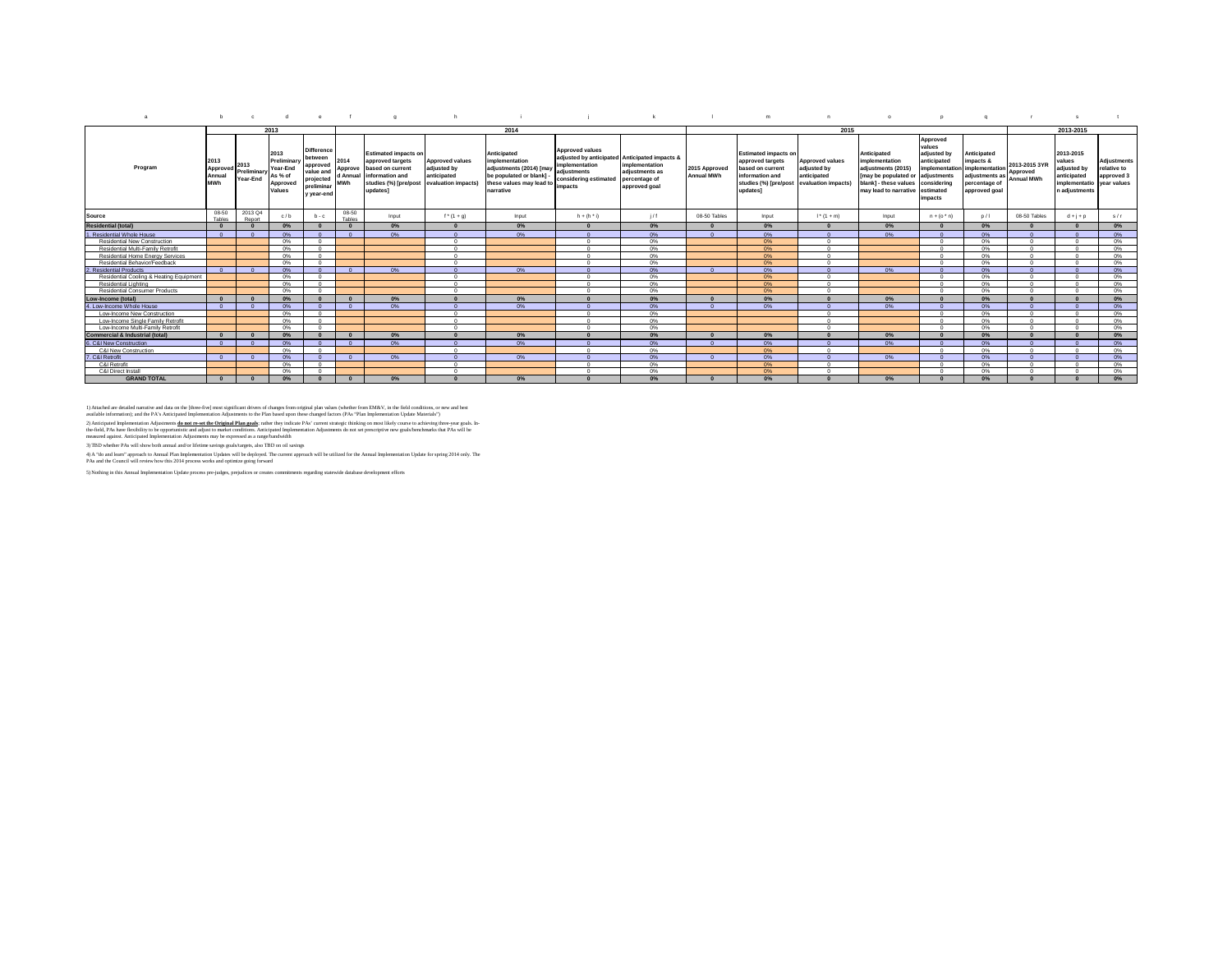| $\mathbf{a}$                               | b                           | $\mathbf{c}$                    | $\mathbf{d}$                                                     | $\theta$                                                                                               |                       | $\alpha$                                                                                                                    | h                                                                           |                                                                                                                               |                                                                                                                      | k                                                                                           |                                | m                                                                                                                           | $\mathsf{n}$                                                                | $\circ$                                                                                                                                         | $\mathbf{r}$                                                                                         | $\mathbf{q}$                                                                                   | <b>COL</b>                                 |                                                                                     |                                                              |
|--------------------------------------------|-----------------------------|---------------------------------|------------------------------------------------------------------|--------------------------------------------------------------------------------------------------------|-----------------------|-----------------------------------------------------------------------------------------------------------------------------|-----------------------------------------------------------------------------|-------------------------------------------------------------------------------------------------------------------------------|----------------------------------------------------------------------------------------------------------------------|---------------------------------------------------------------------------------------------|--------------------------------|-----------------------------------------------------------------------------------------------------------------------------|-----------------------------------------------------------------------------|-------------------------------------------------------------------------------------------------------------------------------------------------|------------------------------------------------------------------------------------------------------|------------------------------------------------------------------------------------------------|--------------------------------------------|-------------------------------------------------------------------------------------|--------------------------------------------------------------|
|                                            |                             |                                 | 2013                                                             |                                                                                                        |                       |                                                                                                                             |                                                                             | 2014                                                                                                                          |                                                                                                                      |                                                                                             |                                |                                                                                                                             | 2015                                                                        |                                                                                                                                                 |                                                                                                      |                                                                                                |                                            | 2013-2015                                                                           |                                                              |
| Program                                    | 2013<br>Approve<br>d Budget | 2013<br>Preliminary<br>Year-End | 2013<br>Preliminary<br>Year-End<br>As % of<br>Approved<br>Values | <b>Difference</b><br>between<br>approved<br>value and Approve<br>projected<br>preliminar<br>y year-end | 2014<br><b>Budget</b> | <b>Estimated impacts on</b><br>approved targets<br>based on current<br>information and<br>studies (%) [pre/post<br>updates] | <b>Approved values</b><br>adjusted by<br>anticipated<br>evaluation impacts) | Anticipated<br>implementation<br>adjustments (2014) [may<br>be populated or blank] -<br>these values may lead to<br>narrative | <b>Approved values</b><br>adjusted by anticipated<br>nplementation<br>adjustments<br>considering estimated<br>mpacts | Anticipated impacts &<br>implementation<br>adjustments as<br>percentage of<br>approved goal | 2015 Approved<br><b>Budget</b> | <b>Estimated impacts on</b><br>approved targets<br>based on current<br>information and<br>studies (%) [pre/post<br>updates] | <b>Approved values</b><br>adjusted by<br>anticipated<br>evaluation impacts) | Anticipated<br>implementation<br>adjustments (2014)<br>[may be populated or<br>blank] - these values<br>may lead to narrative estimated impacts | <b>Approved values</b><br>adjusted by<br>anticipated<br>implementation<br>adjustments<br>considerina | Anticipated<br>impacts &<br>implementation<br>adjustments as<br>percentage of<br>approved goal | 2013-2015 3YR<br>Approved<br><b>Budget</b> | 2013-2015<br>values<br>adjusted by<br>anticipated<br>implementatio<br>n adjustments | Adjustm<br>ents<br>relative<br>approve<br>d 3 year<br>values |
| Source                                     | 08-50<br>Tables             | 2013 Q4<br>Renort               | c/b                                                              | $b - c$                                                                                                | 08-50<br>Tables       | Input                                                                                                                       | $f^{*}(1 + q)$                                                              | Input                                                                                                                         | $h + (h^{\dagger})$                                                                                                  | 1/f                                                                                         | 08-50 Tables                   | Input                                                                                                                       | $1^* (1 + m)$                                                               | Input                                                                                                                                           | $n + (o \cdot n)$                                                                                    | D/1                                                                                            | 08-50 Tables                               | $d + j + p$                                                                         | s/r                                                          |
| <b>Residential (total)</b>                 | $\Omega$                    | $\Omega$                        | 0%                                                               | $\Omega$                                                                                               | $\Omega$              | 0%                                                                                                                          | $\Omega$                                                                    | $0\%$                                                                                                                         |                                                                                                                      | 0%                                                                                          | $\Omega$                       | 0%                                                                                                                          | $\Omega$                                                                    | 0%                                                                                                                                              | $\Omega$                                                                                             | 0%                                                                                             | $\Omega$                                   | $\Omega$                                                                            | 0%                                                           |
| 1. Residential Whole House                 | $\sim$                      |                                 | 0%                                                               |                                                                                                        | $\sim$                | 0%                                                                                                                          | $\Omega$                                                                    | 0%                                                                                                                            |                                                                                                                      | 0%                                                                                          | $\Omega$                       | 0%                                                                                                                          | $\Omega$                                                                    | 0%                                                                                                                                              | $\sqrt{2}$                                                                                           | 0%                                                                                             | $\sim$                                     | $\sqrt{2}$                                                                          | 0%                                                           |
| Residential New Construction               |                             |                                 | 0%                                                               | $\sim$                                                                                                 |                       |                                                                                                                             | $\Omega$                                                                    |                                                                                                                               |                                                                                                                      | 0%                                                                                          |                                |                                                                                                                             | $\Omega$                                                                    |                                                                                                                                                 |                                                                                                      | 0%                                                                                             | $\Omega$                                   | $\sim$                                                                              | 0%                                                           |
| Residential Multi-Family Retrofit          |                             |                                 | 0%                                                               | $\sim$                                                                                                 |                       |                                                                                                                             | $^{\circ}$                                                                  |                                                                                                                               | $\sqrt{2}$                                                                                                           | 0%                                                                                          |                                |                                                                                                                             | $\Omega$                                                                    |                                                                                                                                                 | $\sim$                                                                                               | 0%                                                                                             | $\Omega$                                   | $\Omega$                                                                            | 0%                                                           |
| Residential Home Energy Services           |                             |                                 | 0%                                                               | $\Omega$                                                                                               |                       |                                                                                                                             | $\overline{0}$                                                              |                                                                                                                               | $\Omega$                                                                                                             | 0%                                                                                          |                                |                                                                                                                             | $\Omega$                                                                    |                                                                                                                                                 | $\Omega$                                                                                             | 0%                                                                                             | $\Omega$                                   | $\Omega$                                                                            | 0%                                                           |
| Residential Behavior/Feedback              |                             |                                 | 0%                                                               | $\Omega$                                                                                               |                       |                                                                                                                             | $\Omega$                                                                    |                                                                                                                               |                                                                                                                      | 0%                                                                                          |                                |                                                                                                                             | $\Omega$                                                                    |                                                                                                                                                 | $\sim$                                                                                               | 0%                                                                                             | $\Omega$                                   |                                                                                     | 0%                                                           |
| 2. Residential Products                    | $\Omega$                    | $\Omega$                        | 0%                                                               | $\Omega$                                                                                               | $\overline{0}$        | 0%                                                                                                                          | $\overline{0}$                                                              | 0%                                                                                                                            | - 0                                                                                                                  | 0%                                                                                          | $\overline{0}$                 | 0%                                                                                                                          | $\overline{0}$                                                              | 0%                                                                                                                                              | $\Omega$                                                                                             | 0%                                                                                             | $\overline{0}$                             | $\Omega$                                                                            | 0%                                                           |
| Residential Cooling & Heating Equipment    |                             |                                 | 0%                                                               |                                                                                                        |                       |                                                                                                                             | $\Omega$                                                                    |                                                                                                                               |                                                                                                                      | 0%                                                                                          |                                |                                                                                                                             | $\Omega$                                                                    |                                                                                                                                                 |                                                                                                      | 0%                                                                                             | $\sim$                                     |                                                                                     | 0%                                                           |
| <b>Residential Lighting</b>                |                             |                                 | 0%                                                               | $\Omega$                                                                                               |                       |                                                                                                                             | $\Omega$                                                                    |                                                                                                                               |                                                                                                                      | 0%                                                                                          |                                |                                                                                                                             | $\Omega$                                                                    |                                                                                                                                                 |                                                                                                      | 0%                                                                                             | $\sim$                                     |                                                                                     | 0%                                                           |
| <b>Residential Consumer Products</b>       |                             |                                 | 0%                                                               | $\sim$                                                                                                 |                       |                                                                                                                             | $\overline{0}$                                                              |                                                                                                                               | $\Omega$                                                                                                             | 0%                                                                                          |                                |                                                                                                                             | $\Omega$                                                                    |                                                                                                                                                 | $\sim$                                                                                               | 0%                                                                                             | $\Omega$                                   | $\Omega$                                                                            | 0%                                                           |
| 3. Residential Hard-to-Measure             | $\sqrt{2}$                  |                                 | 0%                                                               | $\sim$                                                                                                 | $\sqrt{2}$            | 0%                                                                                                                          | $\overline{0}$                                                              | 0%                                                                                                                            |                                                                                                                      | $\Omega$                                                                                    | $\Omega$                       | 0%                                                                                                                          | $\Omega$                                                                    | 0%                                                                                                                                              |                                                                                                      |                                                                                                | $\sqrt{2}$                                 |                                                                                     | $\Omega$                                                     |
| Residential Statewide Marketing            |                             |                                 | 0%                                                               | $\sim$                                                                                                 |                       |                                                                                                                             | $\Omega$                                                                    |                                                                                                                               |                                                                                                                      | $\sim$                                                                                      |                                |                                                                                                                             | $\Omega$                                                                    |                                                                                                                                                 |                                                                                                      |                                                                                                | $\Omega$                                   |                                                                                     | $\Omega$                                                     |
| Residential DOER Assessment                |                             |                                 | 0%                                                               | $\Omega$                                                                                               |                       |                                                                                                                             | $\overline{0}$                                                              |                                                                                                                               | $\Omega$                                                                                                             | $\circ$                                                                                     |                                |                                                                                                                             | $\circ$                                                                     |                                                                                                                                                 | $\Omega$                                                                                             | $\Omega$                                                                                       | $\overline{0}$                             | $\Omega$                                                                            | $^{\circ}$                                                   |
| <b>Residential EEAC Consultants</b>        |                             |                                 | $0\%$                                                            | $\circ$                                                                                                |                       |                                                                                                                             | $^{\circ}$                                                                  |                                                                                                                               | $\Omega$                                                                                                             | $\mathbf{0}$                                                                                |                                |                                                                                                                             | $\Omega$                                                                    |                                                                                                                                                 | $\Omega$                                                                                             | $^{\circ}$                                                                                     | $\Omega$                                   | $\Omega$                                                                            | $\overline{0}$                                               |
| Residential Sponsorships & Subscriptions   |                             |                                 | 0%                                                               | $\Omega$                                                                                               |                       |                                                                                                                             | $\Omega$                                                                    |                                                                                                                               |                                                                                                                      | $\Omega$                                                                                    |                                |                                                                                                                             | $\Omega$                                                                    |                                                                                                                                                 | $\sim$                                                                                               |                                                                                                | $\Omega$                                   |                                                                                     | $\Omega$                                                     |
| Residential HFAT Loan                      |                             |                                 | 0%                                                               | $\Omega$                                                                                               |                       |                                                                                                                             | $^{\circ}$                                                                  |                                                                                                                               | $\Omega$                                                                                                             | $\Omega$                                                                                    |                                |                                                                                                                             | $\Omega$                                                                    |                                                                                                                                                 | $\Omega$                                                                                             | $\Omega$                                                                                       | $\Omega$                                   | $\Omega$                                                                            | $\Omega$                                                     |
| Residential Workforce Development          |                             |                                 | 0%                                                               | $\Omega$                                                                                               |                       |                                                                                                                             | $\overline{0}$                                                              |                                                                                                                               |                                                                                                                      | $\Omega$                                                                                    |                                |                                                                                                                             | $\Omega$                                                                    |                                                                                                                                                 | $\Omega$                                                                                             | $\Omega$                                                                                       | $\Omega$                                   | $\Omega$                                                                            | $\Omega$                                                     |
| Residential R&D and Demonstration          |                             |                                 | 0%                                                               | $\Omega$                                                                                               |                       |                                                                                                                             | $\Omega$                                                                    |                                                                                                                               |                                                                                                                      | $\Omega$                                                                                    |                                |                                                                                                                             | $\Omega$                                                                    |                                                                                                                                                 | $\Omega$                                                                                             |                                                                                                | $\Omega$                                   |                                                                                     | $\Omega$                                                     |
| <b>Residential Education</b>               |                             |                                 | 0%                                                               | $\Omega$                                                                                               |                       |                                                                                                                             | $\circ$                                                                     |                                                                                                                               | $\Omega$                                                                                                             | $\Omega$                                                                                    |                                |                                                                                                                             | $\circ$                                                                     |                                                                                                                                                 | $\Omega$                                                                                             | $\Omega$                                                                                       | $\circ$                                    | $\Omega$                                                                            | $^{\circ}$                                                   |
| Low-Income (total)                         | $\Omega$                    |                                 | 0%                                                               | $\sqrt{2}$                                                                                             | $\Omega$              | 0%                                                                                                                          | $\Omega$                                                                    | 0%                                                                                                                            |                                                                                                                      | 0%                                                                                          | $\sqrt{2}$                     | 0%                                                                                                                          | $\Omega$                                                                    | 0%                                                                                                                                              |                                                                                                      | 0%                                                                                             | $\Omega$                                   |                                                                                     | 0%                                                           |
| 4. Low-Income Whole House                  | $\Omega$                    | - 0                             | 0%                                                               | $\Omega$                                                                                               | $\Omega$              | 0%                                                                                                                          | $\overline{0}$                                                              | $0\%$                                                                                                                         |                                                                                                                      | 0%                                                                                          | $\Omega$                       | 0%                                                                                                                          | $\Omega$                                                                    | 0%                                                                                                                                              |                                                                                                      | 0%                                                                                             | $\Omega$                                   |                                                                                     | 0%                                                           |
|                                            |                             |                                 |                                                                  | $\Omega$                                                                                               |                       |                                                                                                                             |                                                                             |                                                                                                                               |                                                                                                                      |                                                                                             |                                |                                                                                                                             |                                                                             |                                                                                                                                                 |                                                                                                      |                                                                                                |                                            | $\sim$                                                                              |                                                              |
| Low-Income New Construction                |                             |                                 | 0%                                                               |                                                                                                        |                       |                                                                                                                             | $\overline{0}$                                                              |                                                                                                                               |                                                                                                                      | 0%                                                                                          |                                |                                                                                                                             | $\Omega$                                                                    |                                                                                                                                                 |                                                                                                      | 0%                                                                                             | $\Omega$                                   |                                                                                     | 0%                                                           |
| Low-Income Single Family Retrofi           |                             |                                 | 0%                                                               | $\sim$<br>$\Omega$                                                                                     |                       |                                                                                                                             | $\Omega$                                                                    |                                                                                                                               |                                                                                                                      | 0%                                                                                          |                                |                                                                                                                             | $\Omega$                                                                    |                                                                                                                                                 | $\Omega$                                                                                             | 0%                                                                                             | $\Omega$<br>$\Omega$                       | $\Omega$                                                                            | 0%                                                           |
| Low-Income Multi-Family Retrofit           |                             |                                 | 0%                                                               |                                                                                                        |                       |                                                                                                                             | $\overline{0}$                                                              |                                                                                                                               |                                                                                                                      | 0%                                                                                          |                                |                                                                                                                             | $\Omega$                                                                    |                                                                                                                                                 |                                                                                                      | 0%<br>$\sqrt{2}$                                                                               |                                            |                                                                                     | 0%                                                           |
| Low-Income Hard-to-Measure                 | $\sqrt{2}$                  |                                 | 0%                                                               |                                                                                                        |                       | 0%                                                                                                                          | $\overline{0}$                                                              | 0%                                                                                                                            |                                                                                                                      | $\overline{0}$                                                                              | $\Omega$                       | 0%                                                                                                                          | $\Omega$                                                                    | 0%                                                                                                                                              | $\Omega$                                                                                             |                                                                                                | $\Omega$                                   |                                                                                     | $\overline{0}$                                               |
| Low-Income Statewide Marketing             |                             |                                 | 0%                                                               | $\Omega$                                                                                               |                       |                                                                                                                             | $\overline{0}$                                                              |                                                                                                                               | $\Omega$                                                                                                             | $\Omega$                                                                                    |                                |                                                                                                                             | $\overline{0}$                                                              |                                                                                                                                                 | $\Omega$                                                                                             | $\Omega$                                                                                       | $\overline{0}$                             | $\Omega$                                                                            | $\overline{0}$                                               |
| Low-Income DOER Assessment                 |                             |                                 | $0\%$                                                            | $\circ$                                                                                                |                       |                                                                                                                             | $\overline{0}$                                                              |                                                                                                                               | $\Omega$<br>$\Omega$                                                                                                 | $\mathbf{0}$<br>$\Omega$                                                                    |                                |                                                                                                                             | $^{\circ}$<br>$\Omega$                                                      |                                                                                                                                                 | $\Omega$<br>$\Omega$                                                                                 | $\Omega$                                                                                       | $\overline{0}$                             | $\Omega$                                                                            | $^{\circ}$                                                   |
| Low-Income Energy Affordability Network    |                             |                                 | 0%                                                               | $\circ$                                                                                                |                       |                                                                                                                             | $\overline{0}$                                                              |                                                                                                                               |                                                                                                                      |                                                                                             |                                |                                                                                                                             |                                                                             |                                                                                                                                                 |                                                                                                      | $^{\circ}$                                                                                     | $\overline{0}$                             | $\Omega$                                                                            | $\overline{0}$                                               |
| <b>Commercial &amp; Industrial (total)</b> | $\Omega$                    |                                 | 0%                                                               | $\Omega$                                                                                               |                       | 0%                                                                                                                          | $\Omega$                                                                    | 0%                                                                                                                            |                                                                                                                      | 0%                                                                                          | $\Omega$                       | 0%                                                                                                                          | $\Omega$                                                                    | 0%                                                                                                                                              | $\Omega$                                                                                             | 0%                                                                                             | $\Omega$                                   | $\sqrt{2}$                                                                          | $0\%$                                                        |
| 6. C&I New Construction                    | $\Omega$                    | $\Omega$                        | 0%                                                               | $\Omega$                                                                                               | $\Omega$              | 0%                                                                                                                          | $\Omega$                                                                    | 0%                                                                                                                            | $\Omega$                                                                                                             | 0%                                                                                          | $\Omega$                       | 0%                                                                                                                          | $\Omega$                                                                    | 0%                                                                                                                                              | $\Omega$                                                                                             | 0%                                                                                             | $\Omega$                                   | $\sqrt{2}$                                                                          | 0%                                                           |
| C&I New Construction                       |                             |                                 | 0%                                                               |                                                                                                        |                       |                                                                                                                             | $\Omega$                                                                    |                                                                                                                               |                                                                                                                      | 0%                                                                                          |                                |                                                                                                                             | $\Omega$                                                                    |                                                                                                                                                 |                                                                                                      | 0%                                                                                             | $\Omega$                                   |                                                                                     | 0%                                                           |
| 7. C&I Retrofit                            | $\Omega$                    |                                 | 0%                                                               |                                                                                                        | $\sqrt{2}$            | 0%                                                                                                                          | $\sqrt{2}$                                                                  | 0%                                                                                                                            |                                                                                                                      | 0%                                                                                          | $\sqrt{2}$                     | 0%                                                                                                                          | $\Omega$                                                                    | 0%                                                                                                                                              |                                                                                                      | 0%                                                                                             | $\sqrt{2}$                                 |                                                                                     | 0%                                                           |
| C&I Retrofit                               |                             |                                 | $0\%$                                                            | $\Omega$                                                                                               |                       |                                                                                                                             | $\Omega$                                                                    |                                                                                                                               | $\Omega$                                                                                                             | 0%                                                                                          |                                |                                                                                                                             | $\Omega$                                                                    |                                                                                                                                                 | $\Omega$                                                                                             | 0%                                                                                             | $^{\circ}$                                 | $\Omega$                                                                            | 0%                                                           |
| C&I Direct Install                         |                             |                                 | 0%                                                               | $\Omega$                                                                                               |                       |                                                                                                                             | $\Omega$                                                                    |                                                                                                                               | $\sqrt{2}$                                                                                                           | 0%                                                                                          |                                |                                                                                                                             | $\Omega$                                                                    |                                                                                                                                                 |                                                                                                      | 0%                                                                                             | $^{\circ}$                                 | $\sim$                                                                              | 0%                                                           |
| 8. C&I Hard-to-Measur                      | $\Omega$                    |                                 | 0%                                                               | $\Omega$                                                                                               | $\Omega$              | 0%                                                                                                                          | $\Omega$                                                                    | 0%                                                                                                                            |                                                                                                                      | $\Omega$                                                                                    | $\Omega$                       | 0%                                                                                                                          | $\Omega$                                                                    | 0%                                                                                                                                              | $\Omega$                                                                                             | $\sqrt{2}$                                                                                     | $\Omega$                                   | $\Omega$                                                                            | $\Omega$                                                     |
| C&I Statewide Marketing                    |                             |                                 | 0%                                                               | $\Omega$                                                                                               |                       |                                                                                                                             | $^{\circ}$                                                                  |                                                                                                                               | $\sqrt{2}$                                                                                                           | $^{\circ}$                                                                                  |                                |                                                                                                                             | $\Omega$                                                                    |                                                                                                                                                 | $\Omega$                                                                                             | $^{\circ}$                                                                                     | $\Omega$                                   | $\Omega$                                                                            | $^{\circ}$                                                   |
| C&I DOER Assessment                        |                             |                                 | 0%                                                               | $\Omega$                                                                                               |                       |                                                                                                                             | $\circ$                                                                     |                                                                                                                               | $\Omega$                                                                                                             | $\Omega$                                                                                    |                                |                                                                                                                             | $\Omega$                                                                    |                                                                                                                                                 | $\Omega$                                                                                             |                                                                                                | $\sim$                                     | $\Omega$                                                                            | $^{\circ}$                                                   |
| C&I EEAC Consultants                       |                             |                                 | 0%                                                               | $\sim$                                                                                                 |                       |                                                                                                                             | $\Omega$                                                                    |                                                                                                                               |                                                                                                                      | $\Omega$                                                                                    |                                |                                                                                                                             | $\Omega$                                                                    |                                                                                                                                                 |                                                                                                      |                                                                                                | $\Omega$                                   |                                                                                     | $\Omega$                                                     |
| C&I Sponsorships & Subscriptions           |                             |                                 | 0%                                                               | $\Omega$                                                                                               |                       |                                                                                                                             | $\Omega$                                                                    |                                                                                                                               | $^{\circ}$                                                                                                           | $\Omega$                                                                                    |                                |                                                                                                                             | $\Omega$                                                                    |                                                                                                                                                 | $\Omega$                                                                                             | $\Omega$                                                                                       | $\Omega$                                   | $\Omega$                                                                            | $\Omega$                                                     |
| <b>GRAND TOTAL</b>                         | $\bullet$                   |                                 | $0\%$                                                            | $\sqrt{2}$                                                                                             | $\mathbf{0}$          | 0%                                                                                                                          | $\mathbf{0}$                                                                | 0%                                                                                                                            |                                                                                                                      | 0%                                                                                          | $\sqrt{2}$                     | 0%                                                                                                                          | $\Omega$                                                                    | 0%                                                                                                                                              |                                                                                                      | 0%                                                                                             | $\sqrt{2}$                                 |                                                                                     | 0%                                                           |

1) Attached are detailed narraive and data on the [three fives of the mass of the state of the offered in the mass of the first of the first of the first of the first of the first of the first of the first of the first of

4) A "do and learn" approach to Annual Plan Implementation Updates will be deployed. The current approach will be utilized for the Annual Implementation Update for spring 2014 only. The<br>PAs and the Council will review how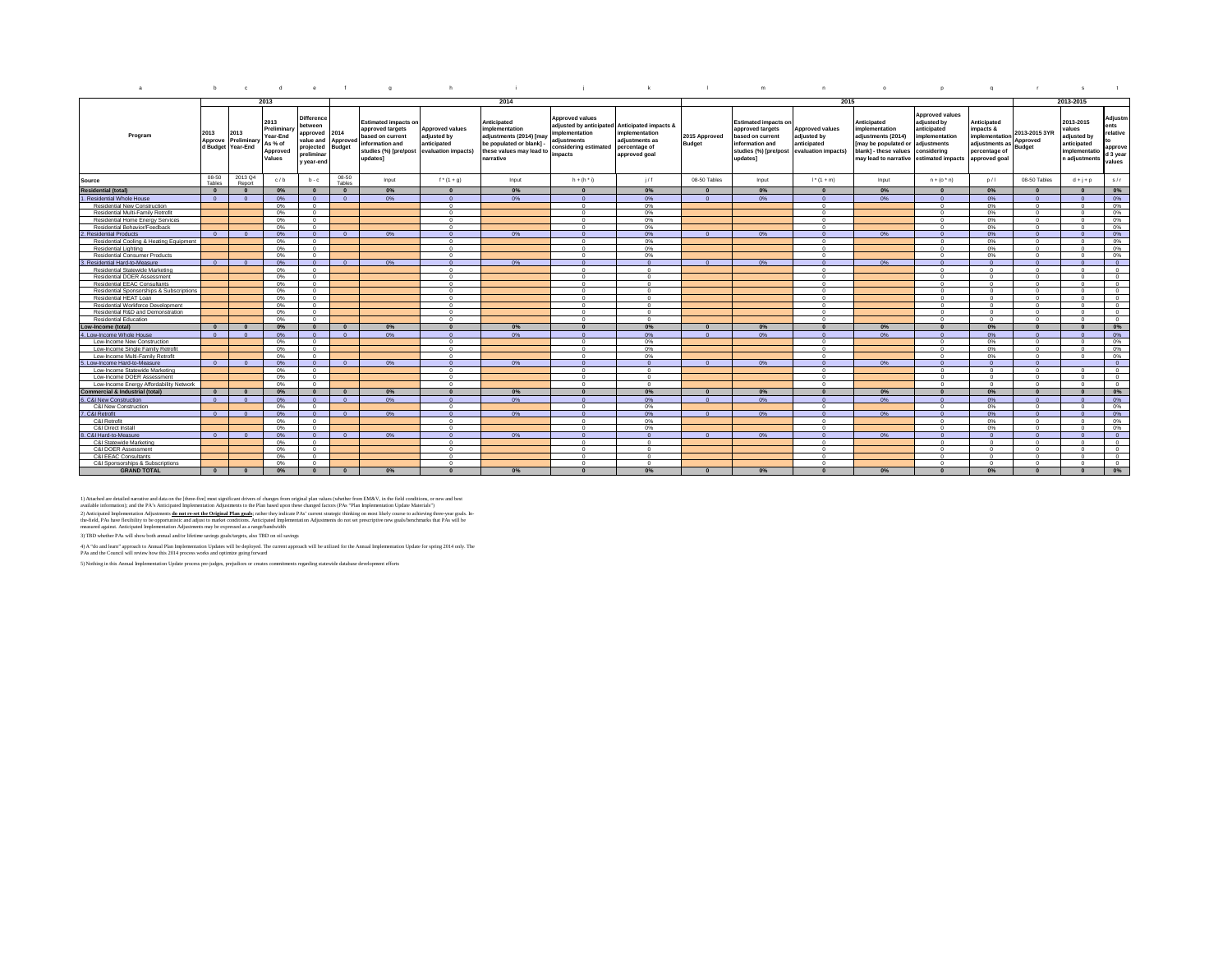|  | bcdef a hijklim no barrst |  |  |  |           |  |
|--|---------------------------|--|--|--|-----------|--|
|  | $\sim$<br>20 I 4          |  |  |  | 2013-2015 |  |

| Program                                    | 2013<br>Approved<br>Lifetime<br><b>Benefits</b><br>(S) | 2013<br>ary Year-As % of<br>End | 2013<br>Preliminar<br>Approv<br>Values | <b>Difference</b><br>between<br>Prelimin y Year-End approved<br>value and<br>projected<br>preliminar (\$)<br>v vear-end | 2014<br>Approved<br>Lifetime<br><b>Benefits</b> | <b>Estimated impacts on</b><br>approved targets<br>based on current<br>information and<br>studies (%) [pre/post<br>updates] | <b>Approved values</b><br>adjusted by<br>anticipated<br>evaluation impacts | Anticipated<br>implementation<br>adjustments (2014) [may<br>be populated or blank]<br>these values may lead to<br>narrative | <b>Approved values</b><br>adjusted by anticipated Anticipated impacts &<br>implementation<br>adiustments<br>considering estimated<br>impacts | implementation<br>adjustments as<br>percentage of<br>approved goal | 2015 Approved<br><b>Lifetime Benefits</b> | <b>Estimated impacts or</b><br>approved targets<br>based on current<br>information and<br>studies (%) [pre/post<br>updates] | <b>Approved values</b><br>adjusted by<br>anticipated<br>evaluation impacts) | Anticipated<br>implementation<br>adiustments (2015)<br>Imay be populated or adiustments<br>blank1 - these values<br>may lead to narrative | Approved<br>values<br>adjusted by<br>anticipated<br>considering<br>estimated<br>impacts | Anticipated<br>impacts &<br>implementation implementation Approved<br>percentage of<br>approved goal | 2013-2015 3YF<br>adjustments as Lifetime Benefits anticipated | 2013-2015<br>values<br>adiusted by<br>implementatio<br>n adiustments | Adjustment<br>s relative to<br>approved 3<br>vear values |
|--------------------------------------------|--------------------------------------------------------|---------------------------------|----------------------------------------|-------------------------------------------------------------------------------------------------------------------------|-------------------------------------------------|-----------------------------------------------------------------------------------------------------------------------------|----------------------------------------------------------------------------|-----------------------------------------------------------------------------------------------------------------------------|----------------------------------------------------------------------------------------------------------------------------------------------|--------------------------------------------------------------------|-------------------------------------------|-----------------------------------------------------------------------------------------------------------------------------|-----------------------------------------------------------------------------|-------------------------------------------------------------------------------------------------------------------------------------------|-----------------------------------------------------------------------------------------|------------------------------------------------------------------------------------------------------|---------------------------------------------------------------|----------------------------------------------------------------------|----------------------------------------------------------|
| Source                                     | 08-50<br>Tables                                        | 2013 Q4<br>Report               |                                        | $b - c$                                                                                                                 | 08-50<br>Tables                                 | Input                                                                                                                       | $f^{*}(1 + g)$                                                             | Input                                                                                                                       | $h + (h * i)$                                                                                                                                | 1/f                                                                | 08-50 Tables                              | Input                                                                                                                       | $1*(1+m)$                                                                   | Input                                                                                                                                     | $n + (o^*n)$                                                                            | D/1                                                                                                  | 08-50 Tables                                                  | $d + j + p$                                                          | s/r                                                      |
| <b>Residential (total)</b>                 |                                                        |                                 |                                        |                                                                                                                         |                                                 | 0%                                                                                                                          |                                                                            | $0\%$                                                                                                                       |                                                                                                                                              | 0%                                                                 |                                           | 0%                                                                                                                          |                                                                             | 0%                                                                                                                                        |                                                                                         | 0%                                                                                                   |                                                               |                                                                      | $0\%$                                                    |
| Residential Whole House                    | $\sqrt{2}$                                             | $\sqrt{2}$                      | n <sub>o</sub> c                       | $\sqrt{2}$                                                                                                              | $\sqrt{2}$                                      | 0%                                                                                                                          |                                                                            | 0%                                                                                                                          |                                                                                                                                              | 0%                                                                 |                                           | 0%                                                                                                                          |                                                                             | 0%                                                                                                                                        |                                                                                         | 0%                                                                                                   |                                                               |                                                                      | 0%                                                       |
| <b>Residential New Construction</b>        |                                                        |                                 | n%                                     |                                                                                                                         |                                                 |                                                                                                                             | $\sim$                                                                     |                                                                                                                             |                                                                                                                                              | 0%                                                                 |                                           | 0%                                                                                                                          |                                                                             |                                                                                                                                           |                                                                                         | 0%                                                                                                   |                                                               |                                                                      | 0%                                                       |
| Residential Multi-Family Retrofit          |                                                        |                                 | 0%                                     | $\Omega$                                                                                                                |                                                 |                                                                                                                             | $\Omega$                                                                   |                                                                                                                             | $\Omega$                                                                                                                                     | 0%                                                                 |                                           | 0%                                                                                                                          | $\Omega$                                                                    |                                                                                                                                           |                                                                                         | 0%                                                                                                   | $\sqrt{2}$                                                    |                                                                      | 0%                                                       |
| Residential Home Energy Services           |                                                        |                                 | n%                                     | $\sim$                                                                                                                  |                                                 |                                                                                                                             | $\sim$                                                                     |                                                                                                                             |                                                                                                                                              | 0%                                                                 |                                           | 0%                                                                                                                          | $\sim$                                                                      |                                                                                                                                           |                                                                                         | 0%                                                                                                   |                                                               |                                                                      | 0%                                                       |
| Residential Behavior/Feedback              |                                                        |                                 | 0%                                     | $\sim$                                                                                                                  |                                                 |                                                                                                                             | $\sqrt{2}$                                                                 |                                                                                                                             | $\Omega$                                                                                                                                     | 0%                                                                 |                                           | 0%                                                                                                                          | $\sim$                                                                      |                                                                                                                                           |                                                                                         | 0%                                                                                                   | $\sqrt{2}$                                                    |                                                                      | 0%                                                       |
| <b>Residential Products</b>                | $\sqrt{2}$                                             | $n -$                           | 0%                                     | $\Omega$                                                                                                                | $\Omega$                                        | 0%                                                                                                                          |                                                                            | 0%                                                                                                                          |                                                                                                                                              | $0\%$                                                              |                                           | $0\%$                                                                                                                       | $\sqrt{2}$                                                                  | $0\%$                                                                                                                                     |                                                                                         | 0%                                                                                                   | $\sqrt{2}$                                                    |                                                                      | 0%                                                       |
| Residential Cooling & Heating Equipment    |                                                        |                                 | 0%                                     | $\sqrt{2}$                                                                                                              |                                                 |                                                                                                                             | $\Omega$                                                                   |                                                                                                                             |                                                                                                                                              | 0%                                                                 |                                           | 0%                                                                                                                          |                                                                             |                                                                                                                                           |                                                                                         | 0%                                                                                                   |                                                               |                                                                      | 0%                                                       |
| Residential Lighting                       |                                                        |                                 | 0%                                     | $\sqrt{2}$                                                                                                              |                                                 |                                                                                                                             | $\Omega$                                                                   |                                                                                                                             | $\sim$                                                                                                                                       | 0%                                                                 |                                           | 0%                                                                                                                          | $\sqrt{2}$                                                                  |                                                                                                                                           |                                                                                         | 0%                                                                                                   | $\Omega$                                                      |                                                                      | 0%                                                       |
| Residential Consumer Products              |                                                        |                                 | n%                                     | $\sim$                                                                                                                  |                                                 |                                                                                                                             | $\sim$                                                                     |                                                                                                                             | $\sim$                                                                                                                                       | 0%                                                                 |                                           | 0%                                                                                                                          | $\sim$                                                                      |                                                                                                                                           |                                                                                         | 0%                                                                                                   |                                                               |                                                                      | 0%                                                       |
| Low-Income (total)                         |                                                        |                                 | 0%                                     |                                                                                                                         |                                                 | $0\%$                                                                                                                       |                                                                            | 0%                                                                                                                          |                                                                                                                                              | 0%                                                                 |                                           | 0%                                                                                                                          |                                                                             | 0%                                                                                                                                        |                                                                                         | $0\%$                                                                                                |                                                               |                                                                      | $0\%$                                                    |
| 4. Low-Income Whole House                  | $\sqrt{2}$                                             |                                 | n <sub>o</sub> c                       | $\sqrt{2}$                                                                                                              | $\sqrt{2}$                                      | 0%                                                                                                                          |                                                                            | 0%                                                                                                                          |                                                                                                                                              | 0%                                                                 |                                           | 0%                                                                                                                          |                                                                             | n <sub>o</sub> c.                                                                                                                         |                                                                                         | 0%                                                                                                   |                                                               |                                                                      | 0%                                                       |
| Low-Income New Construction                |                                                        |                                 | 0%                                     | $\sim$                                                                                                                  |                                                 |                                                                                                                             | $\Omega$                                                                   |                                                                                                                             | $\sim$                                                                                                                                       | 0%                                                                 |                                           |                                                                                                                             | $\sqrt{2}$                                                                  |                                                                                                                                           |                                                                                         | 0%                                                                                                   | $\sim$                                                        |                                                                      | 0%                                                       |
| Low-Income Single Family Retrofit          |                                                        |                                 | 0%                                     |                                                                                                                         |                                                 |                                                                                                                             |                                                                            |                                                                                                                             |                                                                                                                                              | 0%                                                                 |                                           |                                                                                                                             |                                                                             |                                                                                                                                           |                                                                                         | 0%                                                                                                   |                                                               |                                                                      | 0%                                                       |
| Low-Income Multi-Family Retrofit           |                                                        |                                 | 0%                                     | $\sim$                                                                                                                  |                                                 |                                                                                                                             | $\sim$                                                                     |                                                                                                                             |                                                                                                                                              | 0%                                                                 |                                           |                                                                                                                             | $\sim$                                                                      |                                                                                                                                           |                                                                                         | 0%                                                                                                   |                                                               |                                                                      | 0%                                                       |
| <b>Commercial &amp; Industrial (total)</b> |                                                        |                                 | 0%                                     |                                                                                                                         |                                                 | 0%                                                                                                                          |                                                                            | 0%                                                                                                                          |                                                                                                                                              | 0%                                                                 |                                           | 0%                                                                                                                          |                                                                             | 0%                                                                                                                                        |                                                                                         | $0\%$                                                                                                |                                                               |                                                                      | 0%                                                       |
| 6. C&I New Construction                    | $\sqrt{ }$                                             | $\Omega$                        | 0%                                     | $\Omega$                                                                                                                | $\Omega$                                        | 0%                                                                                                                          |                                                                            | 0%                                                                                                                          |                                                                                                                                              | 0%                                                                 |                                           | 0%                                                                                                                          | $\sqrt{2}$                                                                  | 0%                                                                                                                                        | $\sqrt{ }$                                                                              | 0%                                                                                                   |                                                               |                                                                      | 0%                                                       |
| C&I New Construction                       |                                                        |                                 | n%                                     |                                                                                                                         |                                                 |                                                                                                                             |                                                                            |                                                                                                                             |                                                                                                                                              | 0%                                                                 |                                           | 0%                                                                                                                          |                                                                             |                                                                                                                                           |                                                                                         | 0%                                                                                                   |                                                               |                                                                      | 0%                                                       |
| . C&I Retrofit                             |                                                        |                                 | 0%                                     |                                                                                                                         | $\Omega$                                        | 0%                                                                                                                          |                                                                            | 0%                                                                                                                          |                                                                                                                                              | 0%                                                                 |                                           | 0%                                                                                                                          |                                                                             | 0%                                                                                                                                        |                                                                                         | 0%                                                                                                   |                                                               |                                                                      | 0%                                                       |
| C&I Retrofit                               |                                                        |                                 | n%                                     |                                                                                                                         |                                                 |                                                                                                                             | $\sim$                                                                     |                                                                                                                             |                                                                                                                                              | 0%                                                                 |                                           | 0%                                                                                                                          |                                                                             |                                                                                                                                           |                                                                                         | 0%                                                                                                   |                                                               |                                                                      | 0%                                                       |
| C&I Direct Install                         |                                                        |                                 | 0%                                     | $\sim$                                                                                                                  |                                                 |                                                                                                                             | $\sim$                                                                     |                                                                                                                             |                                                                                                                                              | 0%                                                                 |                                           | 0%                                                                                                                          | $\sim$                                                                      |                                                                                                                                           |                                                                                         | O%                                                                                                   |                                                               |                                                                      | 0%                                                       |
| <b>GRAND TOTAL</b>                         | $\sqrt{2}$                                             |                                 | 0%                                     |                                                                                                                         |                                                 | $0\%$                                                                                                                       |                                                                            | 0%                                                                                                                          |                                                                                                                                              | 0%                                                                 |                                           | 0%                                                                                                                          |                                                                             | 0%                                                                                                                                        |                                                                                         | $0\%$                                                                                                |                                                               |                                                                      | $0\%$                                                    |

i) Attafed are desired narries and also onlie (there for past signation) and the more of the more of the base of the more of the state of the more of the state of the Marchain of the Marchain State of the Marchain State of

3) TBD whether PAs will show both annual and/or lifetime savings goals/targets, also TBD on oil savings<br>4) A "do and learn" approxa to Annual Plan Implementation to plate with the content approach will be utilized for the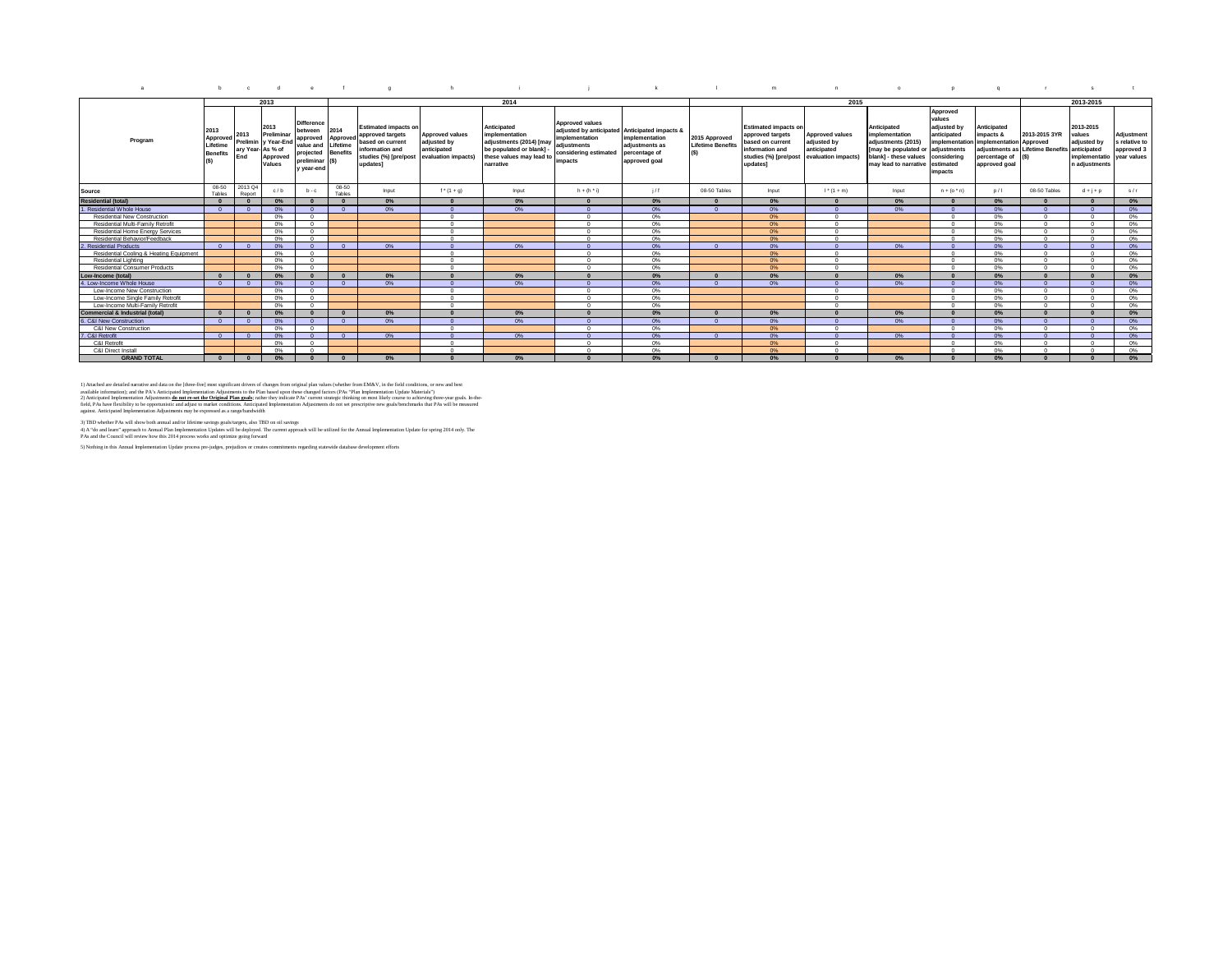|                                                 |         | 2013                              |          |         |                                           |                 | 2014    |                                          |          |         |                                   |                                                                 | 2015    |                                  |          |                          | 2013-2015 Goals                      |              |         |                                     |          |
|-------------------------------------------------|---------|-----------------------------------|----------|---------|-------------------------------------------|-----------------|---------|------------------------------------------|----------|---------|-----------------------------------|-----------------------------------------------------------------|---------|----------------------------------|----------|--------------------------|--------------------------------------|--------------|---------|-------------------------------------|----------|
|                                                 |         | Preliminary Year End/Target       |          |         | Anticipated Implementation                |                 |         | Current forecast vs. annual goal origina |          |         | Anticipated Implementation        |                                                                 |         | Current forecast vs. annual goal |          |                          | Taken from Original Plan compliance  |              |         | Anticipated Percent of 3-Year Goals |          |
|                                                 |         |                                   |          |         | Adiustments                               |                 |         | projection (%)                           |          |         | Adjustments (include percentage+/ |                                                                 |         | original projection (%)          |          |                          | filings / "North Star" absent on MTM |              |         | Based on Actual Achievement to      |          |
|                                                 |         |                                   |          |         |                                           |                 |         |                                          |          |         |                                   |                                                                 |         |                                  |          |                          |                                      |              |         | Date and Anticipated Adjustments    |          |
|                                                 | Savings | <b>Budgets</b>                    | Benefits | Savings | (include percentage+/-)<br><b>Budgets</b> | <b>Benefits</b> | Savings | <b>Budgets</b>                           | Benefits | Savings | <b>Budgets</b>                    | Benefits                                                        | Savings | Budgets                          | Benefits | Savings                  | Budgets (\$)                         | Benefits (S) | Savings | <b>Budgets</b>                      | Benefits |
|                                                 |         |                                   |          |         |                                           |                 |         |                                          |          |         |                                   |                                                                 |         |                                  |          | (Annual                  |                                      |              |         |                                     |          |
| <b>Residential (total)</b>                      | 0%      | 0%                                | 0%       | 0%      | 0%                                        | 0%              | 0%      | 0%                                       | 0%       | 0%      | 0%                                | 0%                                                              | 0%      | 0%                               | 0%       | $\overline{\phantom{a}}$ | $\Omega$                             |              | 0%      | 0%                                  | $0\%$    |
| <b>Residential Whole House</b>                  | 0%      | 0%                                | 0%       | 0%      | 0%                                        | 0%              | 0%      | 0%                                       | 0%       | $0\%$   | 0%                                | 0%                                                              | 0%      | 0%                               | 0%       |                          |                                      |              | 0%      | 0%                                  | 0%       |
| <b>Residential New Construction</b>             | 0%      | 0%                                | 0%       | 0%      | 0%                                        | 0%              | 0%      | 0%                                       | 0%       | 0%      | 0%                                | 0%                                                              | 0%      | 0%                               | $0\%$    | $\sim$                   |                                      |              | 0%      | 0%                                  | $0\%$    |
| <b>Residential Multi-Family Retrofit</b>        | 0%      | 0%                                | 0%       | 0%      | 0%                                        | 0%              | 0%      | 0%                                       | 0%       | 0%      | 0%                                | 0%                                                              | 0%      | 0%                               | $0\%$    | $\sim$                   |                                      |              | 0%      | 0%                                  | 0%       |
| <b>Residential Home Energy Services</b>         | 0%      | 0%                                | 0%       | 0%      | 0%                                        | 0%              | 0%      | 0%                                       | 0%       | 0%      | 0%                                | 0%                                                              | 0%      | 0%                               | $0\%$    | $\sim$                   |                                      |              | 0%      | 0%                                  | 0%       |
| Residential Behavior/Feedback                   | 0%      | 0%                                | 0%       | 0%      | 0%                                        | 0%              | 0%      | 0%                                       | 0%       | 0%      | 0%                                | 0%                                                              | 0%      | 0%                               | 0%       | $\sim$                   |                                      |              | 0%      | 0%                                  | 0%       |
| <b>Residential Products</b>                     | 0%      | 0%                                | 0%       | 0%      | 0%                                        | 0%              | 0%      | 0%                                       | 0%       | 0%      | 0%                                | 0%                                                              | 0%      | 0%                               | 0%       |                          |                                      |              | 0%      | 0%                                  | 0%       |
| Residential Cooling & Heating Eruipment         | 0%      | 0%                                | 0%       | 0%      | 0%                                        | 0%              | 0%      | 0%                                       | 0%       | 0%      | 0%                                | 0%                                                              | 0%      | 0%                               | 0%       | $\sim$                   |                                      |              | 0%      | 0%                                  | 0%       |
| Low-Income (total)                              | 0%      | 0%                                | 0%       | 0%      | 0%                                        | 0%              | 0%      | 0%                                       | 0%       | 0%      | 0%                                | 0%                                                              | 0%      | 0%                               | 0%       |                          |                                      |              | 0%      | 0%                                  | 0%       |
| 4. Low-Income Whole House                       | 0%      | 0%                                | 0%       | 0%      | 0%                                        | 0%              | 0%      | 0%                                       | 0%       | $0\%$   | 0%                                | 0%                                                              | 0%      | 0%                               | 0%       |                          | $\Omega$                             |              | 0%      | 0%                                  | 0%       |
| Low-Income Single Family Retrofit               | 0%      | 0%                                | 0%       | 0%      | 0%                                        | 0%              | 0%      | 0%                                       | 0%       | 0%      | 0%                                | 0%                                                              | 0%      | 0%                               | $0\%$    | $\sim$                   |                                      |              | 0%      | 0%                                  | 0%       |
| Low-Income Multi-Family Retrofit                | 0%      | 0%                                | 0%       | 0%      | 0%                                        | 0%              | 0%      | 0%                                       | 0%       | 0%      | 0%                                | 0%                                                              | 0%      | 0%                               | 0%       | $\sim$                   |                                      |              | 0%      | 0%                                  | $0\%$    |
| <b>Commercial &amp; Industrial (total)</b>      | 0%      | 0%                                | 0%       | 0%      | 0%                                        | 0%              | 0%      | 0%                                       | 0%       | 0%      | 0%                                | 0%                                                              | 0%      | 0%                               | 0%       |                          |                                      |              | 0%      | 0%                                  | 0%       |
| 6. C&I New Construction                         | 0%      | 0%                                | 0%       | 0%      | 0%                                        | 0%              | 0%      | 0%                                       | 0%       | 0%      | 0%                                | 0%                                                              | 0%      | 0%                               | 0%       |                          |                                      |              | 0%      | 0%                                  | 0%       |
| <b>C&amp;I New Construction</b>                 | 0%      | 0%                                | 0%       | 0%      | 0%                                        | 0%              | 0%      | 0%                                       | 0%       | 0%      | 0%                                | 0%                                                              | 0%      | 0%                               | 0%       | $\sim$                   |                                      |              | 0%      | 0%                                  | 0%       |
| . C&I Retrofit<br>Б                             | 0%      | 0%                                | 0%       | 0%      | 0%                                        | 0%              | 0%      | 0%                                       | 0%       | 0%      | 0%                                | 0%                                                              | 0%      | 0%                               | 0%       | ۰.                       | $\Omega$                             |              | 0%      | 0%                                  | 0%       |
| C&I Retrofit                                    | 0%      | 0%                                | 0%       | 0%      | 0%                                        | 0%              | 0%      | 0%                                       | 0%       | 0%      | 0%                                | 0%                                                              | 0%      | 0%                               | 0%       |                          |                                      |              | 0%      | 0%                                  | 0%       |
| C&I Direct Install                              | 0%      | 0%                                | 0%       | 0%      | 0%                                        | 0%              | 0%      | 0%                                       | 0%       | 0%      | $0\%$                             | 0%                                                              | 0%      | 0%                               | 0%       |                          |                                      |              | 0%      | 0%                                  | 0%       |
| <b>PORTFOLIO</b>                                | 0%      | 0%                                | 0%       | 0%      | 0%                                        | 0%              | 0%      | 0%                                       | 0%       | 0%      | 0%                                | 0%                                                              | 0%      | 0%                               | 0%       | $\sim$                   |                                      |              | 0%      | 0%                                  | 0%       |
| Cross Sector Items Material Updates (e.g., EM&V |         | Narrative, brief statements on    |          |         |                                           |                 |         |                                          |          |         |                                   | Narrative, brief statements on anticipated adjustments for 2015 |         |                                  |          |                          |                                      |              |         |                                     |          |
| marketing) (summary narrative)                  |         | preliminary 2013 year end actuals |          |         |                                           |                 |         |                                          |          |         |                                   |                                                                 |         |                                  |          |                          |                                      |              |         |                                     |          |
|                                                 |         |                                   |          |         |                                           |                 |         |                                          |          |         |                                   |                                                                 |         |                                  |          |                          |                                      |              |         |                                     |          |
|                                                 |         |                                   |          |         |                                           |                 |         |                                          |          |         |                                   |                                                                 |         |                                  |          |                          |                                      |              |         |                                     |          |
|                                                 |         |                                   |          |         |                                           |                 |         |                                          |          |         |                                   |                                                                 |         |                                  |          |                          |                                      |              |         |                                     |          |

1) Attached are detailed narrative and data on the [three-five] most significant drivers of changes from original plan values (whether from<br>EM&V, in the field conditions, or new and best available information); and the PA'

upon these changed factors (PAs "Plan Implementation Update Materials")<br>2) Anticipated Implementation Adjustments <mark>do not re-set the Original Plan goals</mark>; rather they indicate PAs' current strategic thinking on most likely course to achieving three-year goals. In-the-field, PAs have flexibility to be opportunistic and adjust to market conditions. Anticipated<br>Implementation Adjustments do not set prescriptive new goals/benchmarks that

3) TBD whether PAs will show both annual and/or lifetime savings goals/targets, also TBD on oil savings

5) Nothing in this Annual Implementation Update process pre-judges, prejudices or creates commitments regarding statewide database development efforts 4) A "do and learn" approach to Annual Plan Implementation Updates will be deployed. The current approach will be utilized for the Annual Implementation Update for spring 2014 only. The PAs and the Council will review how this 2014 process works and optimize going forward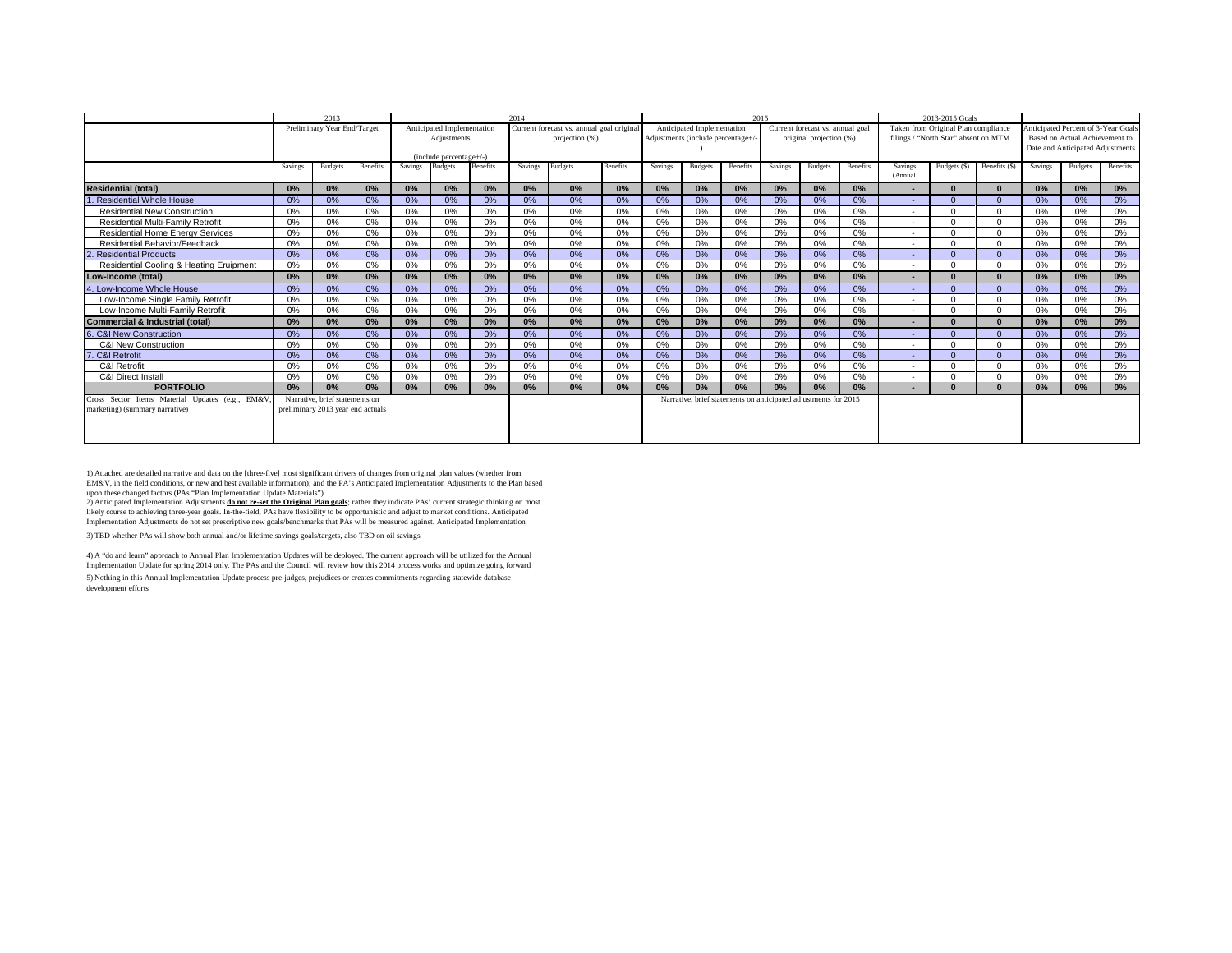| a                                          | b                                           | $\circ$                         | d                                                                | $^{\circ}$                                                                          |                                              | q                                                                                                                           | h                                                                    |                                                                                                                             |                                                                                                                                            | $\mathbf{k}$                                                       |                                       | m                                                                                                                           | n.                                                                          | $\circ$                                                                                                                      | P.                                                                                                                      | q                                                                                              | $\mathbf{r}$                                      | s                                                                                  | t                                                       |
|--------------------------------------------|---------------------------------------------|---------------------------------|------------------------------------------------------------------|-------------------------------------------------------------------------------------|----------------------------------------------|-----------------------------------------------------------------------------------------------------------------------------|----------------------------------------------------------------------|-----------------------------------------------------------------------------------------------------------------------------|--------------------------------------------------------------------------------------------------------------------------------------------|--------------------------------------------------------------------|---------------------------------------|-----------------------------------------------------------------------------------------------------------------------------|-----------------------------------------------------------------------------|------------------------------------------------------------------------------------------------------------------------------|-------------------------------------------------------------------------------------------------------------------------|------------------------------------------------------------------------------------------------|---------------------------------------------------|------------------------------------------------------------------------------------|---------------------------------------------------------|
|                                            |                                             |                                 | 2013                                                             |                                                                                     |                                              |                                                                                                                             |                                                                      | 2014                                                                                                                        |                                                                                                                                            |                                                                    |                                       |                                                                                                                             | 2015                                                                        |                                                                                                                              |                                                                                                                         |                                                                                                |                                                   | 2013-2015                                                                          |                                                         |
| Program                                    | 2013<br>Approved<br>Annual<br><b>Therms</b> | 2013<br>Preliminary<br>Year-End | 2013<br>Preliminary<br>Year-End<br>As % of<br>Approved<br>Values | <b>Difference</b><br>between<br>prelimina<br>y year-end<br>and<br>Approved<br>value | 2014<br>Approve<br>d Annual<br><b>Therms</b> | <b>Estimated impacts on</b><br>approved targets<br>based on current<br>information and<br>studies (%) [pre/post<br>updates1 | Approved values<br>adjusted by<br>anticipated<br>evaluation impacts) | Anticipated<br>implementation<br>adjustments (2014) [may<br>be populated or blank]<br>these values may lead to<br>narrative | <b>Approved values</b><br>adjusted by anticipated Anticipated impacts &<br>mplementation<br>adjustments<br>considering estimated<br>mpacts | implementation<br>adjustments as<br>percentage of<br>approved goal | 2015 Approved<br><b>Annual Therms</b> | <b>Estimated impacts on</b><br>approved targets<br>based on current<br>information and<br>studies (%) [pre/post<br>updates] | <b>Approved values</b><br>adjusted by<br>anticipated<br>evaluation impacts) | Anticipated<br>implementation<br>adjustments (2015)<br>may be populated or<br>blank] - these values<br>may lead to narrative | Approved<br>values<br>adjusted by<br>anticipated<br>implementation<br>adjustments<br>considering<br>estimated<br>mpacts | Anticipated<br>impacts &<br>implementation<br>adjustments as<br>percentage of<br>approved goal | 2013-2015 3YR<br>Approved<br><b>Annual Therms</b> | 2013-2015<br>values<br>adjusted by<br>anticipated<br>mplementatio<br>n adjustments | Adjustments<br>relative to<br>approved 3<br>year values |
| Source                                     | 08-50<br>Tables                             | 2013 Q4<br>Report               | c/b                                                              | $c - b$                                                                             | 08-50<br>Tables                              | Input                                                                                                                       | $f^{*}(1 + g)$                                                       | Input                                                                                                                       | $h + (h^h)$                                                                                                                                | 1/f                                                                | 08-50 Tables                          | Input                                                                                                                       | $1^* (1 + m)$                                                               | Input                                                                                                                        | $n + (o^*n)$                                                                                                            | p/1                                                                                            | 08-50 Tables                                      | $d + i + p$                                                                        | s/r                                                     |
| <b>Residential (total)</b>                 | $\Omega$                                    | $\Omega$                        | 0%                                                               | $\sqrt{2}$                                                                          | $\mathbf{0}$                                 | 0%                                                                                                                          | $\mathbf{0}$                                                         | 0%                                                                                                                          | $\Omega$                                                                                                                                   | 0%                                                                 | $\Omega$                              | 0%                                                                                                                          | $\Omega$                                                                    | 0%                                                                                                                           | $\Omega$                                                                                                                | $0\%$                                                                                          | $\sqrt{2}$                                        | $\Omega$                                                                           | $0\%$                                                   |
| 1. Residential Whole House                 | $\sqrt{ }$                                  |                                 | 0%                                                               |                                                                                     | $\Omega$                                     | 0%                                                                                                                          | $\sqrt{2}$                                                           | 0%                                                                                                                          |                                                                                                                                            | 0%                                                                 | $\sqrt{ }$                            | 0%                                                                                                                          |                                                                             | 0%                                                                                                                           |                                                                                                                         | 0%                                                                                             |                                                   |                                                                                    | 0%                                                      |
| Residential New Construction               |                                             |                                 | 0%                                                               | $\sim$                                                                              |                                              |                                                                                                                             | $\Omega$                                                             |                                                                                                                             | $\sim$                                                                                                                                     | 0%                                                                 |                                       | 0%                                                                                                                          | $^{\circ}$                                                                  |                                                                                                                              | $\sim$                                                                                                                  | 0%                                                                                             | $\sim$                                            | $\Omega$                                                                           | 0%                                                      |
| Residential Multi-Family Retrofit          |                                             |                                 | 0%                                                               | $\sqrt{2}$                                                                          |                                              |                                                                                                                             | $\Omega$                                                             |                                                                                                                             | $\sim$                                                                                                                                     | 0%                                                                 |                                       | 0%                                                                                                                          | $\Omega$                                                                    |                                                                                                                              | $\Omega$                                                                                                                | 0%                                                                                             | $\sim$                                            | $\Omega$                                                                           | 0%                                                      |
| <b>Residential Home Energy Services</b>    |                                             |                                 | 0%                                                               |                                                                                     |                                              |                                                                                                                             | $\Omega$                                                             |                                                                                                                             |                                                                                                                                            | 0%                                                                 |                                       | 0%                                                                                                                          | $\sim$                                                                      |                                                                                                                              | $\Omega$                                                                                                                | 0%                                                                                             | $\Omega$                                          | $\Omega$                                                                           | 0%                                                      |
| Residential Behavior/Feedback              |                                             |                                 | 0%                                                               | $\Omega$                                                                            |                                              |                                                                                                                             | $\Omega$                                                             |                                                                                                                             | $\Omega$                                                                                                                                   | 0%                                                                 |                                       | 0%                                                                                                                          | $\Omega$                                                                    |                                                                                                                              | $\Omega$                                                                                                                | 0%                                                                                             | $\Omega$                                          | $\Omega$                                                                           | 0%                                                      |
| <b>Residential Products</b>                | $\Omega$                                    | $\Omega$                        | $0\%$                                                            | $\Omega$                                                                            | $\overline{0}$                               | 0%                                                                                                                          | $\Omega$                                                             | 0%                                                                                                                          | - 0                                                                                                                                        | 0%                                                                 | $\Omega$                              | 0%                                                                                                                          | $\Omega$                                                                    | 0%                                                                                                                           | $\Omega$                                                                                                                | $0\%$                                                                                          | $\Omega$                                          | $\Omega$                                                                           | $0\%$                                                   |
| Residential Heating & Water Heating        |                                             |                                 | 0%                                                               | $\Omega$                                                                            |                                              |                                                                                                                             | $\Omega$                                                             |                                                                                                                             | $^{\circ}$                                                                                                                                 | 0%                                                                 |                                       | 0%                                                                                                                          | $\Omega$                                                                    |                                                                                                                              | $\Omega$                                                                                                                | 0%                                                                                             | $\Omega$                                          | $\Omega$                                                                           | 0%                                                      |
| Residential Hard-to-Measure                | $\sim$                                      | $\sqrt{2}$                      | $\sqrt{2}$                                                       | $\Omega$                                                                            | $\Omega$                                     |                                                                                                                             | $\Omega$                                                             | $\Omega$                                                                                                                    | $\sqrt{2}$                                                                                                                                 | $\Omega$                                                           | $\sqrt{2}$                            | $\Omega$                                                                                                                    | $\Omega$                                                                    | $\Omega$                                                                                                                     | $\Omega$                                                                                                                | $\Omega$                                                                                       | $\Omega$                                          | $\Omega$                                                                           | $\Omega$                                                |
| Residential Statewide Marketing            |                                             |                                 |                                                                  |                                                                                     |                                              |                                                                                                                             |                                                                      |                                                                                                                             |                                                                                                                                            |                                                                    |                                       |                                                                                                                             |                                                                             |                                                                                                                              |                                                                                                                         |                                                                                                |                                                   |                                                                                    |                                                         |
| Residential DOER Assessment                |                                             |                                 |                                                                  |                                                                                     |                                              |                                                                                                                             |                                                                      |                                                                                                                             |                                                                                                                                            |                                                                    |                                       |                                                                                                                             |                                                                             |                                                                                                                              |                                                                                                                         |                                                                                                |                                                   |                                                                                    |                                                         |
| Residential EEAC Consultants               |                                             |                                 |                                                                  |                                                                                     |                                              |                                                                                                                             |                                                                      |                                                                                                                             |                                                                                                                                            |                                                                    |                                       |                                                                                                                             |                                                                             |                                                                                                                              |                                                                                                                         |                                                                                                |                                                   |                                                                                    |                                                         |
| Residential Sponsorships & Subscriptions   |                                             |                                 |                                                                  |                                                                                     |                                              |                                                                                                                             |                                                                      |                                                                                                                             |                                                                                                                                            |                                                                    |                                       |                                                                                                                             |                                                                             |                                                                                                                              |                                                                                                                         |                                                                                                |                                                   |                                                                                    |                                                         |
| Residential Workforce Development          |                                             |                                 |                                                                  |                                                                                     |                                              |                                                                                                                             |                                                                      |                                                                                                                             |                                                                                                                                            |                                                                    |                                       |                                                                                                                             |                                                                             |                                                                                                                              |                                                                                                                         |                                                                                                |                                                   |                                                                                    |                                                         |
| <b>Residential Education</b>               |                                             |                                 |                                                                  |                                                                                     |                                              |                                                                                                                             |                                                                      |                                                                                                                             |                                                                                                                                            |                                                                    |                                       |                                                                                                                             |                                                                             |                                                                                                                              |                                                                                                                         |                                                                                                |                                                   |                                                                                    |                                                         |
| Residential HEAT Loan                      |                                             |                                 |                                                                  |                                                                                     |                                              |                                                                                                                             |                                                                      |                                                                                                                             |                                                                                                                                            |                                                                    |                                       |                                                                                                                             |                                                                             |                                                                                                                              |                                                                                                                         |                                                                                                |                                                   |                                                                                    |                                                         |
| Residential R&D and Demonstration          |                                             |                                 |                                                                  |                                                                                     |                                              |                                                                                                                             |                                                                      |                                                                                                                             |                                                                                                                                            |                                                                    |                                       |                                                                                                                             |                                                                             |                                                                                                                              |                                                                                                                         |                                                                                                |                                                   |                                                                                    |                                                         |
| ow-Income (total)                          | $\Omega$                                    |                                 | $0\%$                                                            |                                                                                     | $\Omega$                                     | 0%                                                                                                                          | $\Omega$                                                             | 0%                                                                                                                          |                                                                                                                                            | $0\%$                                                              | $\Omega$                              | 0%                                                                                                                          |                                                                             | 0%                                                                                                                           | $\sqrt{2}$                                                                                                              | $0\%$                                                                                          |                                                   | $\sqrt{2}$                                                                         | $0\%$                                                   |
| 1. Low-Income Whole House                  | $\Omega$                                    | $\Omega$                        | $0\%$                                                            | $\Omega$                                                                            | $\overline{0}$                               | 0%                                                                                                                          | $\overline{0}$                                                       | 0%                                                                                                                          | $\Omega$                                                                                                                                   | 0%                                                                 | $\overline{0}$                        | 0%                                                                                                                          | $\Omega$                                                                    | $0\%$                                                                                                                        | $\Omega$                                                                                                                | $0\%$                                                                                          | $\sqrt{2}$                                        | $\overline{0}$                                                                     | $0\%$                                                   |
| Low-Income Single Family Retrofit          |                                             |                                 | 0%                                                               | $\Omega$                                                                            |                                              |                                                                                                                             | $\circ$                                                              |                                                                                                                             | $\Omega$                                                                                                                                   | 0%                                                                 |                                       |                                                                                                                             | $\Omega$                                                                    |                                                                                                                              | $\Omega$                                                                                                                | 0%                                                                                             | $\Omega$                                          | $\Omega$                                                                           | 0%                                                      |
| Low-Income Multi-Family Retrofit           |                                             |                                 | 0%                                                               | $\sim$                                                                              |                                              |                                                                                                                             | $\Omega$                                                             |                                                                                                                             | $\sim$                                                                                                                                     | 0%                                                                 |                                       |                                                                                                                             | $\Omega$                                                                    |                                                                                                                              | $\Omega$                                                                                                                | 0%                                                                                             | $\sim$                                            | $\sim$                                                                             | 0%                                                      |
| 5. Low-Income Hard-to-Measure              | $\sim$                                      | $\sqrt{2}$                      | $\sqrt{2}$                                                       | $\sqrt{2}$                                                                          | $\sqrt{2}$                                   | $\Omega$                                                                                                                    | $\Omega$                                                             | $\sqrt{2}$                                                                                                                  | $\sqrt{2}$                                                                                                                                 | $\Omega$                                                           | <b>0</b>                              | $\Omega$                                                                                                                    | $\Omega$                                                                    | $\Omega$                                                                                                                     | $\Omega$                                                                                                                | $\Omega$                                                                                       | $\sqrt{2}$                                        | $\Omega$                                                                           | $\Omega$                                                |
| Low-Income Statewide Marketing             |                                             |                                 |                                                                  |                                                                                     |                                              |                                                                                                                             |                                                                      |                                                                                                                             |                                                                                                                                            |                                                                    |                                       |                                                                                                                             |                                                                             |                                                                                                                              |                                                                                                                         |                                                                                                |                                                   |                                                                                    |                                                         |
| Low-Income DOER Assessment                 |                                             |                                 |                                                                  |                                                                                     |                                              |                                                                                                                             |                                                                      |                                                                                                                             |                                                                                                                                            |                                                                    |                                       |                                                                                                                             |                                                                             |                                                                                                                              |                                                                                                                         |                                                                                                |                                                   |                                                                                    |                                                         |
| Low-Income Energy Affordability Network    |                                             |                                 |                                                                  |                                                                                     |                                              |                                                                                                                             |                                                                      |                                                                                                                             |                                                                                                                                            |                                                                    |                                       |                                                                                                                             |                                                                             |                                                                                                                              |                                                                                                                         |                                                                                                |                                                   |                                                                                    |                                                         |
| <b>Commercial &amp; Industrial (total)</b> | $\sqrt{2}$                                  | $\sqrt{2}$                      | 0%                                                               |                                                                                     | $\Omega$                                     | 0%                                                                                                                          | $\Omega$                                                             | 0%                                                                                                                          |                                                                                                                                            | 0%                                                                 | $\Omega$                              | 0%                                                                                                                          | $\Omega$                                                                    | $0\%$                                                                                                                        | $\Omega$                                                                                                                | $0\%$                                                                                          | $\sqrt{2}$                                        | $\Omega$                                                                           | $0\%$                                                   |
| 6. C&I New Construction                    | $\Omega$                                    | $\overline{0}$                  | 0%                                                               | $\overline{0}$                                                                      | $\overline{0}$                               | 0%                                                                                                                          | $\overline{0}$                                                       | 0%                                                                                                                          | - 0                                                                                                                                        | 0%                                                                 | $\Omega$                              | 0%                                                                                                                          | $\Omega$                                                                    | 0%                                                                                                                           | $\Omega$                                                                                                                | $0\%$                                                                                          | $\Omega$                                          | $\Omega$                                                                           | $0\%$                                                   |
| <b>C&amp;I New Construction</b>            |                                             |                                 | 0%                                                               | $\Omega$                                                                            |                                              |                                                                                                                             | $\Omega$                                                             |                                                                                                                             | $^{\circ}$                                                                                                                                 | 0%                                                                 |                                       | 0%                                                                                                                          | $\Omega$                                                                    |                                                                                                                              | $^{\circ}$                                                                                                              | 0%                                                                                             | $\Omega$                                          | $\Omega$                                                                           | 0%                                                      |
| . C&I Retrofit                             | $\Omega$                                    | $\Omega$                        | 0%                                                               | $\Omega$                                                                            | $\Omega$                                     | $0\%$                                                                                                                       | $\Omega$                                                             | 0%                                                                                                                          | $\sqrt{2}$                                                                                                                                 | 0%                                                                 | $\Omega$                              | 0%                                                                                                                          | $\Omega$                                                                    | 0%                                                                                                                           | $\sqrt{2}$                                                                                                              | 0%                                                                                             | $\sqrt{2}$                                        | $\Omega$                                                                           | 0%                                                      |
| C&I Retrofit                               |                                             |                                 | 0%                                                               | $\Omega$                                                                            |                                              |                                                                                                                             | $\Omega$                                                             |                                                                                                                             | $\sim$                                                                                                                                     | 0%                                                                 |                                       | 0%                                                                                                                          | $\Omega$                                                                    |                                                                                                                              | $\Omega$                                                                                                                | 0%                                                                                             | $\Omega$                                          | $\Omega$                                                                           | 0%                                                      |
| C&I Direct Install                         |                                             |                                 | 0%                                                               | $^{\circ}$                                                                          |                                              |                                                                                                                             | $\Omega$                                                             |                                                                                                                             | $\Omega$                                                                                                                                   | 0%                                                                 |                                       | 0%                                                                                                                          | $\Omega$                                                                    |                                                                                                                              | $\Omega$                                                                                                                | 0%                                                                                             | $\Omega$                                          | $\Omega$                                                                           | 0%                                                      |
| C&I Hard-to-Measure                        | $\Omega$                                    | $\Omega$                        | $\Omega$                                                         | $\Omega$                                                                            | $\Omega$                                     | $\Omega$                                                                                                                    | $\Omega$                                                             | $\Omega$                                                                                                                    | $\sqrt{2}$                                                                                                                                 | $\Omega$                                                           | - 0                                   | $\Omega$                                                                                                                    | $\Omega$                                                                    | $\Omega$                                                                                                                     | $\Omega$                                                                                                                | $\Omega$                                                                                       | $\Omega$                                          | $\Omega$                                                                           | $\Omega$                                                |
| C&I Statewide Marketing & Education        |                                             |                                 |                                                                  |                                                                                     |                                              |                                                                                                                             |                                                                      |                                                                                                                             |                                                                                                                                            |                                                                    |                                       |                                                                                                                             |                                                                             |                                                                                                                              |                                                                                                                         |                                                                                                |                                                   |                                                                                    |                                                         |
| C&I DOER Assessment                        |                                             |                                 |                                                                  |                                                                                     |                                              |                                                                                                                             |                                                                      |                                                                                                                             |                                                                                                                                            |                                                                    |                                       |                                                                                                                             |                                                                             |                                                                                                                              |                                                                                                                         |                                                                                                |                                                   |                                                                                    |                                                         |
| C&I EEAC Consultants                       |                                             |                                 |                                                                  |                                                                                     |                                              |                                                                                                                             |                                                                      |                                                                                                                             |                                                                                                                                            |                                                                    |                                       |                                                                                                                             |                                                                             |                                                                                                                              |                                                                                                                         |                                                                                                |                                                   |                                                                                    |                                                         |
| C&I Sponsorships & Subscriptions           |                                             |                                 |                                                                  |                                                                                     |                                              |                                                                                                                             |                                                                      |                                                                                                                             |                                                                                                                                            |                                                                    |                                       |                                                                                                                             |                                                                             |                                                                                                                              |                                                                                                                         |                                                                                                |                                                   |                                                                                    |                                                         |
| C&I Workforce Developmen                   |                                             |                                 |                                                                  |                                                                                     |                                              |                                                                                                                             |                                                                      |                                                                                                                             |                                                                                                                                            |                                                                    |                                       |                                                                                                                             |                                                                             |                                                                                                                              |                                                                                                                         |                                                                                                |                                                   |                                                                                    |                                                         |
| <b>GRAND TOTAL</b>                         |                                             |                                 | 0%                                                               |                                                                                     |                                              | 0%                                                                                                                          |                                                                      | 0%                                                                                                                          |                                                                                                                                            | 0%                                                                 |                                       | 0%                                                                                                                          |                                                                             | 0%                                                                                                                           |                                                                                                                         | 0%                                                                                             |                                                   |                                                                                    | 0%                                                      |
|                                            |                                             |                                 |                                                                  |                                                                                     |                                              |                                                                                                                             |                                                                      |                                                                                                                             |                                                                                                                                            |                                                                    |                                       |                                                                                                                             |                                                                             |                                                                                                                              |                                                                                                                         |                                                                                                |                                                   |                                                                                    |                                                         |

1) Attached are detailed narrative and data on the [three fives of the mass of the compared in the state of the first of the first of the first of the first of the first of the conditions, or and the state of the state of

4) A "do and learn" approach to Annual Plan Implementation Updates will be deployed. The current approach will be utilized for the Annual Implementation Update for spring 2014 only. The<br>PAs and the Council will review how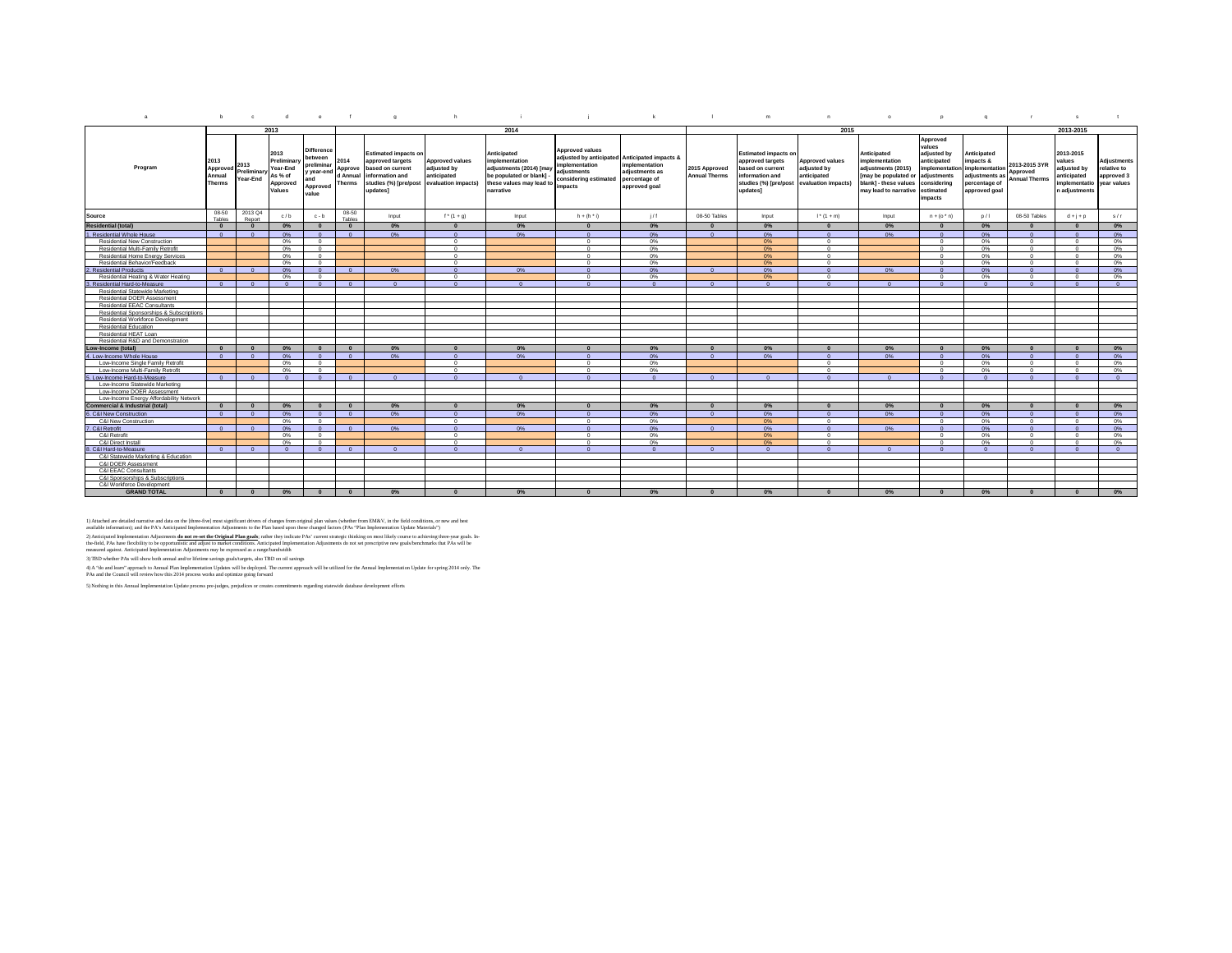| a                                                            | b               | $\mathbf{c}$                             | d.                                                               | $\mathbf{e}$                                                                                | $\mathbf{f}$          | $\alpha$                                                                                                                    | h                                                                           |                                                                                                                             |                                                                                             | $\mathbf{k}$                                                                                                        | $\blacksquare$                 | m                                                                                                                           | $\mathsf{n}$                                                                | $\circ$                                                                                                                                        | $\mathbf{D}$                                                                                         | $\alpha$                                                                                              | <b>I</b>                                   | s                                                                                   |                                                              |
|--------------------------------------------------------------|-----------------|------------------------------------------|------------------------------------------------------------------|---------------------------------------------------------------------------------------------|-----------------------|-----------------------------------------------------------------------------------------------------------------------------|-----------------------------------------------------------------------------|-----------------------------------------------------------------------------------------------------------------------------|---------------------------------------------------------------------------------------------|---------------------------------------------------------------------------------------------------------------------|--------------------------------|-----------------------------------------------------------------------------------------------------------------------------|-----------------------------------------------------------------------------|------------------------------------------------------------------------------------------------------------------------------------------------|------------------------------------------------------------------------------------------------------|-------------------------------------------------------------------------------------------------------|--------------------------------------------|-------------------------------------------------------------------------------------|--------------------------------------------------------------|
|                                                              |                 |                                          | 2013                                                             |                                                                                             |                       |                                                                                                                             |                                                                             | 2014                                                                                                                        |                                                                                             |                                                                                                                     |                                |                                                                                                                             | 2015                                                                        |                                                                                                                                                |                                                                                                      |                                                                                                       |                                            | 2013-2015                                                                           |                                                              |
| Program                                                      | 2013<br>Approve | 2013<br>Preliminary<br>d Budget Year-End | 2013<br>Preliminary<br>Year-End<br>As % of<br>Approved<br>Values | <b>Difference</b><br>between<br>preliminar<br>y year-end Approv<br>and<br>Approved<br>value | 2014<br><b>Budget</b> | <b>Estimated impacts on</b><br>approved targets<br>based on current<br>information and<br>studies (%) [pre/post<br>updates] | <b>Approved values</b><br>adiusted by<br>anticipated<br>evaluation impacts) | Anticipated<br>implementation<br>adjustments (2014) [may<br>be populated or blank]<br>these values may lead to<br>narrative | <b>Approved values</b><br>implementation<br>adiustments<br>considering estimated<br>impacts | adjusted by anticipated Anticipated impacts &<br>implementation<br>adiustments as<br>percentage of<br>approved goal | 2015 Approved<br><b>Budget</b> | <b>Estimated impacts on</b><br>approved targets<br>based on current<br>information and<br>studies (%) [pre/post<br>updates] | <b>Approved values</b><br>adjusted by<br>anticipated<br>evaluation impacts) | Anticipated<br>implementation<br>adiustments (2014)<br>[may be populated o<br>blank] - these values<br>may lead to narrative estimated impacts | <b>Approved values</b><br>adjusted by<br>anticipated<br>implementation<br>adjustments<br>considerina | Anticipated<br>impacts &<br><i>implementation</i><br>adjustments as<br>percentage of<br>approved goal | 2013-2015 3YR<br>Approved<br><b>Budget</b> | 2013-2015<br>values<br>adjusted by<br>anticipated<br>implementatio<br>n adjustments | Adjustm<br>ents<br>relative<br>approve<br>d 3 year<br>values |
| Source                                                       | 08-50<br>Tables | 2013 Q4<br>Report                        | c/b                                                              | $c - b$                                                                                     | 08-50<br>Tables       | Input                                                                                                                       | $f^{*}(1 + q)$                                                              | Input                                                                                                                       | $h + (h * i)$                                                                               | 1/f                                                                                                                 | 08-50 Tables                   | Input                                                                                                                       | $1*(1 + m)$                                                                 | Input                                                                                                                                          | $n + (o * n)$                                                                                        | D/1                                                                                                   | 08-50 Tables                               | $d + j + p$                                                                         | s/r                                                          |
| <b>Residential (total)</b>                                   | $\Omega$        | $\Omega$                                 | 0%                                                               | $\sqrt{2}$                                                                                  | $\mathbf{0}$          | 0%                                                                                                                          | $\mathbf{0}$                                                                | $0\%$                                                                                                                       | $\Omega$                                                                                    | 0%                                                                                                                  |                                | 0%                                                                                                                          | $\Omega$                                                                    | 0%                                                                                                                                             | $\Omega$                                                                                             | $0\%$                                                                                                 | $\sqrt{ }$                                 | $\overline{\mathbf{0}}$                                                             | $0\%$                                                        |
| 1. Residential Whole House                                   | $\sqrt{2}$      |                                          | 0%                                                               |                                                                                             | $\sqrt{2}$            | 0%                                                                                                                          | $\Omega$                                                                    | 0%                                                                                                                          | $\sqrt{2}$                                                                                  | 0%                                                                                                                  | $\sqrt{2}$                     | 0%                                                                                                                          | $\Omega$                                                                    | 0%                                                                                                                                             | $\Omega$                                                                                             | 0%                                                                                                    | $\sqrt{2}$                                 | $\Omega$                                                                            | 0%                                                           |
| Residential New Construction                                 |                 |                                          | 0%                                                               | $\Omega$                                                                                    |                       |                                                                                                                             | $\Omega$                                                                    |                                                                                                                             | $\sim$                                                                                      | 0%                                                                                                                  |                                |                                                                                                                             | $\sim$                                                                      |                                                                                                                                                | $\Omega$                                                                                             | 0%                                                                                                    | $\sqrt{2}$                                 | $\Omega$                                                                            | 0%                                                           |
| Residential Multi-Family Retrofit                            |                 |                                          | 0%                                                               | $\Omega$                                                                                    |                       |                                                                                                                             | $^{\circ}$                                                                  |                                                                                                                             | $\sqrt{2}$                                                                                  | 0%                                                                                                                  |                                |                                                                                                                             | $\Omega$                                                                    |                                                                                                                                                | $\Omega$                                                                                             | 0%                                                                                                    | $^{\circ}$                                 | $\Omega$                                                                            | $0\%$                                                        |
| Residential Home Energy Services                             |                 |                                          | 0%                                                               | $\sim$                                                                                      |                       |                                                                                                                             | $\Omega$                                                                    |                                                                                                                             | $\Omega$                                                                                    | 0%                                                                                                                  |                                |                                                                                                                             | $\Omega$                                                                    |                                                                                                                                                | $\Omega$                                                                                             | 0%                                                                                                    | $^{\circ}$                                 | $\Omega$                                                                            | 0%                                                           |
| Residential Behavior/Feedback                                |                 |                                          | 0%                                                               | $\sim$                                                                                      |                       |                                                                                                                             | $\Omega$                                                                    |                                                                                                                             | $\sim$                                                                                      | 0%                                                                                                                  |                                |                                                                                                                             | $\Omega$                                                                    |                                                                                                                                                | $\Omega$                                                                                             | 0%                                                                                                    | $\sim$                                     | $\Omega$                                                                            | $0\%$                                                        |
| 2. Residential Products                                      | $\Omega$        | $\Omega$                                 | 0%                                                               | $\Omega$                                                                                    | $\overline{0}$        | 0%                                                                                                                          | $\overline{0}$                                                              | 0%                                                                                                                          | $\Omega$                                                                                    | 0%                                                                                                                  | $\Omega$                       | 0%                                                                                                                          | $\Omega$                                                                    | 0%                                                                                                                                             | $\overline{0}$                                                                                       | 0%                                                                                                    | $\Omega$                                   | $\overline{0}$                                                                      | 0%                                                           |
| Residential Heating & Water Heating                          |                 |                                          | 0%                                                               | $\Omega$                                                                                    |                       |                                                                                                                             | $\Omega$                                                                    |                                                                                                                             | $\sqrt{2}$                                                                                  | 0%                                                                                                                  |                                |                                                                                                                             | $\Omega$                                                                    |                                                                                                                                                | $\Omega$                                                                                             | 0%                                                                                                    | $\Omega$                                   | $\Omega$                                                                            | 0%                                                           |
| 3. Residential Hard-to-Measure                               | $\Omega$        |                                          | 0%                                                               |                                                                                             | $\Omega$              | 0%                                                                                                                          | $\Omega$                                                                    | 0%                                                                                                                          | $\sqrt{2}$                                                                                  | $\Omega$                                                                                                            | $\Omega$                       | 0%                                                                                                                          | $\Omega$                                                                    | 0%                                                                                                                                             | $\Omega$                                                                                             | $\Omega$                                                                                              | $\Omega$                                   | $\Omega$                                                                            | $\Omega$                                                     |
| Residential Statewide Marketing                              |                 |                                          | 0%                                                               | $\Omega$                                                                                    |                       |                                                                                                                             | $\Omega$                                                                    |                                                                                                                             | $\sim$                                                                                      | $\Omega$                                                                                                            |                                |                                                                                                                             | $\Omega$                                                                    |                                                                                                                                                | $\Omega$                                                                                             | $\Omega$                                                                                              | $\Omega$                                   | $\Omega$                                                                            | $\Omega$                                                     |
| Residential DOER Assessment                                  |                 |                                          | 0%                                                               | $\sim$                                                                                      |                       |                                                                                                                             | $\Omega$                                                                    |                                                                                                                             | $\sim$                                                                                      | $\Omega$                                                                                                            |                                |                                                                                                                             | $\Omega$                                                                    |                                                                                                                                                | $\Omega$                                                                                             | $\Omega$                                                                                              | $\sim$                                     | $\Omega$                                                                            | $\Omega$                                                     |
| Residential EEAC Consultants                                 |                 |                                          | 0%                                                               | $\Omega$                                                                                    |                       |                                                                                                                             | $\Omega$                                                                    |                                                                                                                             | $\Omega$                                                                                    | $^{\circ}$                                                                                                          |                                |                                                                                                                             | $\overline{0}$                                                              |                                                                                                                                                | $\Omega$                                                                                             | $\Omega$                                                                                              | $\Omega$                                   | $\Omega$                                                                            | $\overline{0}$                                               |
| Residential Sponsorships & Subscriptions                     |                 |                                          | 0%                                                               | $\Omega$                                                                                    |                       |                                                                                                                             | $\overline{0}$                                                              |                                                                                                                             | $\Omega$                                                                                    | $^{\circ}$                                                                                                          |                                |                                                                                                                             | $^{\circ}$                                                                  |                                                                                                                                                | $\overline{0}$                                                                                       | $\overline{0}$                                                                                        | $\Omega$                                   | $\overline{0}$                                                                      | $\overline{0}$                                               |
| Residential Workforce Development                            |                 |                                          | $0\%$                                                            | $\Omega$                                                                                    |                       |                                                                                                                             | $\Omega$                                                                    |                                                                                                                             | $\Omega$                                                                                    | $^{\circ}$                                                                                                          |                                |                                                                                                                             | $\Omega$                                                                    |                                                                                                                                                | $\overline{0}$                                                                                       | $\Omega$                                                                                              | $\Omega$                                   | $\overline{0}$                                                                      | $\circ$                                                      |
| <b>Residential Education</b>                                 |                 |                                          | 0%                                                               | $\sim$                                                                                      |                       |                                                                                                                             | $\Omega$                                                                    |                                                                                                                             | $\sim$                                                                                      | $\Omega$                                                                                                            |                                |                                                                                                                             | $\Omega$                                                                    |                                                                                                                                                | $\Omega$                                                                                             | $\Omega$                                                                                              | $\sim$                                     | $\Omega$                                                                            | $\Omega$                                                     |
| Residential HEAT Loan                                        |                 |                                          | 0%                                                               | $\sim$                                                                                      |                       |                                                                                                                             | $\sim$                                                                      |                                                                                                                             | $\sim$                                                                                      | $^{\circ}$                                                                                                          |                                |                                                                                                                             | $\Omega$                                                                    |                                                                                                                                                | $\sim$                                                                                               | $\sim$                                                                                                | $\sim$                                     | $\sim$                                                                              | $\Omega$                                                     |
| Residential R&D and Demonstration                            |                 |                                          | 0%                                                               | $\Omega$                                                                                    |                       |                                                                                                                             | $\Omega$                                                                    |                                                                                                                             | $\sim$                                                                                      | $^{\circ}$                                                                                                          |                                |                                                                                                                             | $\Omega$                                                                    |                                                                                                                                                | $\Omega$                                                                                             | $\Omega$                                                                                              | $\Omega$                                   | $\Omega$                                                                            | $\circ$                                                      |
| Low-Income (total)                                           | $\Omega$        |                                          | 0%                                                               | $\Omega$                                                                                    | $\Omega$              | 0%                                                                                                                          | $\Omega$                                                                    | 0%                                                                                                                          |                                                                                             | 0%                                                                                                                  |                                | 0%                                                                                                                          | $\Omega$                                                                    | 0%                                                                                                                                             |                                                                                                      | $0\%$                                                                                                 |                                            | $\Omega$                                                                            | $0\%$                                                        |
| 4. Low-Income Whole House                                    | $\Omega$        |                                          | 0%                                                               |                                                                                             | $\Omega$              | $0\%$                                                                                                                       | $\Omega$                                                                    | 0%                                                                                                                          | $\sqrt{2}$                                                                                  | 0%                                                                                                                  | - 0                            | 0%                                                                                                                          | $\Omega$                                                                    | 0%                                                                                                                                             | $\Omega$                                                                                             | 0%                                                                                                    |                                            | $\Omega$                                                                            | 0%                                                           |
| Low-Income Single Family Retrofit                            |                 |                                          | 0%                                                               | $\Omega$                                                                                    |                       |                                                                                                                             | $\overline{0}$                                                              |                                                                                                                             | $\sim$                                                                                      | 0%                                                                                                                  |                                |                                                                                                                             | $\Omega$                                                                    |                                                                                                                                                | $\Omega$                                                                                             | 0%                                                                                                    | $\Omega$                                   | $\Omega$                                                                            | 0%                                                           |
| Low-Income Multi-Family Retrofit                             |                 |                                          | 0%                                                               | $\Omega$                                                                                    |                       |                                                                                                                             | $\Omega$                                                                    |                                                                                                                             | $\sim$                                                                                      | 0%                                                                                                                  |                                |                                                                                                                             | $\Omega$                                                                    |                                                                                                                                                | $\Omega$                                                                                             | 0%                                                                                                    | $\Omega$                                   | $\Omega$                                                                            | $0\%$                                                        |
| 5. Low-Income Hard-to-Measure                                | $\sim$ 0        |                                          | 0%                                                               | $\sqrt{2}$                                                                                  | $\sqrt{2}$            | 0%                                                                                                                          | $\sqrt{2}$                                                                  | 0%                                                                                                                          | $\sqrt{2}$                                                                                  | $\Omega$                                                                                                            | $\sqrt{2}$                     | 0%                                                                                                                          | $\sqrt{2}$                                                                  | 0%                                                                                                                                             | $\Omega$                                                                                             | $\sqrt{2}$                                                                                            | $\sqrt{2}$                                 |                                                                                     | $\Omega$                                                     |
|                                                              |                 |                                          | 0%                                                               | $\sqrt{2}$                                                                                  |                       |                                                                                                                             | $\Omega$                                                                    |                                                                                                                             | $\sim$                                                                                      | $\Omega$                                                                                                            |                                |                                                                                                                             | $\sqrt{2}$                                                                  |                                                                                                                                                | $\Omega$                                                                                             | $^{\circ}$                                                                                            | $^{\circ}$                                 | $\Omega$                                                                            | $\Omega$                                                     |
| Low-Income Statewide Marketing<br>Low-Income DOER Assessment |                 |                                          | $0\%$                                                            | $\sim$                                                                                      |                       |                                                                                                                             | $\sim$                                                                      |                                                                                                                             | $\sim$                                                                                      | $^{\circ}$                                                                                                          |                                |                                                                                                                             | $\Omega$                                                                    |                                                                                                                                                | $\Omega$                                                                                             | $\Omega$                                                                                              | $\Omega$                                   | $\Omega$                                                                            | $\overline{0}$                                               |
| Low-Income Energy Affordability Network                      |                 |                                          | 0%                                                               | $\overline{0}$                                                                              |                       |                                                                                                                             | $\overline{0}$                                                              |                                                                                                                             | $\Omega$                                                                                    | $\circ$                                                                                                             |                                |                                                                                                                             | $\Omega$                                                                    |                                                                                                                                                | $\Omega$                                                                                             | $\overline{0}$                                                                                        | $\overline{0}$                             | $\overline{0}$                                                                      | $\overline{0}$                                               |
| <b>Commercial &amp; Industrial (total)</b>                   | $\Omega$        |                                          | $0\%$                                                            | $\Omega$                                                                                    | $\Omega$              | 0%                                                                                                                          | $\Omega$                                                                    | $0\%$                                                                                                                       | $\Omega$                                                                                    | 0%                                                                                                                  | $\sqrt{2}$                     | 0%                                                                                                                          | $\Omega$                                                                    | 0%                                                                                                                                             | $\sqrt{2}$                                                                                           | $0\%$                                                                                                 | $\Omega$                                   | $\mathbf{0}$                                                                        | 0%                                                           |
|                                                              |                 |                                          |                                                                  |                                                                                             |                       |                                                                                                                             |                                                                             | 0%                                                                                                                          |                                                                                             |                                                                                                                     |                                |                                                                                                                             |                                                                             | 0%                                                                                                                                             |                                                                                                      |                                                                                                       |                                            |                                                                                     |                                                              |
| 6. C&I New Construction                                      | $\Omega$        | $\Omega$                                 | $0\%$                                                            | $\Omega$                                                                                    | $\Omega$              | 0%                                                                                                                          | $\Omega$                                                                    |                                                                                                                             | $\Omega$<br>$\sim$                                                                          | 0%                                                                                                                  | $\Omega$                       | 0%                                                                                                                          | $\Omega$                                                                    |                                                                                                                                                | $\Omega$                                                                                             | $0\%$                                                                                                 | $\Omega$                                   | $\Omega$                                                                            | $0\%$                                                        |
| C&I New Construction                                         |                 |                                          | 0%                                                               | $^{\circ}$                                                                                  |                       |                                                                                                                             | $\Omega$                                                                    |                                                                                                                             |                                                                                             | 0%                                                                                                                  |                                |                                                                                                                             | $\Omega$                                                                    |                                                                                                                                                | $\Omega$                                                                                             | 0%                                                                                                    | $\Omega$                                   | $\Omega$                                                                            | 0%                                                           |
| 7. C&I Retrofit                                              | $\sim$ 0        | $\Omega$                                 | 0%                                                               | $\sqrt{2}$                                                                                  | $\Omega$              | 0%                                                                                                                          | $\Omega$                                                                    | 0%                                                                                                                          | $\Omega$                                                                                    | 0%                                                                                                                  | $\Omega$                       | 0%                                                                                                                          | $\Omega$                                                                    | 0%                                                                                                                                             | $\Omega$                                                                                             | 0%                                                                                                    | $\Omega$                                   | $\Omega$                                                                            | 0%                                                           |
| C&I Retrofit                                                 |                 |                                          | $0\%$<br>0%                                                      | $\Omega$<br>$\Omega$                                                                        |                       |                                                                                                                             | $\Omega$                                                                    |                                                                                                                             | $\sim$<br>$\sim$                                                                            | 0%                                                                                                                  |                                |                                                                                                                             | $\Omega$<br>$\Omega$                                                        |                                                                                                                                                | $\Omega$                                                                                             | 0%<br>0%                                                                                              | $^{\circ}$<br>$\sim$                       | $\Omega$                                                                            | 0%                                                           |
| C&I Direct Install                                           |                 | $\sqrt{2}$                               |                                                                  | $\Omega$                                                                                    |                       |                                                                                                                             | $\Omega$<br>$\sqrt{2}$                                                      |                                                                                                                             | $\sqrt{2}$                                                                                  | 0%                                                                                                                  | $\sqrt{2}$                     |                                                                                                                             | $\sqrt{2}$                                                                  |                                                                                                                                                | $\Omega$<br>$\sqrt{2}$                                                                               | $\sqrt{2}$                                                                                            | $\sqrt{2}$                                 | $\Omega$<br>$\sqrt{2}$                                                              | 0%                                                           |
| 8. C&I Hard-to-Measure                                       | $\Omega$        |                                          | 0%<br>0%                                                         |                                                                                             | $\Omega$              | 0%                                                                                                                          |                                                                             | 0%                                                                                                                          | $\Omega$                                                                                    | $\Omega$                                                                                                            |                                | 0%                                                                                                                          | $\Omega$                                                                    | 0%                                                                                                                                             | $\Omega$                                                                                             |                                                                                                       | $\Omega$                                   |                                                                                     | $\overline{0}$<br>$\overline{0}$                             |
| C&I Statewide Marketing & Education                          |                 |                                          |                                                                  | $\overline{0}$                                                                              |                       |                                                                                                                             | $\overline{0}$                                                              |                                                                                                                             |                                                                                             | $^{\circ}$                                                                                                          |                                |                                                                                                                             |                                                                             |                                                                                                                                                |                                                                                                      | $\overline{0}$                                                                                        |                                            | $\overline{0}$                                                                      |                                                              |
| C&I DOER Assessment                                          |                 |                                          | 0%                                                               | $\Omega$                                                                                    |                       |                                                                                                                             | $\Omega$                                                                    |                                                                                                                             | $\Omega$                                                                                    | $\Omega$                                                                                                            |                                |                                                                                                                             | $\Omega$                                                                    |                                                                                                                                                | $\Omega$                                                                                             | $\Omega$                                                                                              | $\Omega$                                   | $\Omega$                                                                            | $\Omega$                                                     |
| C&I EEAC Consultants                                         |                 |                                          | 0%                                                               |                                                                                             |                       |                                                                                                                             | $\Omega$                                                                    |                                                                                                                             | $\Omega$<br>$\sim$                                                                          | $\Omega$                                                                                                            |                                |                                                                                                                             | $\Omega$                                                                    |                                                                                                                                                | $\Omega$                                                                                             | $\Omega$                                                                                              | $\Omega$<br>$\sim$                         | $\Omega$                                                                            | $\Omega$                                                     |
| C&I Sponsorships & Subscriptions                             |                 |                                          | 0%                                                               | $\Omega$                                                                                    |                       |                                                                                                                             |                                                                             |                                                                                                                             |                                                                                             | $\Omega$                                                                                                            |                                |                                                                                                                             | $\Omega$                                                                    |                                                                                                                                                | $\sim$                                                                                               | $\Omega$                                                                                              |                                            | $\sim$                                                                              | $\Omega$                                                     |
| C&I Workforce Development                                    |                 |                                          | 0%                                                               | $\Omega$                                                                                    |                       |                                                                                                                             | $\Omega$                                                                    |                                                                                                                             | $\Omega$                                                                                    | $\Omega$                                                                                                            |                                |                                                                                                                             | $\Omega$                                                                    |                                                                                                                                                | $\Omega$                                                                                             | $\Omega$                                                                                              | $\Omega$                                   | $\Omega$                                                                            | $\Omega$                                                     |
| <b>GRAND TOTAL</b>                                           | $\bullet$       |                                          | 0%                                                               | $\Omega$                                                                                    | $\Omega$              | 0%                                                                                                                          | $\Omega$                                                                    | 0%                                                                                                                          | $\Omega$                                                                                    | 0%                                                                                                                  |                                | 0%                                                                                                                          | $\Omega$                                                                    | 0%                                                                                                                                             |                                                                                                      | 0%                                                                                                    | $\Omega$                                   | $\Omega$                                                                            | 0%                                                           |

1) Attached ser destido marrior and data on the [three Steps] moves the Phanges from original play values (whether from MANC). The field conditions, or easy and best and the product in the field conditions, or the field co

4) A "do and learn" approach to Annual Plan Implementation Updates will be deployed. The current approach will be utilized for the Annual Implementation Update for spring 2014 only. The<br>PAs and the Council will review how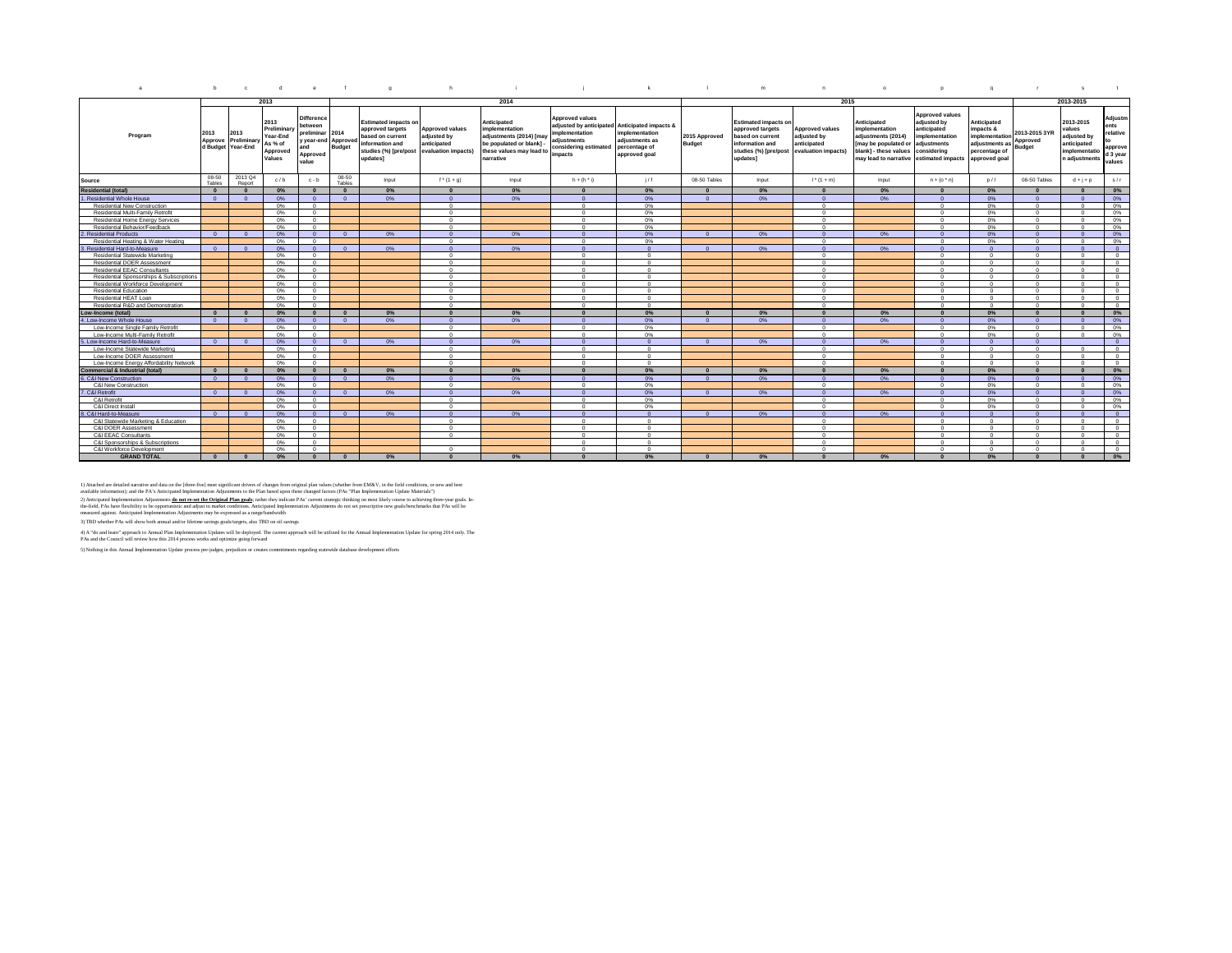| 2013<br>2014<br>2015<br>2013-2015<br>Approved<br>values<br><b>Difference</b><br><b>Approved values</b><br>2013-2015<br>2013<br><b>Estimated impacts on</b><br>Anticipated<br><b>Estimated impacts or</b><br>Anticipated<br>adjusted by<br>Anticipated<br>2013<br>2014<br>adjusted by anticipated Anticipated impacts &<br><b>between</b><br>Prelimina<br>anticipated<br>2013-2015 3YR<br>implementation<br>implementation<br>impacts &<br>values<br>Adjustment<br>2013<br>approved targets<br><b>Approved values</b><br>approved targets<br><b>Approved values</b><br>implementation<br>implementation<br>2015 Approved<br>preliminar<br>Approved<br>Approved<br>Program<br>Prelimin<br>adjustments (2014) [may<br>adjusted by<br>adjustments (2015)<br>implementation<br>adjusted by<br>v Year-En<br>adjusted by<br>implementation Approved<br>s relative to<br>ased on current<br>ased on current<br><b>Lifetime Benefits</b><br>Lifetime<br>Lifetime<br>adjustments<br>adjustments as<br>y year-end<br>As % of<br>anticipated<br>be populated or blank] -<br>anticipated<br>adjustments as Lifetime Benefits anticipated<br>information and<br>information and<br>[may be populated or<br>adjustments<br>approved 3<br>ary Year<br><b>Benefits</b><br>considering estimated<br><b>Benefits</b><br>percentage of<br>and<br>evaluation impacts)<br>blank] - these values<br>studies (%) [pre/post<br>evaluation impacts)<br>these values may lead to<br>studies (%) [pre/post<br>considering<br>End<br>percentage of<br>(S)<br>year values<br>Approved<br>implementatio<br>(S)<br>Approved<br>(S)<br>impacts<br>approved goal<br>Values<br>narrative<br>updates]<br>n adjustments<br>updates]<br>may lead to narrative<br>approved goal<br>estimated<br>value<br>impacts<br>08-50<br>2013 Q4<br>08-50<br>1/1<br>c/b<br>Input<br>$f^{*}(1 + q)$<br>Input<br>$h + (h * i)$<br>08-50 Tables<br>$1^* (1 + m)$<br>$n + (o^*n)$<br>D/1<br>08-50 Tables<br>Input<br>Input<br>$d + j + p$<br>s/r<br>$c - b$<br>Tables<br>Renort<br>Tables<br>0%<br>$0\%$<br>$0\%$<br>$0\%$<br>$0\%$<br>0%<br>$0\%$<br>0%<br>$\Omega$<br>$\sqrt{2}$<br>$\Omega$<br>$\sqrt{ }$<br>$\sqrt{2}$<br>$\Omega$<br>Residential Whole House<br>0%<br>0%<br>0%<br>0%<br>0%<br>0%<br>$\Omega$<br>0%<br>$\Omega$<br>$\sqrt{2}$<br>0%<br>$\Omega$<br>$\overline{0}$<br>$\sqrt{2}$<br>$\Omega$<br>$\Omega$<br>$\Omega$<br>$\overline{0}$<br>$\sqrt{2}$<br>0%<br>0%<br>$\Omega$<br>$\Omega$<br>0%<br>$\sqrt{2}$<br>0%<br>0%<br><b>Residential New Construction</b><br>$\sim$<br>$\Omega$<br>$\sim$<br>$\sim$<br>0%<br>0%<br>0%<br>Residential Multi-Family Retrofit<br>0%<br>$^{\circ}$<br>$\sqrt{2}$<br>$\Omega$<br>$\Omega$<br>$\Omega$<br>0%<br>$\sqrt{2}$<br>$^{\circ}$<br>0%<br>0%<br>0%<br><b>Residential Home Energy Services</b><br>$^{\circ}$<br>$^{\circ}$<br>$\Omega$<br>$\sqrt{2}$<br>0%<br>0%<br>$\Omega$<br>$\sqrt{2}$<br>$\sqrt{2}$<br>Residential Behavior/Feedback<br>0%<br>$0\%$<br>$0\%$<br>0%<br>$^{\circ}$<br>$\sqrt{2}$<br>$\Omega$<br>0%<br>$\Omega$<br>$\Omega$<br>$\Omega$<br>$\Omega$<br>$0\%$<br><b>Residential Products</b><br>$0\%$<br>$0\%$<br>0%<br>$0\%$<br>0%<br>$\Omega$<br>0%<br>$\overline{0}$<br>$\overline{0}$<br>$\Omega$<br>$\sqrt{2}$<br>0%<br>$\sqrt{2}$<br>$\Omega$<br>$\Omega$<br>$\Omega$<br>0%<br>Residential Heating & Water Heating<br>$\Omega$<br>0%<br>$\Omega$<br>0%<br>0%<br>0%<br>$^{\circ}$<br>$\Omega$<br>$^{\circ}$<br>$\Omega$<br>$^{\circ}$<br>Residential Hard-to-Measure<br>$\overline{0}$<br>$\Omega$<br>$\sqrt{2}$<br>$\Omega$<br>$\Omega$<br>$\Omega$<br>$\Omega$<br>$\Omega$<br>$\overline{0}$<br>$\sqrt{2}$<br>$\Omega$<br>$\Omega$<br>$\Omega$<br>$\Omega$<br>$\Omega$<br>$\sqrt{2}$<br>$\Omega$<br>Residential Statewide Marketing<br><b>Residential DOER Assessment</b><br><b>Residential EEAC Consultants</b><br>Residential Sponsorships & Subscriptions<br>Residential Workforce Development<br><b>Residential Education</b><br>Residential HEAT Loan<br>Residential R&D and Demonstration<br>.ow-Income (total)<br>$0\%$<br>$0\%$<br>$0\%$<br>$0\%$<br>$\overline{\mathbf{0}}$<br>0%<br>$\mathbf{0}$<br>$\mathbf{0}$<br>$0\%$<br>$\sqrt{2}$<br>$\Omega$<br>$0\%$<br>$0\%$<br>$\Omega$<br>$\Omega$<br>$\Omega$<br>$\Omega$<br>. Low-Income Whole House<br>$0\%$<br>0%<br>0%<br>0%<br>0%<br>0%<br>0%<br>$\overline{0}$<br>$\Omega$<br>0%<br>$\overline{0}$<br>$\overline{0}$<br>$\Omega$<br>$\Omega$<br>n<br>0%<br>0%<br>Low-Income Single Family Retrofit<br>0%<br>$\Omega$<br>0%<br>0%<br>0%<br>Low-Income Multi-Family Retrofit<br>0%<br>$^{\circ}$<br>$\Omega$<br>$\circ$<br>$\Omega$<br>$\circ$<br>$^{\circ}$<br>0%<br>$\Omega$<br>Low-Income Hard-to-Measure<br>$\Omega$<br>$\Omega$<br>$\sqrt{2}$<br>$\Omega$<br>$\sqrt{2}$<br>$\Omega$<br>$\Omega$<br>$\Omega$<br>$\Omega$<br>$\sqrt{2}$<br>$\sqrt{2}$<br>$\sqrt{2}$<br>$\sqrt{2}$<br>$\sqrt{2}$<br>$\sim$<br>$\Omega$<br>$\sqrt{2}$<br>Low-Income Statewide Marketing<br>Low-Income DOER Assessment<br>Low-Income Energy Affordability Network<br>$0\%$<br>$0\%$<br>$0\%$<br>$0\%$<br>$0\%$<br>$0\%$<br>$0\%$<br>$\mathbf{0}$<br>0%<br>$\mathbf{0}$<br>$\mathbf{0}$<br>$\Omega$<br>$\bf{0}$<br>$\Omega$<br>$\sqrt{2}$<br>$\Omega$<br>$\Omega$<br>$\Omega$<br>C&I New Construction<br>$0\%$<br>$0\%$<br>$0\%$<br>0%<br>0%<br>$0\%$<br>0%<br>$\Omega$<br>0%<br>$\overline{0}$<br>$\Omega$<br>$\Omega$<br>$\overline{0}$<br>$\overline{0}$<br>$\Omega$<br>$\Omega$<br>$\Omega$<br>$\Omega$<br>- 0<br>C&I New Construction<br>$0\%$<br>0%<br>0%<br>0%<br>0%<br>$\circ$<br>$\overline{0}$<br>$^{\circ}$<br>$^{\circ}$<br>$^{\circ}$<br>$^{\circ}$<br>$^{\circ}$<br>0%<br>0%<br>C&I Retrofit<br>0%<br>0%<br>0%<br>$\Omega$<br>$\Omega$<br>0%<br>0%<br>$\Omega$<br>$\Omega$<br>0%<br>$\Omega$<br>$\sqrt{2}$<br>$\sqrt{2}$<br>$\sqrt{2}$<br>$\sqrt{2}$<br>- 0<br>$\circ$<br>0%<br>0%<br>0%<br>0%<br>C&I Retrofit<br>0%<br>$^{\circ}$<br>$\sqrt{2}$<br>$\Omega$<br>$\circ$<br>$\Omega$<br>$\Omega$<br>$\sim$<br>0%<br>0%<br>0%<br>0%<br>C&I Direct Install<br>0%<br>$\sim$<br>$\Omega$<br>$\Omega$<br>$\Omega$<br>$\sim$<br>$\sim$<br>C&I Hard-to-Measure<br>$\overline{0}$<br>$\overline{0}$<br>$\overline{0}$<br>$\overline{0}$<br>$\overline{0}$<br>$\Omega$<br>$\overline{0}$<br>$\overline{0}$<br>$\sqrt{2}$<br>$\overline{0}$<br>$\overline{0}$<br>$\sqrt{2}$<br>$\Omega$<br>$\overline{0}$<br>$\Omega$<br>$\sqrt{2}$<br>$\Omega$<br>$\Omega$<br>$\Omega$<br>C&I Statewide Marketing & Education<br>C&I DOER Assessment<br>C&I EEAC Consultants<br>C&I Sponsorships & Subscriptions<br>C&I Workforce Development<br><b>GRAND TOTAL</b><br>0%<br>0%<br>0%<br>0%<br>0%<br>0%<br>0%<br>0% | a                                          | b | $\mathbf{C}$ | d | $\mathbf{e}$ | f | $\mathbf{q}$ |  | k | m | $\mathbf{r}$ | $\circ$ | P. | $\mathbf{q}$ | $\mathbf{r}$ | s | $\mathbf{t}$ |
|-----------------------------------------------------------------------------------------------------------------------------------------------------------------------------------------------------------------------------------------------------------------------------------------------------------------------------------------------------------------------------------------------------------------------------------------------------------------------------------------------------------------------------------------------------------------------------------------------------------------------------------------------------------------------------------------------------------------------------------------------------------------------------------------------------------------------------------------------------------------------------------------------------------------------------------------------------------------------------------------------------------------------------------------------------------------------------------------------------------------------------------------------------------------------------------------------------------------------------------------------------------------------------------------------------------------------------------------------------------------------------------------------------------------------------------------------------------------------------------------------------------------------------------------------------------------------------------------------------------------------------------------------------------------------------------------------------------------------------------------------------------------------------------------------------------------------------------------------------------------------------------------------------------------------------------------------------------------------------------------------------------------------------------------------------------------------------------------------------------------------------------------------------------------------------------------------------------------------------------------------------------------------------------------------------------------------------------------------------------------------------------------------------------------------------------------------------------------------------------------------------------------------------------------------------------------------------------------------------------------------------------------------------------------------------------------------------------------------------------------------------------------------------------------------------------------------------------------------------------------------------------------------------------------------------------------------------------------------------------------------------------------------------------------------------------------------------------------------------------------------------------------------------------------------------------------------------------------------------------------------------------------------------------------------------------------------------------------------------------------------------------------------------------------------------------------------------------------------------------------------------------------------------------------------------------------------------------------------------------------------------------------------------------------------------------------------------------------------------------------------------------------------------------------------------------------------------------------------------------------------------------------------------------------------------------------------------------------------------------------------------------------------------------------------------------------------------------------------------------------------------------------------------------------------------------------------------------------------------------------------------------------------------------------------------------------------------------------------------------------------------------------------------------------------------------------------------------------------------------------------------------------------------------------------------------------------------------------------------------------------------------------------------------------------------------------------------------------------------------------------------------------------------------------------------------------------------------------------------------------------------------------------------------------------------------------------------------------------------------------------------------------------------------------------------------------------------------------------------------------------------------------------------------------------------------------------------------------------------------------------------------------------------------------------------------------------------------------------------------------------------------------------------------------------------------------------------------------------------------------------------------------------------------------------------------------------------------------------------------------------------------------------------------------------------------------------------------------------------------------------------------------------------------------------------------------------------------------------------------------------------------------------------------------------------------------------------------------------------------------------------------------------------------------------------------------------------------------------------------------------------------------------------------------------------------------------------------------------------------------------------------------------------------------------------------------------------------------------------------------------------------------------------------------------------------------------------------------------------------------------------------------------------------------------------------------------------------------------------------------------------------------------------------------------------|--------------------------------------------|---|--------------|---|--------------|---|--------------|--|---|---|--------------|---------|----|--------------|--------------|---|--------------|
|                                                                                                                                                                                                                                                                                                                                                                                                                                                                                                                                                                                                                                                                                                                                                                                                                                                                                                                                                                                                                                                                                                                                                                                                                                                                                                                                                                                                                                                                                                                                                                                                                                                                                                                                                                                                                                                                                                                                                                                                                                                                                                                                                                                                                                                                                                                                                                                                                                                                                                                                                                                                                                                                                                                                                                                                                                                                                                                                                                                                                                                                                                                                                                                                                                                                                                                                                                                                                                                                                                                                                                                                                                                                                                                                                                                                                                                                                                                                                                                                                                                                                                                                                                                                                                                                                                                                                                                                                                                                                                                                                                                                                                                                                                                                                                                                                                                                                                                                                                                                                                                                                                                                                                                                                                                                                                                                                                                                                                                                                                                                                                                                                                                                                                                                                                                                                                                                                                                                                                                                                                                                                                                                                                                                                                                                                                                                                                                                                                                                                                                                                                                                                                                                             |                                            |   |              |   |              |   |              |  |   |   |              |         |    |              |              |   |              |
|                                                                                                                                                                                                                                                                                                                                                                                                                                                                                                                                                                                                                                                                                                                                                                                                                                                                                                                                                                                                                                                                                                                                                                                                                                                                                                                                                                                                                                                                                                                                                                                                                                                                                                                                                                                                                                                                                                                                                                                                                                                                                                                                                                                                                                                                                                                                                                                                                                                                                                                                                                                                                                                                                                                                                                                                                                                                                                                                                                                                                                                                                                                                                                                                                                                                                                                                                                                                                                                                                                                                                                                                                                                                                                                                                                                                                                                                                                                                                                                                                                                                                                                                                                                                                                                                                                                                                                                                                                                                                                                                                                                                                                                                                                                                                                                                                                                                                                                                                                                                                                                                                                                                                                                                                                                                                                                                                                                                                                                                                                                                                                                                                                                                                                                                                                                                                                                                                                                                                                                                                                                                                                                                                                                                                                                                                                                                                                                                                                                                                                                                                                                                                                                                             |                                            |   |              |   |              |   |              |  |   |   |              |         |    |              |              |   |              |
|                                                                                                                                                                                                                                                                                                                                                                                                                                                                                                                                                                                                                                                                                                                                                                                                                                                                                                                                                                                                                                                                                                                                                                                                                                                                                                                                                                                                                                                                                                                                                                                                                                                                                                                                                                                                                                                                                                                                                                                                                                                                                                                                                                                                                                                                                                                                                                                                                                                                                                                                                                                                                                                                                                                                                                                                                                                                                                                                                                                                                                                                                                                                                                                                                                                                                                                                                                                                                                                                                                                                                                                                                                                                                                                                                                                                                                                                                                                                                                                                                                                                                                                                                                                                                                                                                                                                                                                                                                                                                                                                                                                                                                                                                                                                                                                                                                                                                                                                                                                                                                                                                                                                                                                                                                                                                                                                                                                                                                                                                                                                                                                                                                                                                                                                                                                                                                                                                                                                                                                                                                                                                                                                                                                                                                                                                                                                                                                                                                                                                                                                                                                                                                                                             | Source                                     |   |              |   |              |   |              |  |   |   |              |         |    |              |              |   |              |
|                                                                                                                                                                                                                                                                                                                                                                                                                                                                                                                                                                                                                                                                                                                                                                                                                                                                                                                                                                                                                                                                                                                                                                                                                                                                                                                                                                                                                                                                                                                                                                                                                                                                                                                                                                                                                                                                                                                                                                                                                                                                                                                                                                                                                                                                                                                                                                                                                                                                                                                                                                                                                                                                                                                                                                                                                                                                                                                                                                                                                                                                                                                                                                                                                                                                                                                                                                                                                                                                                                                                                                                                                                                                                                                                                                                                                                                                                                                                                                                                                                                                                                                                                                                                                                                                                                                                                                                                                                                                                                                                                                                                                                                                                                                                                                                                                                                                                                                                                                                                                                                                                                                                                                                                                                                                                                                                                                                                                                                                                                                                                                                                                                                                                                                                                                                                                                                                                                                                                                                                                                                                                                                                                                                                                                                                                                                                                                                                                                                                                                                                                                                                                                                                             | <b>Residential (total)</b>                 |   |              |   |              |   |              |  |   |   |              |         |    |              |              |   |              |
|                                                                                                                                                                                                                                                                                                                                                                                                                                                                                                                                                                                                                                                                                                                                                                                                                                                                                                                                                                                                                                                                                                                                                                                                                                                                                                                                                                                                                                                                                                                                                                                                                                                                                                                                                                                                                                                                                                                                                                                                                                                                                                                                                                                                                                                                                                                                                                                                                                                                                                                                                                                                                                                                                                                                                                                                                                                                                                                                                                                                                                                                                                                                                                                                                                                                                                                                                                                                                                                                                                                                                                                                                                                                                                                                                                                                                                                                                                                                                                                                                                                                                                                                                                                                                                                                                                                                                                                                                                                                                                                                                                                                                                                                                                                                                                                                                                                                                                                                                                                                                                                                                                                                                                                                                                                                                                                                                                                                                                                                                                                                                                                                                                                                                                                                                                                                                                                                                                                                                                                                                                                                                                                                                                                                                                                                                                                                                                                                                                                                                                                                                                                                                                                                             |                                            |   |              |   |              |   |              |  |   |   |              |         |    |              |              |   |              |
|                                                                                                                                                                                                                                                                                                                                                                                                                                                                                                                                                                                                                                                                                                                                                                                                                                                                                                                                                                                                                                                                                                                                                                                                                                                                                                                                                                                                                                                                                                                                                                                                                                                                                                                                                                                                                                                                                                                                                                                                                                                                                                                                                                                                                                                                                                                                                                                                                                                                                                                                                                                                                                                                                                                                                                                                                                                                                                                                                                                                                                                                                                                                                                                                                                                                                                                                                                                                                                                                                                                                                                                                                                                                                                                                                                                                                                                                                                                                                                                                                                                                                                                                                                                                                                                                                                                                                                                                                                                                                                                                                                                                                                                                                                                                                                                                                                                                                                                                                                                                                                                                                                                                                                                                                                                                                                                                                                                                                                                                                                                                                                                                                                                                                                                                                                                                                                                                                                                                                                                                                                                                                                                                                                                                                                                                                                                                                                                                                                                                                                                                                                                                                                                                             |                                            |   |              |   |              |   |              |  |   |   |              |         |    |              |              |   |              |
|                                                                                                                                                                                                                                                                                                                                                                                                                                                                                                                                                                                                                                                                                                                                                                                                                                                                                                                                                                                                                                                                                                                                                                                                                                                                                                                                                                                                                                                                                                                                                                                                                                                                                                                                                                                                                                                                                                                                                                                                                                                                                                                                                                                                                                                                                                                                                                                                                                                                                                                                                                                                                                                                                                                                                                                                                                                                                                                                                                                                                                                                                                                                                                                                                                                                                                                                                                                                                                                                                                                                                                                                                                                                                                                                                                                                                                                                                                                                                                                                                                                                                                                                                                                                                                                                                                                                                                                                                                                                                                                                                                                                                                                                                                                                                                                                                                                                                                                                                                                                                                                                                                                                                                                                                                                                                                                                                                                                                                                                                                                                                                                                                                                                                                                                                                                                                                                                                                                                                                                                                                                                                                                                                                                                                                                                                                                                                                                                                                                                                                                                                                                                                                                                             |                                            |   |              |   |              |   |              |  |   |   |              |         |    |              |              |   |              |
|                                                                                                                                                                                                                                                                                                                                                                                                                                                                                                                                                                                                                                                                                                                                                                                                                                                                                                                                                                                                                                                                                                                                                                                                                                                                                                                                                                                                                                                                                                                                                                                                                                                                                                                                                                                                                                                                                                                                                                                                                                                                                                                                                                                                                                                                                                                                                                                                                                                                                                                                                                                                                                                                                                                                                                                                                                                                                                                                                                                                                                                                                                                                                                                                                                                                                                                                                                                                                                                                                                                                                                                                                                                                                                                                                                                                                                                                                                                                                                                                                                                                                                                                                                                                                                                                                                                                                                                                                                                                                                                                                                                                                                                                                                                                                                                                                                                                                                                                                                                                                                                                                                                                                                                                                                                                                                                                                                                                                                                                                                                                                                                                                                                                                                                                                                                                                                                                                                                                                                                                                                                                                                                                                                                                                                                                                                                                                                                                                                                                                                                                                                                                                                                                             |                                            |   |              |   |              |   |              |  |   |   |              |         |    |              |              |   |              |
|                                                                                                                                                                                                                                                                                                                                                                                                                                                                                                                                                                                                                                                                                                                                                                                                                                                                                                                                                                                                                                                                                                                                                                                                                                                                                                                                                                                                                                                                                                                                                                                                                                                                                                                                                                                                                                                                                                                                                                                                                                                                                                                                                                                                                                                                                                                                                                                                                                                                                                                                                                                                                                                                                                                                                                                                                                                                                                                                                                                                                                                                                                                                                                                                                                                                                                                                                                                                                                                                                                                                                                                                                                                                                                                                                                                                                                                                                                                                                                                                                                                                                                                                                                                                                                                                                                                                                                                                                                                                                                                                                                                                                                                                                                                                                                                                                                                                                                                                                                                                                                                                                                                                                                                                                                                                                                                                                                                                                                                                                                                                                                                                                                                                                                                                                                                                                                                                                                                                                                                                                                                                                                                                                                                                                                                                                                                                                                                                                                                                                                                                                                                                                                                                             |                                            |   |              |   |              |   |              |  |   |   |              |         |    |              |              |   |              |
|                                                                                                                                                                                                                                                                                                                                                                                                                                                                                                                                                                                                                                                                                                                                                                                                                                                                                                                                                                                                                                                                                                                                                                                                                                                                                                                                                                                                                                                                                                                                                                                                                                                                                                                                                                                                                                                                                                                                                                                                                                                                                                                                                                                                                                                                                                                                                                                                                                                                                                                                                                                                                                                                                                                                                                                                                                                                                                                                                                                                                                                                                                                                                                                                                                                                                                                                                                                                                                                                                                                                                                                                                                                                                                                                                                                                                                                                                                                                                                                                                                                                                                                                                                                                                                                                                                                                                                                                                                                                                                                                                                                                                                                                                                                                                                                                                                                                                                                                                                                                                                                                                                                                                                                                                                                                                                                                                                                                                                                                                                                                                                                                                                                                                                                                                                                                                                                                                                                                                                                                                                                                                                                                                                                                                                                                                                                                                                                                                                                                                                                                                                                                                                                                             |                                            |   |              |   |              |   |              |  |   |   |              |         |    |              |              |   |              |
|                                                                                                                                                                                                                                                                                                                                                                                                                                                                                                                                                                                                                                                                                                                                                                                                                                                                                                                                                                                                                                                                                                                                                                                                                                                                                                                                                                                                                                                                                                                                                                                                                                                                                                                                                                                                                                                                                                                                                                                                                                                                                                                                                                                                                                                                                                                                                                                                                                                                                                                                                                                                                                                                                                                                                                                                                                                                                                                                                                                                                                                                                                                                                                                                                                                                                                                                                                                                                                                                                                                                                                                                                                                                                                                                                                                                                                                                                                                                                                                                                                                                                                                                                                                                                                                                                                                                                                                                                                                                                                                                                                                                                                                                                                                                                                                                                                                                                                                                                                                                                                                                                                                                                                                                                                                                                                                                                                                                                                                                                                                                                                                                                                                                                                                                                                                                                                                                                                                                                                                                                                                                                                                                                                                                                                                                                                                                                                                                                                                                                                                                                                                                                                                                             |                                            |   |              |   |              |   |              |  |   |   |              |         |    |              |              |   |              |
|                                                                                                                                                                                                                                                                                                                                                                                                                                                                                                                                                                                                                                                                                                                                                                                                                                                                                                                                                                                                                                                                                                                                                                                                                                                                                                                                                                                                                                                                                                                                                                                                                                                                                                                                                                                                                                                                                                                                                                                                                                                                                                                                                                                                                                                                                                                                                                                                                                                                                                                                                                                                                                                                                                                                                                                                                                                                                                                                                                                                                                                                                                                                                                                                                                                                                                                                                                                                                                                                                                                                                                                                                                                                                                                                                                                                                                                                                                                                                                                                                                                                                                                                                                                                                                                                                                                                                                                                                                                                                                                                                                                                                                                                                                                                                                                                                                                                                                                                                                                                                                                                                                                                                                                                                                                                                                                                                                                                                                                                                                                                                                                                                                                                                                                                                                                                                                                                                                                                                                                                                                                                                                                                                                                                                                                                                                                                                                                                                                                                                                                                                                                                                                                                             |                                            |   |              |   |              |   |              |  |   |   |              |         |    |              |              |   |              |
|                                                                                                                                                                                                                                                                                                                                                                                                                                                                                                                                                                                                                                                                                                                                                                                                                                                                                                                                                                                                                                                                                                                                                                                                                                                                                                                                                                                                                                                                                                                                                                                                                                                                                                                                                                                                                                                                                                                                                                                                                                                                                                                                                                                                                                                                                                                                                                                                                                                                                                                                                                                                                                                                                                                                                                                                                                                                                                                                                                                                                                                                                                                                                                                                                                                                                                                                                                                                                                                                                                                                                                                                                                                                                                                                                                                                                                                                                                                                                                                                                                                                                                                                                                                                                                                                                                                                                                                                                                                                                                                                                                                                                                                                                                                                                                                                                                                                                                                                                                                                                                                                                                                                                                                                                                                                                                                                                                                                                                                                                                                                                                                                                                                                                                                                                                                                                                                                                                                                                                                                                                                                                                                                                                                                                                                                                                                                                                                                                                                                                                                                                                                                                                                                             |                                            |   |              |   |              |   |              |  |   |   |              |         |    |              |              |   |              |
|                                                                                                                                                                                                                                                                                                                                                                                                                                                                                                                                                                                                                                                                                                                                                                                                                                                                                                                                                                                                                                                                                                                                                                                                                                                                                                                                                                                                                                                                                                                                                                                                                                                                                                                                                                                                                                                                                                                                                                                                                                                                                                                                                                                                                                                                                                                                                                                                                                                                                                                                                                                                                                                                                                                                                                                                                                                                                                                                                                                                                                                                                                                                                                                                                                                                                                                                                                                                                                                                                                                                                                                                                                                                                                                                                                                                                                                                                                                                                                                                                                                                                                                                                                                                                                                                                                                                                                                                                                                                                                                                                                                                                                                                                                                                                                                                                                                                                                                                                                                                                                                                                                                                                                                                                                                                                                                                                                                                                                                                                                                                                                                                                                                                                                                                                                                                                                                                                                                                                                                                                                                                                                                                                                                                                                                                                                                                                                                                                                                                                                                                                                                                                                                                             |                                            |   |              |   |              |   |              |  |   |   |              |         |    |              |              |   |              |
|                                                                                                                                                                                                                                                                                                                                                                                                                                                                                                                                                                                                                                                                                                                                                                                                                                                                                                                                                                                                                                                                                                                                                                                                                                                                                                                                                                                                                                                                                                                                                                                                                                                                                                                                                                                                                                                                                                                                                                                                                                                                                                                                                                                                                                                                                                                                                                                                                                                                                                                                                                                                                                                                                                                                                                                                                                                                                                                                                                                                                                                                                                                                                                                                                                                                                                                                                                                                                                                                                                                                                                                                                                                                                                                                                                                                                                                                                                                                                                                                                                                                                                                                                                                                                                                                                                                                                                                                                                                                                                                                                                                                                                                                                                                                                                                                                                                                                                                                                                                                                                                                                                                                                                                                                                                                                                                                                                                                                                                                                                                                                                                                                                                                                                                                                                                                                                                                                                                                                                                                                                                                                                                                                                                                                                                                                                                                                                                                                                                                                                                                                                                                                                                                             |                                            |   |              |   |              |   |              |  |   |   |              |         |    |              |              |   |              |
|                                                                                                                                                                                                                                                                                                                                                                                                                                                                                                                                                                                                                                                                                                                                                                                                                                                                                                                                                                                                                                                                                                                                                                                                                                                                                                                                                                                                                                                                                                                                                                                                                                                                                                                                                                                                                                                                                                                                                                                                                                                                                                                                                                                                                                                                                                                                                                                                                                                                                                                                                                                                                                                                                                                                                                                                                                                                                                                                                                                                                                                                                                                                                                                                                                                                                                                                                                                                                                                                                                                                                                                                                                                                                                                                                                                                                                                                                                                                                                                                                                                                                                                                                                                                                                                                                                                                                                                                                                                                                                                                                                                                                                                                                                                                                                                                                                                                                                                                                                                                                                                                                                                                                                                                                                                                                                                                                                                                                                                                                                                                                                                                                                                                                                                                                                                                                                                                                                                                                                                                                                                                                                                                                                                                                                                                                                                                                                                                                                                                                                                                                                                                                                                                             |                                            |   |              |   |              |   |              |  |   |   |              |         |    |              |              |   |              |
|                                                                                                                                                                                                                                                                                                                                                                                                                                                                                                                                                                                                                                                                                                                                                                                                                                                                                                                                                                                                                                                                                                                                                                                                                                                                                                                                                                                                                                                                                                                                                                                                                                                                                                                                                                                                                                                                                                                                                                                                                                                                                                                                                                                                                                                                                                                                                                                                                                                                                                                                                                                                                                                                                                                                                                                                                                                                                                                                                                                                                                                                                                                                                                                                                                                                                                                                                                                                                                                                                                                                                                                                                                                                                                                                                                                                                                                                                                                                                                                                                                                                                                                                                                                                                                                                                                                                                                                                                                                                                                                                                                                                                                                                                                                                                                                                                                                                                                                                                                                                                                                                                                                                                                                                                                                                                                                                                                                                                                                                                                                                                                                                                                                                                                                                                                                                                                                                                                                                                                                                                                                                                                                                                                                                                                                                                                                                                                                                                                                                                                                                                                                                                                                                             |                                            |   |              |   |              |   |              |  |   |   |              |         |    |              |              |   |              |
|                                                                                                                                                                                                                                                                                                                                                                                                                                                                                                                                                                                                                                                                                                                                                                                                                                                                                                                                                                                                                                                                                                                                                                                                                                                                                                                                                                                                                                                                                                                                                                                                                                                                                                                                                                                                                                                                                                                                                                                                                                                                                                                                                                                                                                                                                                                                                                                                                                                                                                                                                                                                                                                                                                                                                                                                                                                                                                                                                                                                                                                                                                                                                                                                                                                                                                                                                                                                                                                                                                                                                                                                                                                                                                                                                                                                                                                                                                                                                                                                                                                                                                                                                                                                                                                                                                                                                                                                                                                                                                                                                                                                                                                                                                                                                                                                                                                                                                                                                                                                                                                                                                                                                                                                                                                                                                                                                                                                                                                                                                                                                                                                                                                                                                                                                                                                                                                                                                                                                                                                                                                                                                                                                                                                                                                                                                                                                                                                                                                                                                                                                                                                                                                                             |                                            |   |              |   |              |   |              |  |   |   |              |         |    |              |              |   |              |
|                                                                                                                                                                                                                                                                                                                                                                                                                                                                                                                                                                                                                                                                                                                                                                                                                                                                                                                                                                                                                                                                                                                                                                                                                                                                                                                                                                                                                                                                                                                                                                                                                                                                                                                                                                                                                                                                                                                                                                                                                                                                                                                                                                                                                                                                                                                                                                                                                                                                                                                                                                                                                                                                                                                                                                                                                                                                                                                                                                                                                                                                                                                                                                                                                                                                                                                                                                                                                                                                                                                                                                                                                                                                                                                                                                                                                                                                                                                                                                                                                                                                                                                                                                                                                                                                                                                                                                                                                                                                                                                                                                                                                                                                                                                                                                                                                                                                                                                                                                                                                                                                                                                                                                                                                                                                                                                                                                                                                                                                                                                                                                                                                                                                                                                                                                                                                                                                                                                                                                                                                                                                                                                                                                                                                                                                                                                                                                                                                                                                                                                                                                                                                                                                             |                                            |   |              |   |              |   |              |  |   |   |              |         |    |              |              |   |              |
|                                                                                                                                                                                                                                                                                                                                                                                                                                                                                                                                                                                                                                                                                                                                                                                                                                                                                                                                                                                                                                                                                                                                                                                                                                                                                                                                                                                                                                                                                                                                                                                                                                                                                                                                                                                                                                                                                                                                                                                                                                                                                                                                                                                                                                                                                                                                                                                                                                                                                                                                                                                                                                                                                                                                                                                                                                                                                                                                                                                                                                                                                                                                                                                                                                                                                                                                                                                                                                                                                                                                                                                                                                                                                                                                                                                                                                                                                                                                                                                                                                                                                                                                                                                                                                                                                                                                                                                                                                                                                                                                                                                                                                                                                                                                                                                                                                                                                                                                                                                                                                                                                                                                                                                                                                                                                                                                                                                                                                                                                                                                                                                                                                                                                                                                                                                                                                                                                                                                                                                                                                                                                                                                                                                                                                                                                                                                                                                                                                                                                                                                                                                                                                                                             |                                            |   |              |   |              |   |              |  |   |   |              |         |    |              |              |   |              |
|                                                                                                                                                                                                                                                                                                                                                                                                                                                                                                                                                                                                                                                                                                                                                                                                                                                                                                                                                                                                                                                                                                                                                                                                                                                                                                                                                                                                                                                                                                                                                                                                                                                                                                                                                                                                                                                                                                                                                                                                                                                                                                                                                                                                                                                                                                                                                                                                                                                                                                                                                                                                                                                                                                                                                                                                                                                                                                                                                                                                                                                                                                                                                                                                                                                                                                                                                                                                                                                                                                                                                                                                                                                                                                                                                                                                                                                                                                                                                                                                                                                                                                                                                                                                                                                                                                                                                                                                                                                                                                                                                                                                                                                                                                                                                                                                                                                                                                                                                                                                                                                                                                                                                                                                                                                                                                                                                                                                                                                                                                                                                                                                                                                                                                                                                                                                                                                                                                                                                                                                                                                                                                                                                                                                                                                                                                                                                                                                                                                                                                                                                                                                                                                                             |                                            |   |              |   |              |   |              |  |   |   |              |         |    |              |              |   |              |
|                                                                                                                                                                                                                                                                                                                                                                                                                                                                                                                                                                                                                                                                                                                                                                                                                                                                                                                                                                                                                                                                                                                                                                                                                                                                                                                                                                                                                                                                                                                                                                                                                                                                                                                                                                                                                                                                                                                                                                                                                                                                                                                                                                                                                                                                                                                                                                                                                                                                                                                                                                                                                                                                                                                                                                                                                                                                                                                                                                                                                                                                                                                                                                                                                                                                                                                                                                                                                                                                                                                                                                                                                                                                                                                                                                                                                                                                                                                                                                                                                                                                                                                                                                                                                                                                                                                                                                                                                                                                                                                                                                                                                                                                                                                                                                                                                                                                                                                                                                                                                                                                                                                                                                                                                                                                                                                                                                                                                                                                                                                                                                                                                                                                                                                                                                                                                                                                                                                                                                                                                                                                                                                                                                                                                                                                                                                                                                                                                                                                                                                                                                                                                                                                             |                                            |   |              |   |              |   |              |  |   |   |              |         |    |              |              |   |              |
|                                                                                                                                                                                                                                                                                                                                                                                                                                                                                                                                                                                                                                                                                                                                                                                                                                                                                                                                                                                                                                                                                                                                                                                                                                                                                                                                                                                                                                                                                                                                                                                                                                                                                                                                                                                                                                                                                                                                                                                                                                                                                                                                                                                                                                                                                                                                                                                                                                                                                                                                                                                                                                                                                                                                                                                                                                                                                                                                                                                                                                                                                                                                                                                                                                                                                                                                                                                                                                                                                                                                                                                                                                                                                                                                                                                                                                                                                                                                                                                                                                                                                                                                                                                                                                                                                                                                                                                                                                                                                                                                                                                                                                                                                                                                                                                                                                                                                                                                                                                                                                                                                                                                                                                                                                                                                                                                                                                                                                                                                                                                                                                                                                                                                                                                                                                                                                                                                                                                                                                                                                                                                                                                                                                                                                                                                                                                                                                                                                                                                                                                                                                                                                                                             |                                            |   |              |   |              |   |              |  |   |   |              |         |    |              |              |   |              |
|                                                                                                                                                                                                                                                                                                                                                                                                                                                                                                                                                                                                                                                                                                                                                                                                                                                                                                                                                                                                                                                                                                                                                                                                                                                                                                                                                                                                                                                                                                                                                                                                                                                                                                                                                                                                                                                                                                                                                                                                                                                                                                                                                                                                                                                                                                                                                                                                                                                                                                                                                                                                                                                                                                                                                                                                                                                                                                                                                                                                                                                                                                                                                                                                                                                                                                                                                                                                                                                                                                                                                                                                                                                                                                                                                                                                                                                                                                                                                                                                                                                                                                                                                                                                                                                                                                                                                                                                                                                                                                                                                                                                                                                                                                                                                                                                                                                                                                                                                                                                                                                                                                                                                                                                                                                                                                                                                                                                                                                                                                                                                                                                                                                                                                                                                                                                                                                                                                                                                                                                                                                                                                                                                                                                                                                                                                                                                                                                                                                                                                                                                                                                                                                                             |                                            |   |              |   |              |   |              |  |   |   |              |         |    |              |              |   |              |
|                                                                                                                                                                                                                                                                                                                                                                                                                                                                                                                                                                                                                                                                                                                                                                                                                                                                                                                                                                                                                                                                                                                                                                                                                                                                                                                                                                                                                                                                                                                                                                                                                                                                                                                                                                                                                                                                                                                                                                                                                                                                                                                                                                                                                                                                                                                                                                                                                                                                                                                                                                                                                                                                                                                                                                                                                                                                                                                                                                                                                                                                                                                                                                                                                                                                                                                                                                                                                                                                                                                                                                                                                                                                                                                                                                                                                                                                                                                                                                                                                                                                                                                                                                                                                                                                                                                                                                                                                                                                                                                                                                                                                                                                                                                                                                                                                                                                                                                                                                                                                                                                                                                                                                                                                                                                                                                                                                                                                                                                                                                                                                                                                                                                                                                                                                                                                                                                                                                                                                                                                                                                                                                                                                                                                                                                                                                                                                                                                                                                                                                                                                                                                                                                             |                                            |   |              |   |              |   |              |  |   |   |              |         |    |              |              |   |              |
|                                                                                                                                                                                                                                                                                                                                                                                                                                                                                                                                                                                                                                                                                                                                                                                                                                                                                                                                                                                                                                                                                                                                                                                                                                                                                                                                                                                                                                                                                                                                                                                                                                                                                                                                                                                                                                                                                                                                                                                                                                                                                                                                                                                                                                                                                                                                                                                                                                                                                                                                                                                                                                                                                                                                                                                                                                                                                                                                                                                                                                                                                                                                                                                                                                                                                                                                                                                                                                                                                                                                                                                                                                                                                                                                                                                                                                                                                                                                                                                                                                                                                                                                                                                                                                                                                                                                                                                                                                                                                                                                                                                                                                                                                                                                                                                                                                                                                                                                                                                                                                                                                                                                                                                                                                                                                                                                                                                                                                                                                                                                                                                                                                                                                                                                                                                                                                                                                                                                                                                                                                                                                                                                                                                                                                                                                                                                                                                                                                                                                                                                                                                                                                                                             |                                            |   |              |   |              |   |              |  |   |   |              |         |    |              |              |   |              |
|                                                                                                                                                                                                                                                                                                                                                                                                                                                                                                                                                                                                                                                                                                                                                                                                                                                                                                                                                                                                                                                                                                                                                                                                                                                                                                                                                                                                                                                                                                                                                                                                                                                                                                                                                                                                                                                                                                                                                                                                                                                                                                                                                                                                                                                                                                                                                                                                                                                                                                                                                                                                                                                                                                                                                                                                                                                                                                                                                                                                                                                                                                                                                                                                                                                                                                                                                                                                                                                                                                                                                                                                                                                                                                                                                                                                                                                                                                                                                                                                                                                                                                                                                                                                                                                                                                                                                                                                                                                                                                                                                                                                                                                                                                                                                                                                                                                                                                                                                                                                                                                                                                                                                                                                                                                                                                                                                                                                                                                                                                                                                                                                                                                                                                                                                                                                                                                                                                                                                                                                                                                                                                                                                                                                                                                                                                                                                                                                                                                                                                                                                                                                                                                                             |                                            |   |              |   |              |   |              |  |   |   |              |         |    |              |              |   |              |
|                                                                                                                                                                                                                                                                                                                                                                                                                                                                                                                                                                                                                                                                                                                                                                                                                                                                                                                                                                                                                                                                                                                                                                                                                                                                                                                                                                                                                                                                                                                                                                                                                                                                                                                                                                                                                                                                                                                                                                                                                                                                                                                                                                                                                                                                                                                                                                                                                                                                                                                                                                                                                                                                                                                                                                                                                                                                                                                                                                                                                                                                                                                                                                                                                                                                                                                                                                                                                                                                                                                                                                                                                                                                                                                                                                                                                                                                                                                                                                                                                                                                                                                                                                                                                                                                                                                                                                                                                                                                                                                                                                                                                                                                                                                                                                                                                                                                                                                                                                                                                                                                                                                                                                                                                                                                                                                                                                                                                                                                                                                                                                                                                                                                                                                                                                                                                                                                                                                                                                                                                                                                                                                                                                                                                                                                                                                                                                                                                                                                                                                                                                                                                                                                             |                                            |   |              |   |              |   |              |  |   |   |              |         |    |              |              |   |              |
|                                                                                                                                                                                                                                                                                                                                                                                                                                                                                                                                                                                                                                                                                                                                                                                                                                                                                                                                                                                                                                                                                                                                                                                                                                                                                                                                                                                                                                                                                                                                                                                                                                                                                                                                                                                                                                                                                                                                                                                                                                                                                                                                                                                                                                                                                                                                                                                                                                                                                                                                                                                                                                                                                                                                                                                                                                                                                                                                                                                                                                                                                                                                                                                                                                                                                                                                                                                                                                                                                                                                                                                                                                                                                                                                                                                                                                                                                                                                                                                                                                                                                                                                                                                                                                                                                                                                                                                                                                                                                                                                                                                                                                                                                                                                                                                                                                                                                                                                                                                                                                                                                                                                                                                                                                                                                                                                                                                                                                                                                                                                                                                                                                                                                                                                                                                                                                                                                                                                                                                                                                                                                                                                                                                                                                                                                                                                                                                                                                                                                                                                                                                                                                                                             | <b>Commercial &amp; Industrial (total)</b> |   |              |   |              |   |              |  |   |   |              |         |    |              |              |   |              |
|                                                                                                                                                                                                                                                                                                                                                                                                                                                                                                                                                                                                                                                                                                                                                                                                                                                                                                                                                                                                                                                                                                                                                                                                                                                                                                                                                                                                                                                                                                                                                                                                                                                                                                                                                                                                                                                                                                                                                                                                                                                                                                                                                                                                                                                                                                                                                                                                                                                                                                                                                                                                                                                                                                                                                                                                                                                                                                                                                                                                                                                                                                                                                                                                                                                                                                                                                                                                                                                                                                                                                                                                                                                                                                                                                                                                                                                                                                                                                                                                                                                                                                                                                                                                                                                                                                                                                                                                                                                                                                                                                                                                                                                                                                                                                                                                                                                                                                                                                                                                                                                                                                                                                                                                                                                                                                                                                                                                                                                                                                                                                                                                                                                                                                                                                                                                                                                                                                                                                                                                                                                                                                                                                                                                                                                                                                                                                                                                                                                                                                                                                                                                                                                                             |                                            |   |              |   |              |   |              |  |   |   |              |         |    |              |              |   |              |
|                                                                                                                                                                                                                                                                                                                                                                                                                                                                                                                                                                                                                                                                                                                                                                                                                                                                                                                                                                                                                                                                                                                                                                                                                                                                                                                                                                                                                                                                                                                                                                                                                                                                                                                                                                                                                                                                                                                                                                                                                                                                                                                                                                                                                                                                                                                                                                                                                                                                                                                                                                                                                                                                                                                                                                                                                                                                                                                                                                                                                                                                                                                                                                                                                                                                                                                                                                                                                                                                                                                                                                                                                                                                                                                                                                                                                                                                                                                                                                                                                                                                                                                                                                                                                                                                                                                                                                                                                                                                                                                                                                                                                                                                                                                                                                                                                                                                                                                                                                                                                                                                                                                                                                                                                                                                                                                                                                                                                                                                                                                                                                                                                                                                                                                                                                                                                                                                                                                                                                                                                                                                                                                                                                                                                                                                                                                                                                                                                                                                                                                                                                                                                                                                             |                                            |   |              |   |              |   |              |  |   |   |              |         |    |              |              |   |              |
|                                                                                                                                                                                                                                                                                                                                                                                                                                                                                                                                                                                                                                                                                                                                                                                                                                                                                                                                                                                                                                                                                                                                                                                                                                                                                                                                                                                                                                                                                                                                                                                                                                                                                                                                                                                                                                                                                                                                                                                                                                                                                                                                                                                                                                                                                                                                                                                                                                                                                                                                                                                                                                                                                                                                                                                                                                                                                                                                                                                                                                                                                                                                                                                                                                                                                                                                                                                                                                                                                                                                                                                                                                                                                                                                                                                                                                                                                                                                                                                                                                                                                                                                                                                                                                                                                                                                                                                                                                                                                                                                                                                                                                                                                                                                                                                                                                                                                                                                                                                                                                                                                                                                                                                                                                                                                                                                                                                                                                                                                                                                                                                                                                                                                                                                                                                                                                                                                                                                                                                                                                                                                                                                                                                                                                                                                                                                                                                                                                                                                                                                                                                                                                                                             |                                            |   |              |   |              |   |              |  |   |   |              |         |    |              |              |   |              |
|                                                                                                                                                                                                                                                                                                                                                                                                                                                                                                                                                                                                                                                                                                                                                                                                                                                                                                                                                                                                                                                                                                                                                                                                                                                                                                                                                                                                                                                                                                                                                                                                                                                                                                                                                                                                                                                                                                                                                                                                                                                                                                                                                                                                                                                                                                                                                                                                                                                                                                                                                                                                                                                                                                                                                                                                                                                                                                                                                                                                                                                                                                                                                                                                                                                                                                                                                                                                                                                                                                                                                                                                                                                                                                                                                                                                                                                                                                                                                                                                                                                                                                                                                                                                                                                                                                                                                                                                                                                                                                                                                                                                                                                                                                                                                                                                                                                                                                                                                                                                                                                                                                                                                                                                                                                                                                                                                                                                                                                                                                                                                                                                                                                                                                                                                                                                                                                                                                                                                                                                                                                                                                                                                                                                                                                                                                                                                                                                                                                                                                                                                                                                                                                                             |                                            |   |              |   |              |   |              |  |   |   |              |         |    |              |              |   |              |
|                                                                                                                                                                                                                                                                                                                                                                                                                                                                                                                                                                                                                                                                                                                                                                                                                                                                                                                                                                                                                                                                                                                                                                                                                                                                                                                                                                                                                                                                                                                                                                                                                                                                                                                                                                                                                                                                                                                                                                                                                                                                                                                                                                                                                                                                                                                                                                                                                                                                                                                                                                                                                                                                                                                                                                                                                                                                                                                                                                                                                                                                                                                                                                                                                                                                                                                                                                                                                                                                                                                                                                                                                                                                                                                                                                                                                                                                                                                                                                                                                                                                                                                                                                                                                                                                                                                                                                                                                                                                                                                                                                                                                                                                                                                                                                                                                                                                                                                                                                                                                                                                                                                                                                                                                                                                                                                                                                                                                                                                                                                                                                                                                                                                                                                                                                                                                                                                                                                                                                                                                                                                                                                                                                                                                                                                                                                                                                                                                                                                                                                                                                                                                                                                             |                                            |   |              |   |              |   |              |  |   |   |              |         |    |              |              |   |              |
|                                                                                                                                                                                                                                                                                                                                                                                                                                                                                                                                                                                                                                                                                                                                                                                                                                                                                                                                                                                                                                                                                                                                                                                                                                                                                                                                                                                                                                                                                                                                                                                                                                                                                                                                                                                                                                                                                                                                                                                                                                                                                                                                                                                                                                                                                                                                                                                                                                                                                                                                                                                                                                                                                                                                                                                                                                                                                                                                                                                                                                                                                                                                                                                                                                                                                                                                                                                                                                                                                                                                                                                                                                                                                                                                                                                                                                                                                                                                                                                                                                                                                                                                                                                                                                                                                                                                                                                                                                                                                                                                                                                                                                                                                                                                                                                                                                                                                                                                                                                                                                                                                                                                                                                                                                                                                                                                                                                                                                                                                                                                                                                                                                                                                                                                                                                                                                                                                                                                                                                                                                                                                                                                                                                                                                                                                                                                                                                                                                                                                                                                                                                                                                                                             |                                            |   |              |   |              |   |              |  |   |   |              |         |    |              |              |   |              |
|                                                                                                                                                                                                                                                                                                                                                                                                                                                                                                                                                                                                                                                                                                                                                                                                                                                                                                                                                                                                                                                                                                                                                                                                                                                                                                                                                                                                                                                                                                                                                                                                                                                                                                                                                                                                                                                                                                                                                                                                                                                                                                                                                                                                                                                                                                                                                                                                                                                                                                                                                                                                                                                                                                                                                                                                                                                                                                                                                                                                                                                                                                                                                                                                                                                                                                                                                                                                                                                                                                                                                                                                                                                                                                                                                                                                                                                                                                                                                                                                                                                                                                                                                                                                                                                                                                                                                                                                                                                                                                                                                                                                                                                                                                                                                                                                                                                                                                                                                                                                                                                                                                                                                                                                                                                                                                                                                                                                                                                                                                                                                                                                                                                                                                                                                                                                                                                                                                                                                                                                                                                                                                                                                                                                                                                                                                                                                                                                                                                                                                                                                                                                                                                                             |                                            |   |              |   |              |   |              |  |   |   |              |         |    |              |              |   |              |
|                                                                                                                                                                                                                                                                                                                                                                                                                                                                                                                                                                                                                                                                                                                                                                                                                                                                                                                                                                                                                                                                                                                                                                                                                                                                                                                                                                                                                                                                                                                                                                                                                                                                                                                                                                                                                                                                                                                                                                                                                                                                                                                                                                                                                                                                                                                                                                                                                                                                                                                                                                                                                                                                                                                                                                                                                                                                                                                                                                                                                                                                                                                                                                                                                                                                                                                                                                                                                                                                                                                                                                                                                                                                                                                                                                                                                                                                                                                                                                                                                                                                                                                                                                                                                                                                                                                                                                                                                                                                                                                                                                                                                                                                                                                                                                                                                                                                                                                                                                                                                                                                                                                                                                                                                                                                                                                                                                                                                                                                                                                                                                                                                                                                                                                                                                                                                                                                                                                                                                                                                                                                                                                                                                                                                                                                                                                                                                                                                                                                                                                                                                                                                                                                             |                                            |   |              |   |              |   |              |  |   |   |              |         |    |              |              |   |              |
|                                                                                                                                                                                                                                                                                                                                                                                                                                                                                                                                                                                                                                                                                                                                                                                                                                                                                                                                                                                                                                                                                                                                                                                                                                                                                                                                                                                                                                                                                                                                                                                                                                                                                                                                                                                                                                                                                                                                                                                                                                                                                                                                                                                                                                                                                                                                                                                                                                                                                                                                                                                                                                                                                                                                                                                                                                                                                                                                                                                                                                                                                                                                                                                                                                                                                                                                                                                                                                                                                                                                                                                                                                                                                                                                                                                                                                                                                                                                                                                                                                                                                                                                                                                                                                                                                                                                                                                                                                                                                                                                                                                                                                                                                                                                                                                                                                                                                                                                                                                                                                                                                                                                                                                                                                                                                                                                                                                                                                                                                                                                                                                                                                                                                                                                                                                                                                                                                                                                                                                                                                                                                                                                                                                                                                                                                                                                                                                                                                                                                                                                                                                                                                                                             |                                            |   |              |   |              |   |              |  |   |   |              |         |    |              |              |   |              |
|                                                                                                                                                                                                                                                                                                                                                                                                                                                                                                                                                                                                                                                                                                                                                                                                                                                                                                                                                                                                                                                                                                                                                                                                                                                                                                                                                                                                                                                                                                                                                                                                                                                                                                                                                                                                                                                                                                                                                                                                                                                                                                                                                                                                                                                                                                                                                                                                                                                                                                                                                                                                                                                                                                                                                                                                                                                                                                                                                                                                                                                                                                                                                                                                                                                                                                                                                                                                                                                                                                                                                                                                                                                                                                                                                                                                                                                                                                                                                                                                                                                                                                                                                                                                                                                                                                                                                                                                                                                                                                                                                                                                                                                                                                                                                                                                                                                                                                                                                                                                                                                                                                                                                                                                                                                                                                                                                                                                                                                                                                                                                                                                                                                                                                                                                                                                                                                                                                                                                                                                                                                                                                                                                                                                                                                                                                                                                                                                                                                                                                                                                                                                                                                                             |                                            |   |              |   |              |   |              |  |   |   |              |         |    |              |              |   |              |
|                                                                                                                                                                                                                                                                                                                                                                                                                                                                                                                                                                                                                                                                                                                                                                                                                                                                                                                                                                                                                                                                                                                                                                                                                                                                                                                                                                                                                                                                                                                                                                                                                                                                                                                                                                                                                                                                                                                                                                                                                                                                                                                                                                                                                                                                                                                                                                                                                                                                                                                                                                                                                                                                                                                                                                                                                                                                                                                                                                                                                                                                                                                                                                                                                                                                                                                                                                                                                                                                                                                                                                                                                                                                                                                                                                                                                                                                                                                                                                                                                                                                                                                                                                                                                                                                                                                                                                                                                                                                                                                                                                                                                                                                                                                                                                                                                                                                                                                                                                                                                                                                                                                                                                                                                                                                                                                                                                                                                                                                                                                                                                                                                                                                                                                                                                                                                                                                                                                                                                                                                                                                                                                                                                                                                                                                                                                                                                                                                                                                                                                                                                                                                                                                             |                                            |   |              |   |              |   |              |  |   |   |              |         |    |              |              |   |              |
|                                                                                                                                                                                                                                                                                                                                                                                                                                                                                                                                                                                                                                                                                                                                                                                                                                                                                                                                                                                                                                                                                                                                                                                                                                                                                                                                                                                                                                                                                                                                                                                                                                                                                                                                                                                                                                                                                                                                                                                                                                                                                                                                                                                                                                                                                                                                                                                                                                                                                                                                                                                                                                                                                                                                                                                                                                                                                                                                                                                                                                                                                                                                                                                                                                                                                                                                                                                                                                                                                                                                                                                                                                                                                                                                                                                                                                                                                                                                                                                                                                                                                                                                                                                                                                                                                                                                                                                                                                                                                                                                                                                                                                                                                                                                                                                                                                                                                                                                                                                                                                                                                                                                                                                                                                                                                                                                                                                                                                                                                                                                                                                                                                                                                                                                                                                                                                                                                                                                                                                                                                                                                                                                                                                                                                                                                                                                                                                                                                                                                                                                                                                                                                                                             |                                            |   |              |   |              |   |              |  |   |   |              |         |    |              |              |   |              |

1) Attached are detailed narrative and data on the [three-five] most significant drivers of changes from original plan values (whether from EM&V, in the field conditions, or new and best available information); and the PA's Anticipated Implementation Adjustments to the Plan based upon these changed factors (PAs "Plan Implementation Update Materials") 2) Anticipated Implementation Adjustments **do not re-set the Original Plan goals**; rather they indicate PAs' current strategic thinking on most likely course to achieving three-year goals. In-the-field, PAs have flexibility to be opportunistic and adjust to market conditions. Anticipated Implementation Adjustments do not set prescriptive new goals/benchmarks that PAs will be measured against. Anticipated Implementation Adjustments may be expressed as a range/bandwidth

3)TBD whether PAs will show both annual and/or lifetime savings goals/targets, also TBD on oil savings<br>4)A "do and learn" approxa to Annual Plan Implementation Updates will be deployed. The current approach will be utilize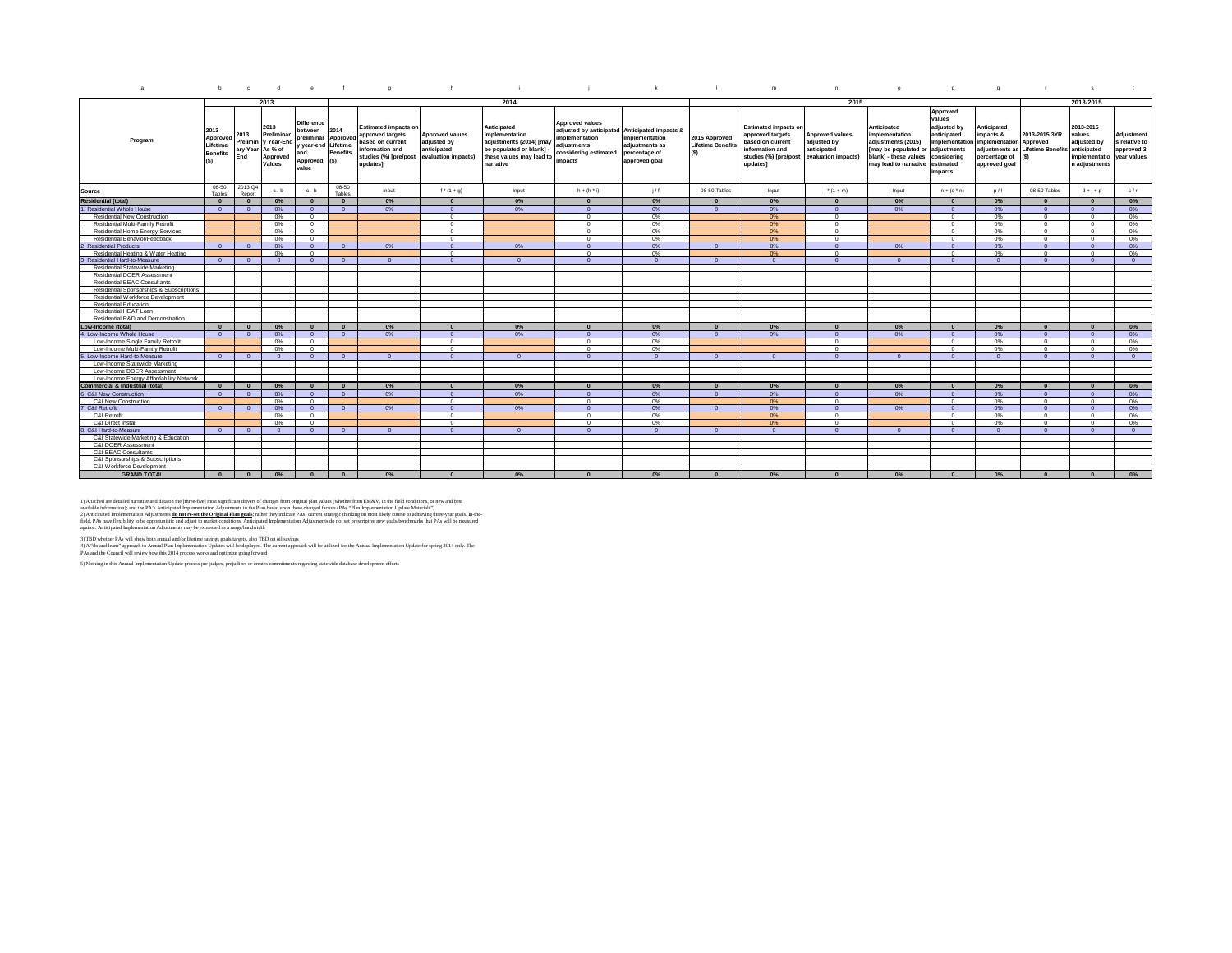